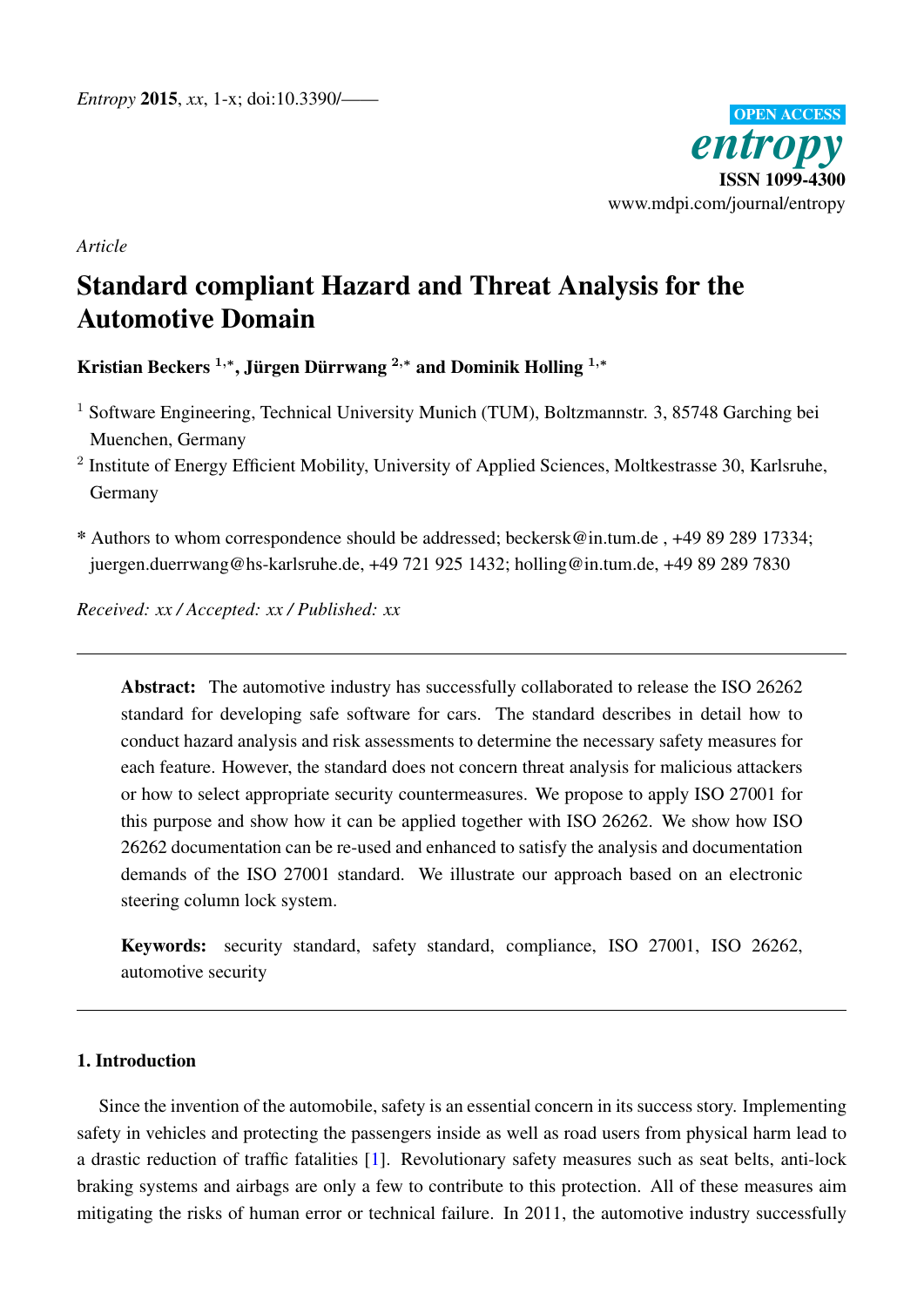collaborated on ISO 26262 [\[2\]](#page-37-1) standard for the safety of electronic systems in passenger cars produced in series. These electronic systems are software-intensive driving-comfort systems including drive-by-wire, adaptive cruise control and lane departure warning systems among others.

Without the use of (distributed) software solutions, the comfort and fuel economy of today's cars cannot be achieved. Particularly, state-of-the-art safety functionality like collision prediction is impossible without intelligent software solutions. However, while passenger vehicles were contained software systems, the connectivity of vehicles is increasing and security increasingly becomes a concern. Particularly through the use of internet and Car2X services, scalable remote attacks by skilled attackers seem plausible. The biggest fear is the interference with safety in such an attack. Most critical would be the deactivation of the breaks [\[3\]](#page-37-2), steering [\[4\]](#page-37-3) or other vital systems endangering a vehicle's roadworthiness leading to fatal consequences. Note that, previous attacks on safety-critical systems required the attacker to have physical access to the vehicle at least once before being able to execute a remote attack on a safety-critical system. Recent attacks [\[3\]](#page-37-2) have shown to not require physical access.

To combat these threats, measures to encrypt bus communication and bring trusted computing to all electronic control units (ECUs) running software solutions [\[5\]](#page-37-4). These solutions do not require changes to the deployed functional software or its development process, but to the underlying AUTOSAR-compliant basic software. They are able to mitigate many security risks and raise the bar for attackers. However, these solutions face the same key management problems present in IT systems [\[5\]](#page-37-4) and increase the cost of each ECU by an order of magnitude. Since manufacturing cars is driven utmost by the unit price, the deployment cost of trusted computing hardware may be very costly. In addition, selling a vehicle security package against remote attackers may be hard to justify to the customer as customer's expect inherent security.

Instead of using a one size fits all solution hardware solution to address the security, we propose a comprehensive and holistic approach for the security of safety-critical systems in vehicles developed using the ISO 26262. We aim to combine the ISO 26262 with a security standard of worldwide significant impact. The ISO 27001 standard [\[6\]](#page-37-5) and the Common Criteria [\[7\]](#page-37-6) are two commonly accepted security standards. In 2014 the International Organization for Standardisation  $(ISO)^1$  registered 23 972 ISO 27001 certifications, which represents an increase of 7 % as compared to 2013. The ISO also registered 275 Common Criteria certifications in 2015, a 15 % increase compared to 2014<sup>2</sup>. These numbers cover certifications world wide and show the relevance of security standards. Thus, our approach follows the state-of-the-art security standard ISO 27001 to analyze threats, perform a security risk analysis and reason about controls to specifically address threats. This research is based on previous work regarding ISO 26262 [\[8\]](#page-37-7) and ISO 27001 [\[9\]](#page-38-0). By re-using existing artefacts required by the safety lifecycle in the security lifecycle, it is compliant to both ISO standards and enables the security certification of these safety-critical systems. Nevertheless, we do not enforce the certification option within our method. It can also be applied without the aim of certifications and just the aim to consider security in the safety engineering lifecycle. Our approach provides cost-effective and appropriate measures for security requirements based on existing knowledge. It provides an overview

<sup>1</sup> ISO statistic: [http://www.iso.org/iso/iso\\_survey\\_executive-summary.pdf](http://www.iso.org/iso/iso_survey_executive-summary.pdf) (last visited on 15.4.2016)

<sup>&</sup>lt;sup>2</sup> Common Criteria statistic: <http://www.commoncriteriaportal.org/products/stats/> (last visited on 15.04.2016)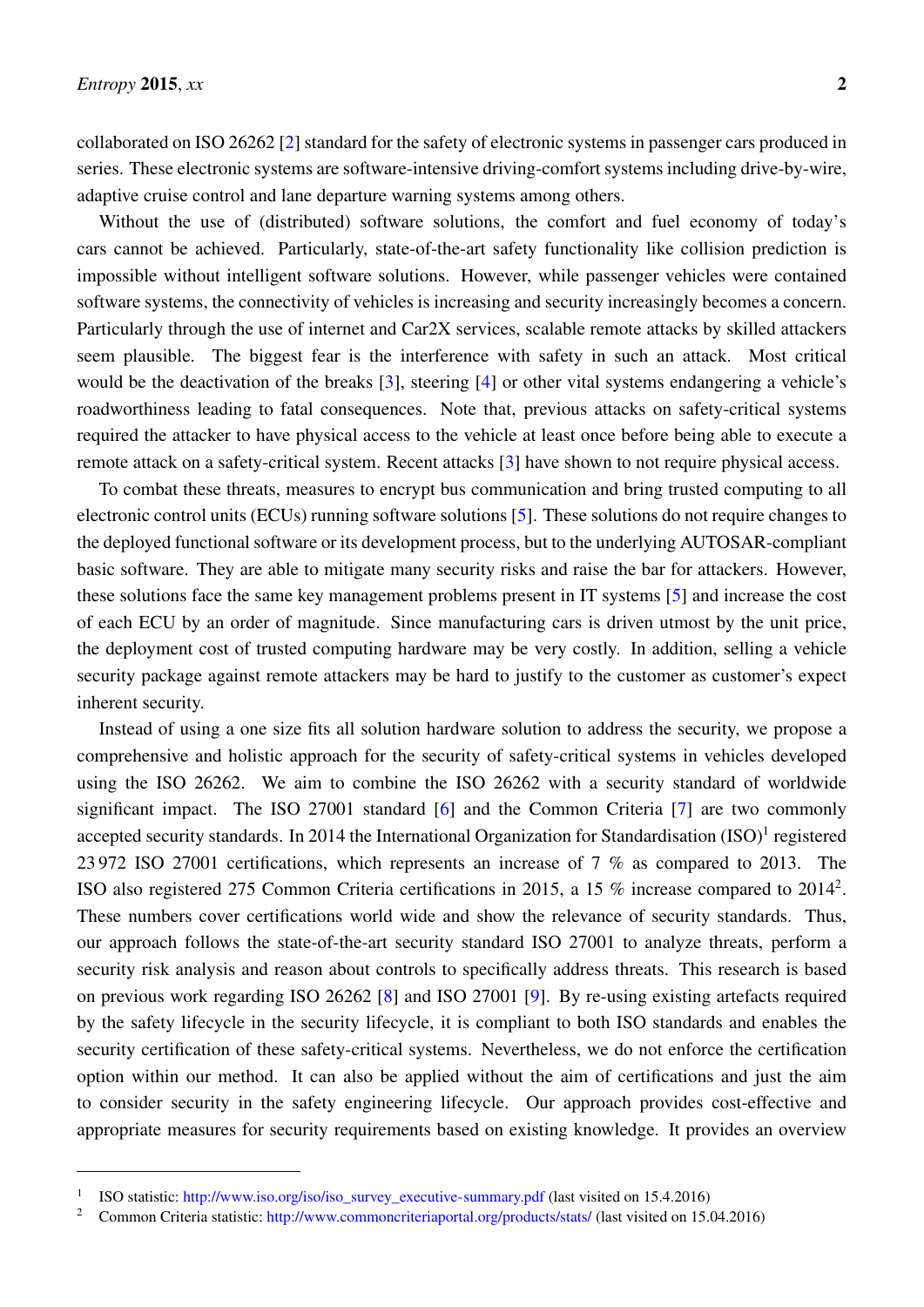that is able to identify if a security problem is addressed multiple times or with too excessive and thus costly measures. It is able to provide specific measures for the automotive domain such as plausibility checks or hardening of gateways between different buses for example, which has been shown to prevent attacks in the past [\[10\]](#page-38-1).

We contribute a structured, standard compliant approach to support security reasoning in the automotive domain. The approach is based on our previous research, which requires the overhead of a dedicated security process possibly performable by (safety) engineers. The systematic and structured approach we present here helps experts in safety to consider security, as well. There is no need to change every functional software, every development process or every underlying basic software. Specific security measures similar to the ASIL levels (see Sect. [2\)](#page-3-0) in safety will have to be taken to specific parts of the system based on particular automotive attacker models. Analogous to ISO 262626, the security goals and measures derived from our approach can later be refined into a conceptual and technical security concept as well as hardware and software security requirements. The cost of this overhead is analogue to the overhead required by using ECUs lacking a floating point module or floating point modules in the automotive domain. While this make the development of software more complicated, it reduces the cost of hardware and evidently enables unit price savings. Particularly our proposed automotive control measures such as plausibility check or gateway hardening are well-known and implementable with a low effort.

Obviously, automotive security also encompasses further systems other than safety-critical systems including privacy-sensitive (e.g. extraction of location data from the telematics ECU) or infotainment systems (e.g. setting audio volume to maximum in the entertainment ECU). However, we see the mitigation of security risks for safety-critical systems as a top priority and broaden the safety scope of ISO 26262 to form the security scope of ISO 27001 accordingly. Thus, our aim in terms of the CIA triad is to ensure data integrity of the signals exchanged while availability is already ensured by the safety considerations and confidentiality is disregarded. Our approach is an instantiation of the secure by design paradigm for safety-critical systems and derives high level security goals to be refined. This refinement will have to be based on security best practices and existing knowledge in the security engineering domain.

*Problem:* Security is a new concern in the area of safety-critical automotive systems developed according to ISO 26262. Proposed security measures for automotive security are a one size fits all hardware-based solution. These solutions miss the security overview and are costly and may not be required in all cases.

*Solution:* We create a comprehensive and holistic approach compliant to ISO 26262 for safety and ISO 27001 for security for safety-critical automotive software systems. It re-uses existing safety lifecycle artifacts as basis for the security lifecycle with little overhead by the derivation of specific measures for automotive security. We set up an ISO 27001 compliant information security management system (ISMS), which does not only find reasonable security countermeasures for identified threats, but also enforces processes that check over time if attacker assumptions still hold and enforce periodic security checks of the countermeasures during runtime. That being said in this publication we focus on how to establish the ISMS within the ISO 26262 approach. An advantage of our approach is that the security part is an appendix to the ISO 26262 process and only gathers inputs from it. This way the safety process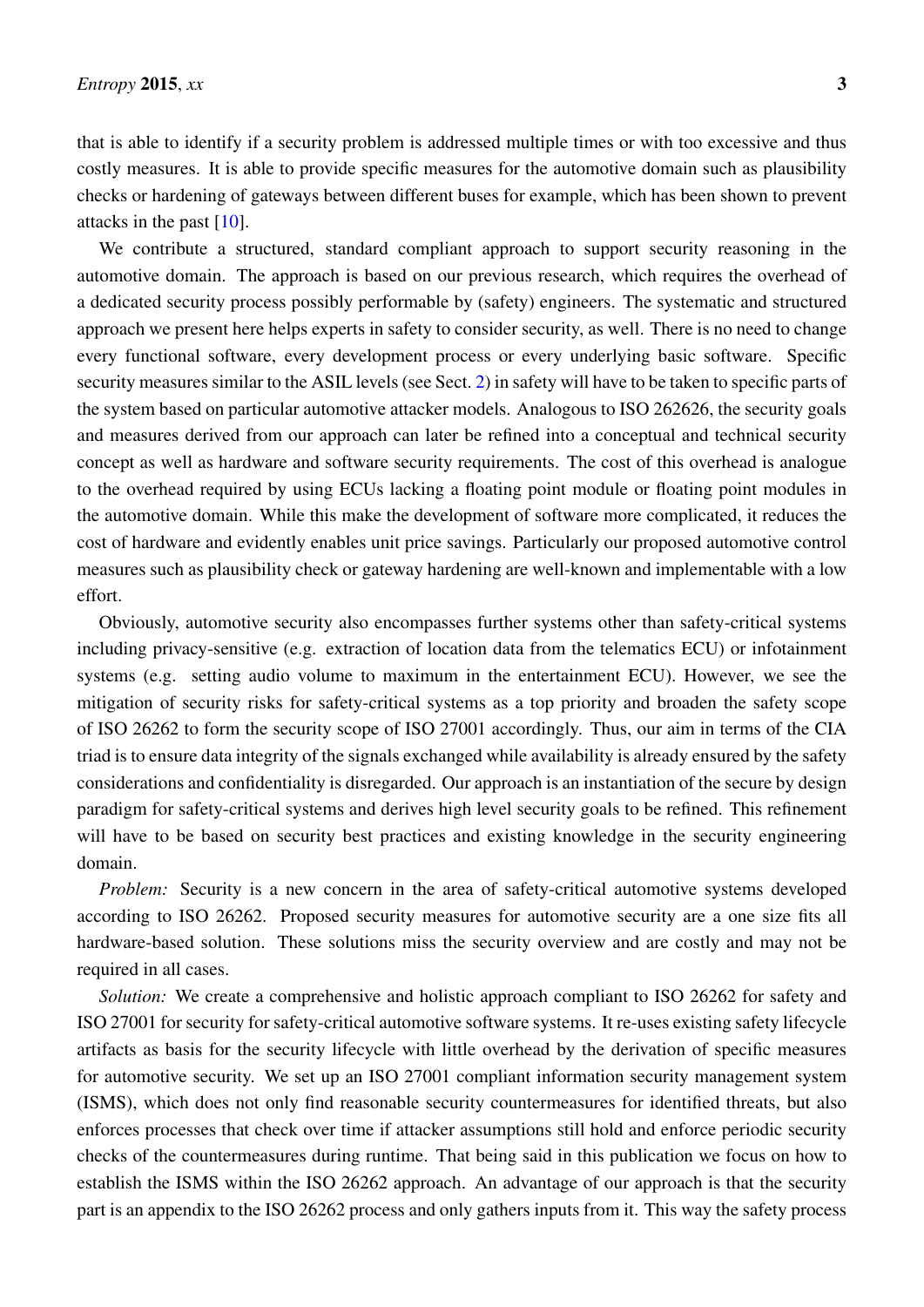can be left unchanged and carry out isolated from the security part. A strong intertwining between these two processes might cause severe efforts when the ISO 26262 standard changes. In our way we only need to check that the output of the process is still the needed one, even though the underlying process might have changed in the standard.

*Contribution:* We contribute a structured, standard compliant approach possibly performable by (safety) engineers yielding specific threat-based measures to be taken. We included automotive attacker models specifically tailored to the bus systems commonly used in the automotive domain and automotive security controls well-known and implementable with low effort. We limit our scope of automotive security to the scope of ISO 26262 safety-critical systems and the data integrity of the signals exchanged.

# <span id="page-3-0"></span>2. Background

#### <span id="page-3-1"></span>*2.1. Requirements Analysis*

We use a requirements engineering method inspired by Jackson [\[11\]](#page-38-2). Requirements can only be guaranteed for a certain context. Therefore, it is important to describe the *environment*, because we build a system to improve something in the world. The environment in which the system to be built (called *machine*) will operate is represented by a *context diagram*.

We use the UML [\[12\]](#page-38-3) notation with stereotypes defined in the UML profile UML4PF [\[13\]](#page-38-4) to create a context diagram. Stereotypes give a specific meaning to the elements of a UML diagram they are attached to, and they are represented by labels surrounded by double angle brackets.

A class with the stereotype  $\ll$  *machine*  $\gg$  represents the thing to be developed, i.e., the machine. The other classes with a  $\ll$ *domain* $\gg$  stereotype represent elements in the application environment that already exist. Domains are connected by interfaces consisting of shared phenomena. Shared phenomena may be events, operation calls, messages, and the like. They are observable by at least two domains, but controlled by only one domain, as indicated by an exclamation mark. These interfaces are represented as associations with the stereotype  $\ll$ *connection* $\gg$ , and the name of the associations contain the phenomena and the domains controlling the phenomena. Figure [7](#page-18-0) is an example of a context diagram.

When we state a requirement, we want to change something in the world with the machine to be developed. Therefore, each requirement constrains at least one domain. This is expressed by a dependency from the requirement to a domain with the stereotype *constrains*. Such a constrained domain is the core of any problem description, because it has to be controlled according to the requirements. Hence, a constrained domain triggers the need for developing a new system (the machine), which provides the desired control. A requirement may refer to several domains in the environment of the machine. This is expressed by a dependency from the requirement to a domain with the stereotype  $\ll$ *refersTo*. The referred domains are also given in the requirements description. See Table [3](#page-19-0) for examples.

#### *2.2. ISO 26262*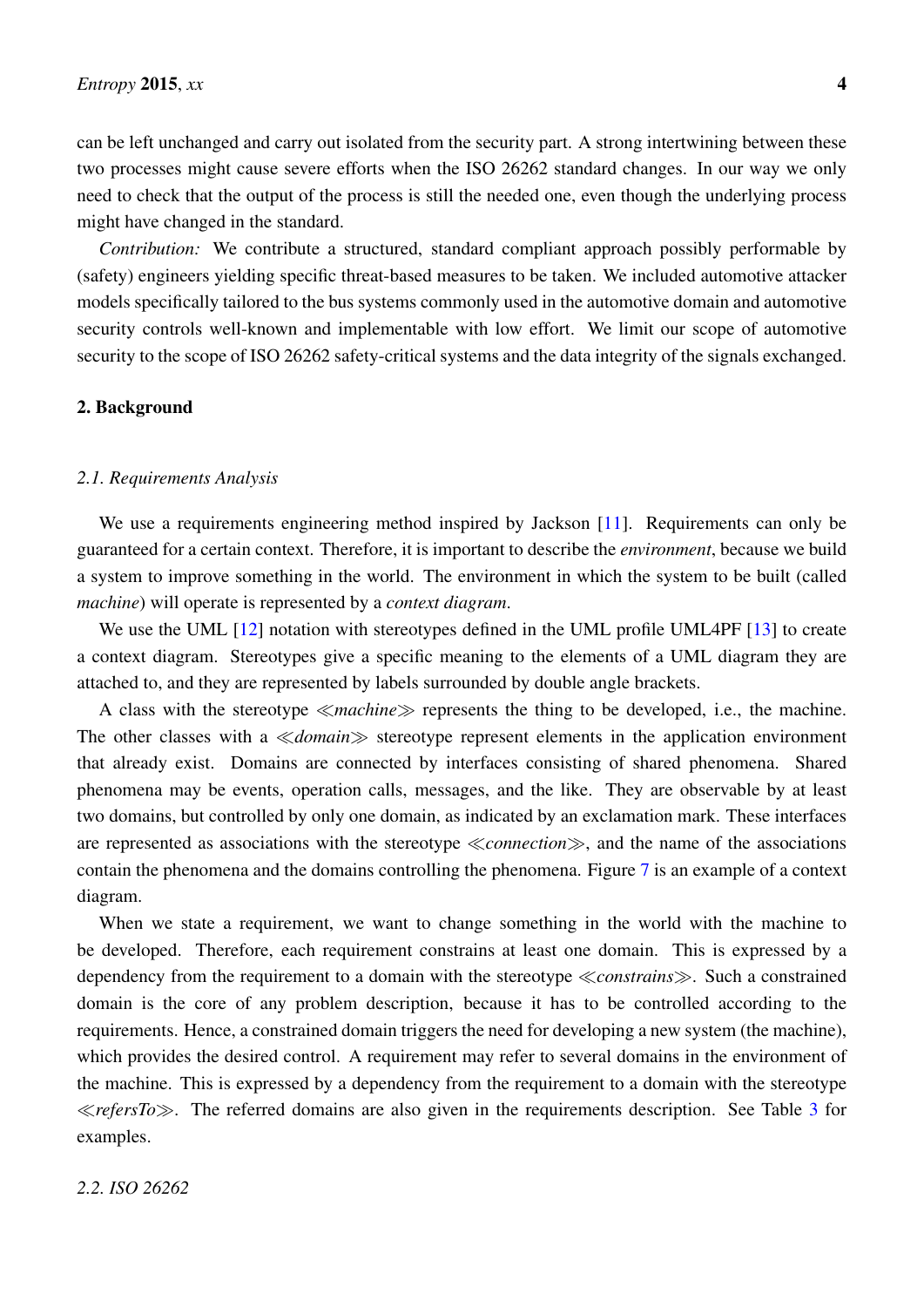ISO 26262 is a risk-based functional safety standard intended to be applied to safety-related systems that include one or more E/E systems and that are installed in series productions of passenger cars with a max gross weight up to 3500 kg. It addresses possible hazards caused by malfunctions of E/E safety-related systems, including the interaction of these systems.

ISO 26262 was derived from the generic functional safety standard ISO/IEC 61508 [\[14\]](#page-38-5) and was published on 2011-11-11. It is aligned with the automotive safety lifecycle including specification, design, implementation, integration, verification, validation, configuration, production, operation, service, decommissioning, and management. ISO 26262 provides an automotive-specific risk-based approach for determining risk classes that describe the necessary risk reduction for achieving an acceptable residual risk, called *automotive safety integrity level (ASIL)*.

The possible ASILs are *QM*, *ASIL A*, *ASIL B*, *ASIL C*, and *ASIL D*. The ASIL requiring the highest risk reduction is called ASIL D. For functions with ASIL A, ASIL B, or ASIL C, fewer requirements on the development processes, safety mechanisms, and evidences are given in ISO 26262. In case of a QM rating, the normal quality measures applied in the automotive industry are sufficient.

## *2.3. The ISO 27000 Series of Standards*

The ISO 27000 series of standards addresses information security matters and the subsequent Information Security Management System (ISMS). This is a system independent of vendors, technologies or the size/type of organization that is part of the management system of an organization [\[15\]](#page-38-6).

The central standard in the series is the ISO 27001 that defines the requirements for an ISMS. A certification of an implementation of the ISO 27001 process is possible. All the other standards of the series are specifications of this standard and describe parts or usage scenarios of the ISMS in detail [\[16\]](#page-38-7).

The ISO 27000 standard [\[16\]](#page-38-7) divides the standards of the ISO 27000 series of standards into four categories. The ISO 27000 standard itself defines the terminology of the series, the ISO 27001 states the general requirements for an ISMS. General guidelines specify parts of the ISMS e.g. the ISO 27005 specifies risk management. Sector-specific guidelines describe how an ISMS is to be implemented in a specific kind of organization, e.g., ISO 27011 concerns telecommunication organizations.

The ISO 27007 describes the auditing and certification of the ISO 27001 standard, while the ISO 27006 lists the certification body requirements. Organizations can get accreditation for certifying ISO 27001 realizations.

The remaining standards of the series describe a specific topic in relation to the ISMS. For instance, ISO 27010 describes how to combine different ISMS within one company, ISO 27031 describes business continuity management. However, even though numerous standards in the ISO 27000 series exist, that specify parts of the ISO 27001, it is not mandatory to use these specifications. The standard also allows to use different specifications, as long as they fulfill the requirements of the ISO 27001 [\[17\]](#page-38-8). Hence, we focus in our work on the ISO 27001 standard.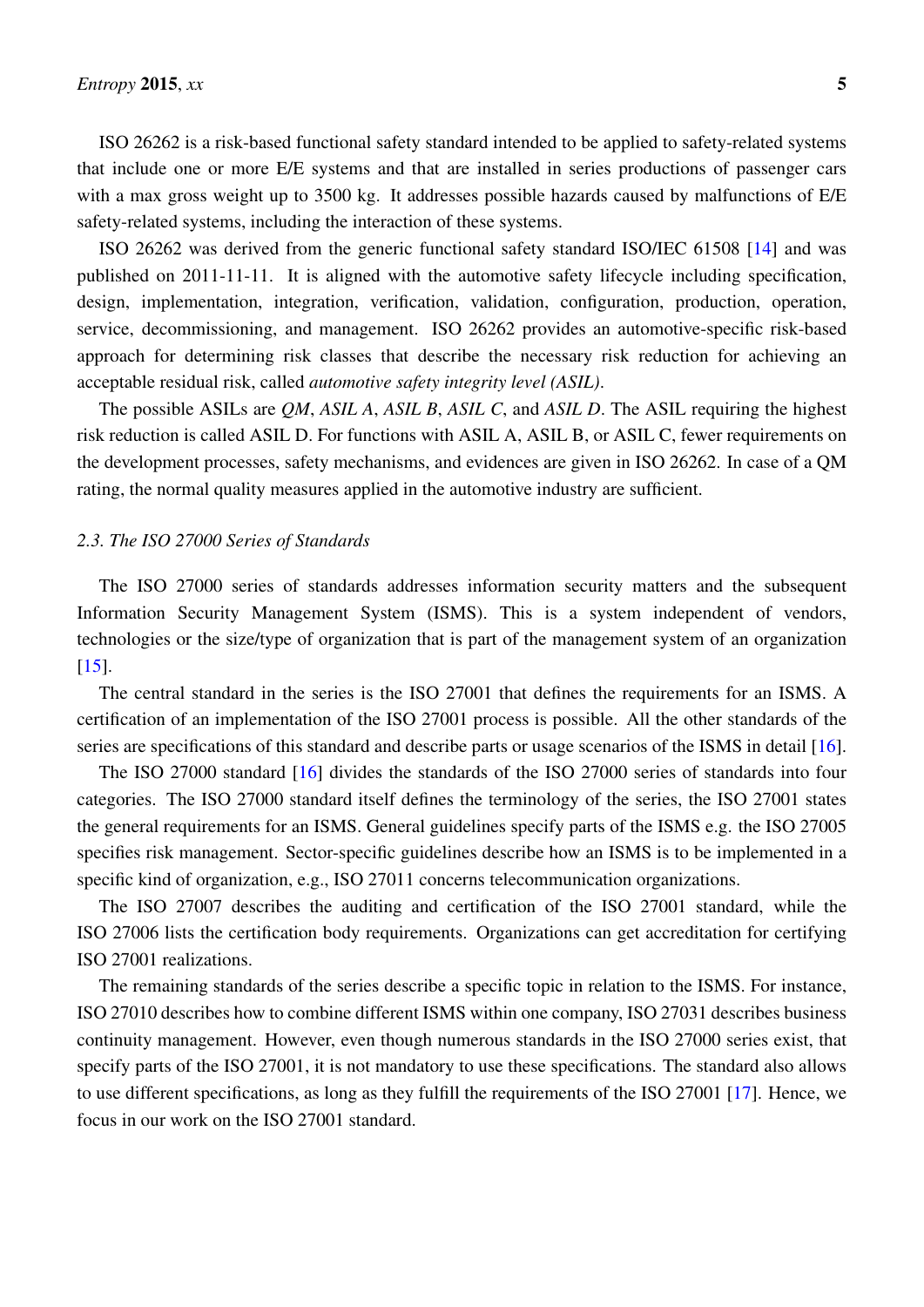#### *2.4. The ISO 27001 Standard*

The ISO 27001 defines the requirements for establishing and maintaining an ISMS [\[6\]](#page-37-5). In particular, the standard describes the process of creating a model of the entire business risks of a given organization and specific requirements for the implementation of security controls. The ISO 27001 standard is structured according to a process that describes how to establish an ISMS, how to operate the ISMS and how an ISMS is monitored and reviewed, as well as maintained and improved. Initially, the *scope and boundaries* of the ISMS, its *interested parties*, *environment*, and all the *technology* involved are defined. Afterwards, ISMS *policies*, *threat identification*, *risk assessments*, *evaluations*, and *controls* are defined. Controls in the ISO 27001 are measures to *modify risk*. The ISO 27001 standard demands the creation of a set of documents and the certification of an ISO 27001 compliant ISMS is based upon these documents.

Changes in the organization or technology also have to comply with the documented ISMS requirements. Furthermore, the standard demands periodic audits towards the effectiveness of an ISMS. These audits are also conducted using documented ISMS requirements. In addition, the ISO 27001 standard demands that management decisions, providing support for establishing and maintaining an ISMS, are documented as well. This support has to be documented via management decisions. This has to be proven as part of a detailed documentation of how each decision was reached and how many resources are committed to implement this decision.

## 3. Methodology

#### *3.1. Hazard Analysis and Risk Management Compliant to ISO 26262*

We propose a method for creating a hazard analysis and risk assessment according to ISO 26262. The aim of the analysis is to identify and classify the potential hazards of the item and to formulate safety goals related to the prevention or mitigation of these hazards in order to achieve an acceptable residual risk. The method consists of the following steps, depicted in Figure [1.](#page-6-0)

3.1. Safety-Step **1: Provide an Item Definition** ISO 26262 demands a definition of the item, its basic functionality, and its environment. We use the UML4PF profile extension for ISO 26262 to represent this description. The initial description of the item is provided in a context diagram that presents the item and the domains surrounding it, e.g., the driver, see Figure [7.](#page-18-0)

The functions of the item are defined by requirements referring to or constraining domains in its environment (see Sect. [2.1\)](#page-3-1). Instead of using the stereotype  $\ll$  machine  $\gg$ , for the ISO 26262 item definition we use the stereotype  $\ll$ *item* $\gg$  to define the domain to be developed.

It is also important to ensure that this step is performed on the right level of detail. It should be avoided to have a too detailed level with too many functions / sub-functions in order to make the hazard analysis assessable. As a rule of thumb the abstraction should reflect all relevant components and what information is exchanged on an abstract level, but not the technical specification of these data flows. For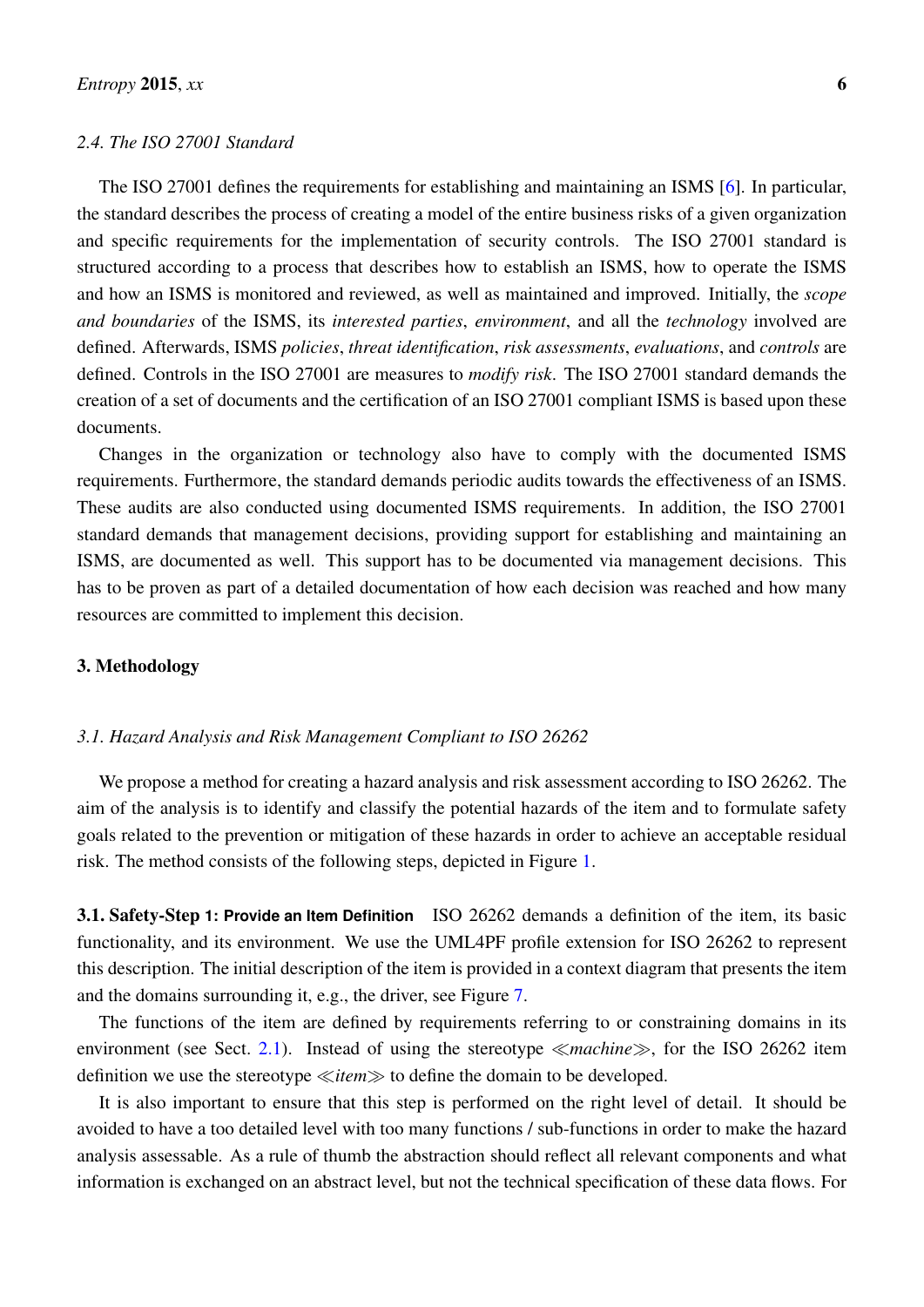<span id="page-6-0"></span>

Figure 1. Method Overview

example, it is enough to know that a car light should be switched on with a message, the details of the encoding of the message is not relevant at this level of abstraction.

3.1. Safety-Step **2: Instantiate Fault-Type Guide-Words** We propose a set of so-called *fault-type guide-words* inspired by the HAZOP standard [\[18\]](#page-38-9). The guide-words help the developer to consider all relevant faults. Typical guide words are *no, unintended, early, late, more, less, inverted and intermittent*. Each guide-word has to be instantiated for the functions specified in the *item definition* in the previous step. In the context of a certain function, not all fault-types have to be considered. For example the fault-type "more" is not relevant for a function with a boolean output. For many time-critical functions, a fault-type "late" leads to the same hazard as the fault-type "no". Usually, it is helpful to start the fault-type consideration from the actuator's point of view and not from the sensor's, because the task of the fault-type consideration is not a verification of an existing design. This will be done with appropriate safety analyses, e.g., FMEA [\[19\]](#page-38-10) and FTA [\[20,](#page-38-11) Sect. 7.9], which take place after the ISO 26262 hazard analysis. For all combinations of function and fault, we describe how the system behaves in presence of the malfunction.

We support this step with a UML profile that can be used to express the different artefacts. Figure [2](#page-7-0) shows the part of the profile that is used to express the faults of an actuator constrained by a functional requirement. A class with the stereotype  $\ll$  *fault* $\gg$  is used to describe the faults. Each fault may be in one of the fault-types *no, unintended, early, late, more, less, inverted and intermittent*. For each requirement,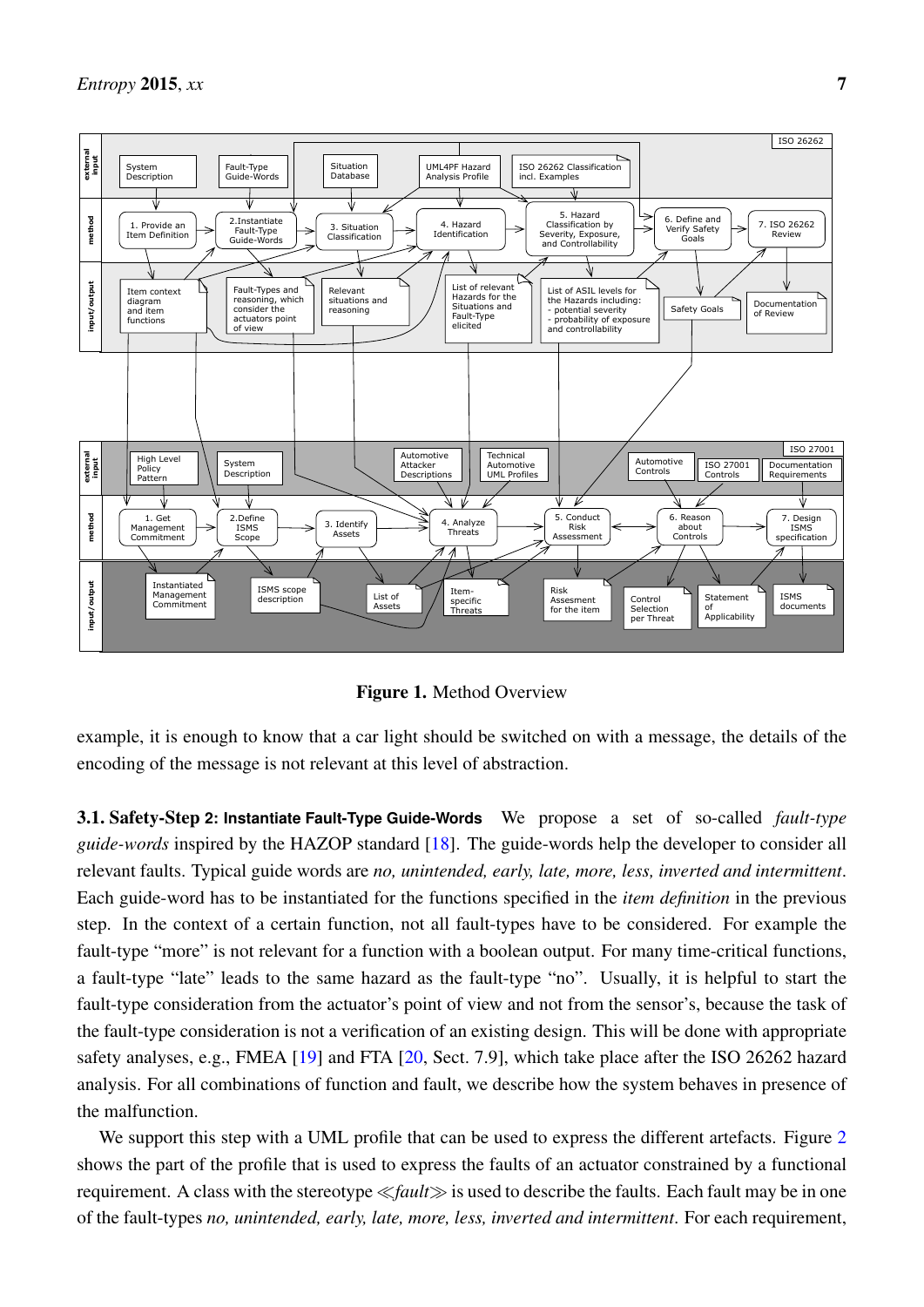<span id="page-7-0"></span>

Figure 2. Fault, Hazard, Assessment based on [\[8\]](#page-37-7)

all fault-types are checked if they have to be considered, are not possible, or are covered by other faults. A dependency with the stereotype  $\ll$  *fails*  $\gg$  is used to show the relation between requirements and faults. Additionally, fault constraints can be described. For each considered fault, we describe the effect on the system level and not on component or vehicle level. On the system level, the elements of the item are visible, e.g., actuators. In vehicle level descriptions, only phenomena that can be observed or controlled by the driver or other persons are used. The component level contains descriptions of internal interfaces, e.g., CAN [\[21\]](#page-38-12) messages. We do consider only faults at the system level at this step, because considering all types of fault at once would raise the complexity of this step significantly. We assume that the lower level faults are detected by later refinement steps. For faults rated not to be considered, either a description why it is not relevant or a reference to at least one other fault using the attribute "covered by" has to be specified.

3.1. Safety-Step **3: Situation Classification** From project-experience, examples in the ISO 26262, national and international working groups, a hierarchically organized list of situations is created. Using this list, we rate if a situation is relevant for the described item with its requirements or not. If a more abstract situation is rated, it is not necessary to rate the special situations. If a situation is rated as not being relevant, either a reference to another situation that includes this situation is given, or a rationale that explains why the situation is not relevant (e.g., a maintenance device is only attached when the vehicle is parking and other situations are therefore not relevant) is provided. The hierarchically organized list of situations is updated if new aspects are identified in projects in order to reduce the risk of forgetting hazardous situations.

In the UML profile, a number of situations are defined as stereotypes. Situations are, e.g.,  $\ll$ standstill *Situation*, *maneuverSituation*, and *driving Situation*. Special standstill situations are *standstillEngineOffSituation* (e.g., in parking lot) and *«standstillEngineOnSituation*». Special maneuver situations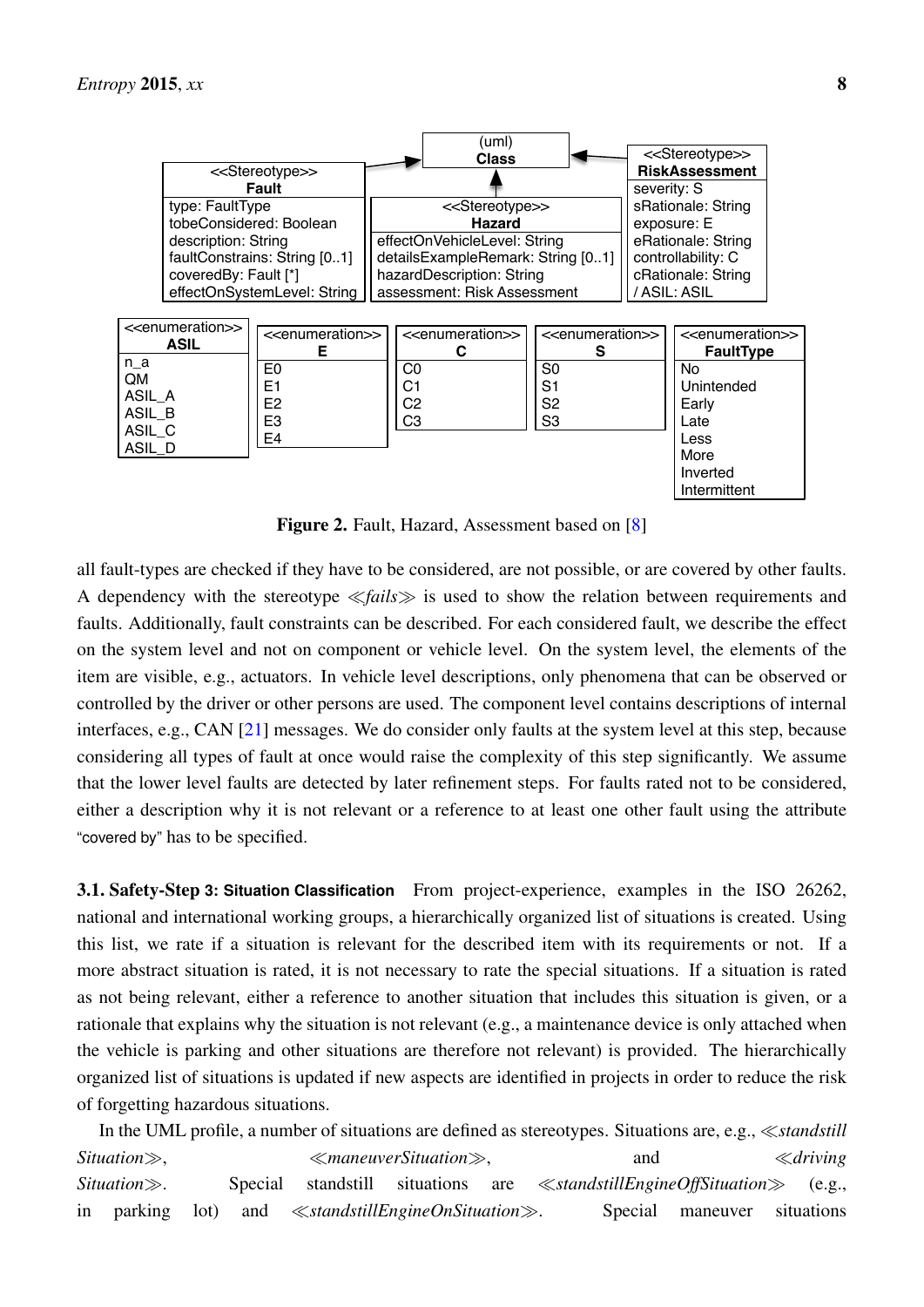are, e.g.,  $\ll$  *parking Maneuver Situation* and  $\ll$  *driving Backward Situation*. Special driving situations are on the one hand driving activities like  $\ll$ *brakingSituation* $\gg$ . *accelerationSituation*, *steeringSituation*, and *rollingSituation*, and on the other hand driving areas like *«citySituation»*, *«countryRoadSituation»*, and  $\ll$ highwaySituation $\gg$ . For the sake of brevity, we do not report all existing situations.

3.1. Safety-Step **4: Hazard Identification** For each fault/function combination, all situations that could lead to a potential hazard are identified in the list of situations being relevant. We describe the effect on the vehicle level, i.e., what behaviour could occur in case of a potential item malfunction. Based on the effect on the vehicle level, we describe the hazards and possible consequences. hazards are defined in terms of the conditions or events that can be observed at the vehicle level (e.g, by the driver). A verbal description of consequences without ranking is given. In this step, also assumptions (e.g., on driver actions to maintain controllability) should be considered. Due to the complexity of documenting assumptions, we do not discuss assumptions in this paper.

A hazard is  $\langle \langle \langle \rangle \rangle$  a set of faults and refers to situations  $\langle \langle \rangle \rangle$  it can occur. This is expressed by stereotyped dependencies. It is important that each relevant situation is referenced by at least one hazard, and each of the faults of a domain that has to be considered is referenced by at least one hazard. Additionally, each Hazard has at least one  $\ll$ when $\gg$ -dependency and at least one *causedBy*-dependency.

To describe the hazard, we use the stereotype  $\ll$  hazard $\gg$  as depicted in Figure [2](#page-7-0) and start with the description of the effect on vehicle level. We may give details, examples, or remarks, and provide a description of the hazard that includes the situations and the fault effect. The hazard refers to the risk assessment to be performed as described in the next paragraph.

3.1. Safety-Step **5: Hazard Classification by Severity, Exposure, and Controllability** The objective of the hazard classification is to assess the level of risk reduction required for the hazards. To classify the hazard, the following steps need to be performed according ISO 26262:

- 1. Estimate the potential severity and provide a rationale. ISO 26262 classifies the potential severity with the classes S0 (no injuries), S1 (light and moderate injuries), S2 (severe and life-threatening injuries, survival probable), and S3 (life-threatening injuries, fatal injuries).
- 2. Estimate the probability of exposure and provide a rationale. ISO 26262 classifies the exposure with the classes E0 (incredible, e.g., earthquake), E1 (very low probability, e.g., vehicle being towed), E2 (low probability, e.g., snow and ice on road), E3 (medium probability, e.g., heavy traffic with stop and go), E4 (high probability, e.g., highway).
- 3. Estimate the controllability and provide a rationale. ISO 26262 classifies the controllability with the classes C0 (controllable in general, e.g., maintain intended driving path in case of unexpected radio volume increase), C1 (simply controllable, e.g., brake to slow down/stop the vehicle in case of blocked steering column when starting the vehicle), C2 (normally controllable, e.g., maintain intended driving path in case of failure of ABS during emergency braking, C3 (difficult to control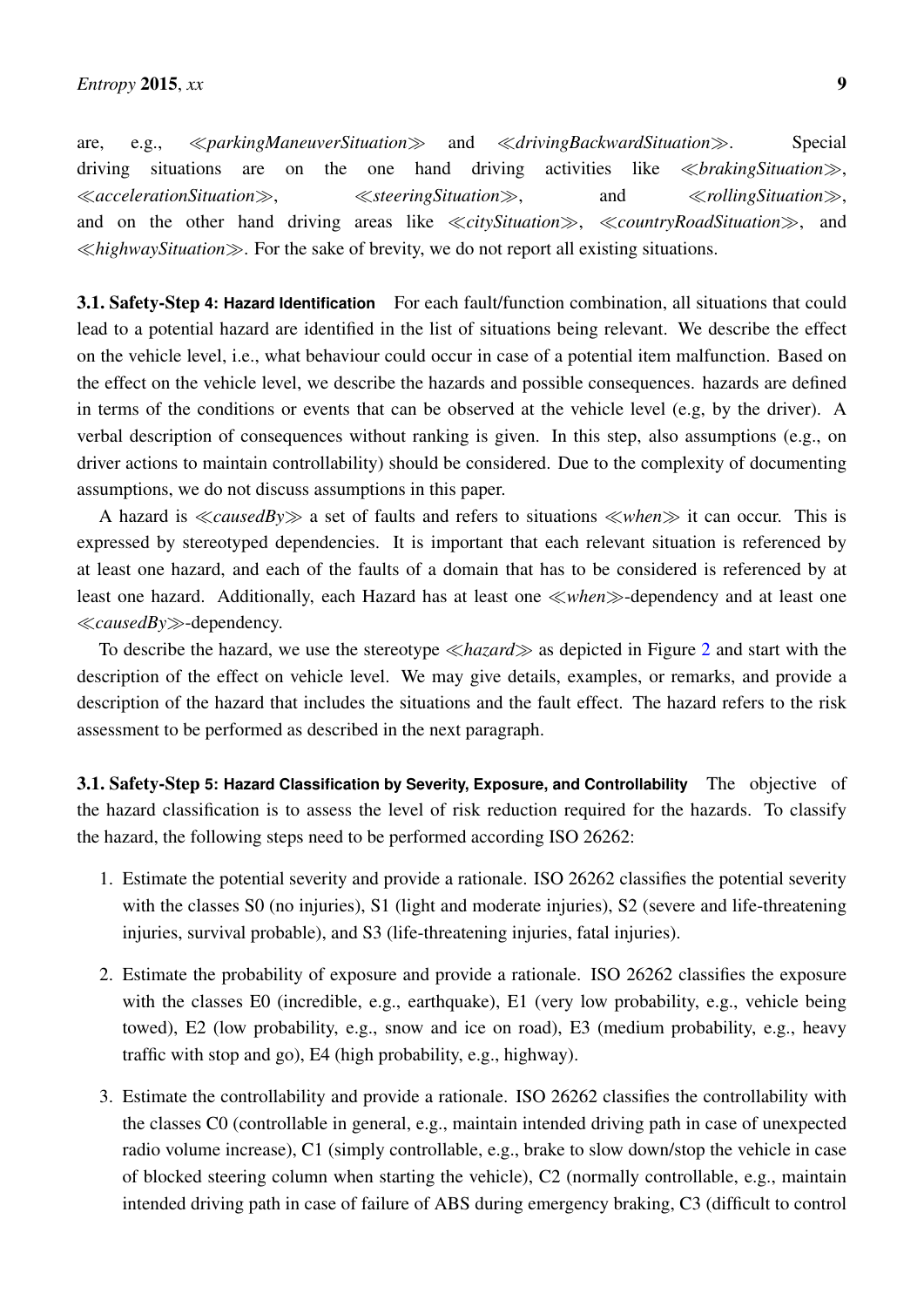The description of and examples for the classes are taken from the standard [\[2,](#page-37-1) Part 3, Appendix B]. The risk assessment is documented in a class with the stereotype  $\ll$  RiskAssessment $\gg$  as depicted in Figure [2.](#page-7-0) This stereotype has the attributes S, E, and C, each of them typed with enumerations representing the classes. Additionally, it has the attributes sRationale, eRationale, and cRationale of type String that are used to provide a rationale for the selected class. For a severity below S3, an exposure below E4, and a controllability below C3, a rationale has to be provided. The same rationale cannot lead to a different rating in other assessments. For example, the controllability rationale 'no lateral control by steering is possible' cannot lead to C3 in one assessment and to C2 in another assessment.

Based on these estimations, the ASIL is determined automatically according to the corresponding ISO 26262 table. For example, a rating of S3, E4, and C3 leads to ASIL D. If one of the parameters is reduced to the lower class, ASIL C is derived. If the parameters are reduced more, ASIL B, ASIL A or QM is derived. In case of S0, E0, or C0, no ASIL is assigned and n a is inserted into the rating attribute ASIL. Note that n\_a is not part of the ISO 26262 standard, but our addition in order to have an identifier for the case that no ASIL rating is needed.

3.1. Safety-Step **6: Define and Verify Safety Goals** Safety requirements are special requirements with the attributes ASIL, safe state, and fault tolerance time (see Figure [3\)](#page-10-0). The ASIL is a measure of necessary risk reduction. The safe state is a state that shall be entered to avoid a hazard. The fault tolerance time is the time an actuator state can be unsafe before the situation becomes hazardous, e.g., an undue brake intervention may have a fault tolerance time of 100 ms in certain situations. Safety requirements are defined on different levels. A safety goal is a top-level safety requirement based on the hazards identified in this analysis. Functional safety requirements are derived from the safety goals. Technical safety requirements are derived from the functional safety requirements and specified for all components of the item considering the concrete architecture.

Safety goals have to be clear and precise, do not contain technical details, but have to be implementable by technical means (e.g. avoid referring to non-measurable data). Like functional requirements, safety goals refer to domains and constrain at least one domain.

ISO 26262 requires that at least one safety goal is assigned to each hazard rated as ASIL A, B, C or D. It is not necessary to define safety goals for hazards rated as "QM" or "no assignment", but hazards rated with QM shall be addressed by at least one requirement. Hazards with "no assignment" are documented and the safety engineers can address them with requirements, but do not have to. In reviews these are checked with particular care to avoid missing requirements.

One safety goal can address several hazards. A hazard can be addressed by more than one safety goal. ISO 26262 requires that if a safety goal can be achieved by transitioning to or by maintaining one or more safe states, then the corresponding safe states are specified.

In our tool, the ASIL of the safety goal is set automatically to the highest ASIL of the addressed hazards, as required by ISO 26262. For each safety requirement, and therefore also for the safety goals, additionally the fault tolerance time has to be specified.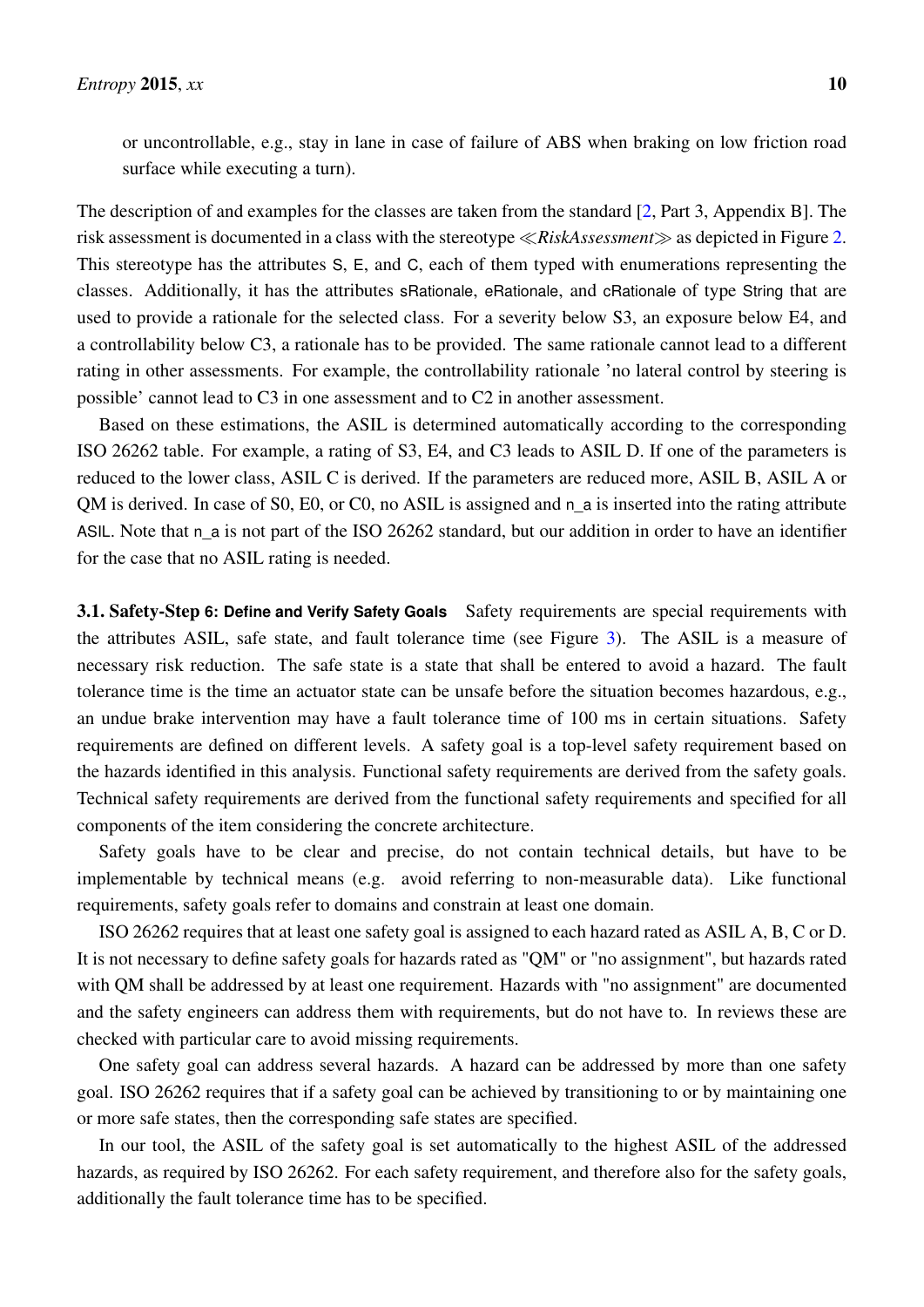<span id="page-10-0"></span>

Figure 3. Requirements based on [\[8\]](#page-37-7)

3.1. Safety-Step **7: ISO 26262 Review** ISO 26262 requires that the results of the hazard analysis and risk assessment shall be reviewed by an independent person from a different department or organization, i.e., independent from the department responsible for the hazard analysis regarding management, resources and release authority.

# *3.2. Threat Analysis and Risk Management Compliant to ISO 27001*

We present an overview of our method for establishing an ISMS in this section. In the remainder of the section we provide detailed descriptions of each step of our method. We begin by describing the steps concerning security.

3.2. Security-Step **1: Get Management Commitment** The precondition for building an ISMS is that the management commits to it. Thus, we dedicate the first step of our method to get management commitment for the ISMS and the provision of adequate resources to establish it. Although some management commitment has likely already been acquired concerning security, we use management templates to describe the characteristics of the business in this step. This information is based on the functions described during the ISO 26262 item definition in Step 1 of our hazard analysis method. The management templates have to be instantiate with relevant information for building the ISMS, e.g., high level security goals, management concerns, and resource management. These are generic versions of the cloud-specific templates introduced in [\[22\]](#page-38-13).

3.2. Security-Step **2: Define ISMS scope** The scope for building the ISMS shall be described using the item description and the instantiated management templates of Step 1. We refine the UML diagram used in the item definition and extended it with further details about the environment of the item and its technical connections. The reason is that attackers can come from the environment and all the entry points are required and more technical details are needed to cover the description of attackers from the inside in the following steps.

3.2. Security-Step **3: Identify Assets** The entire ISMS scope description is the input for the asset identification. We identify all items of value to the stakeholders documented in the ISMS scope by iterating over all scope elements. This results in a list of assets and the stakeholders that own them as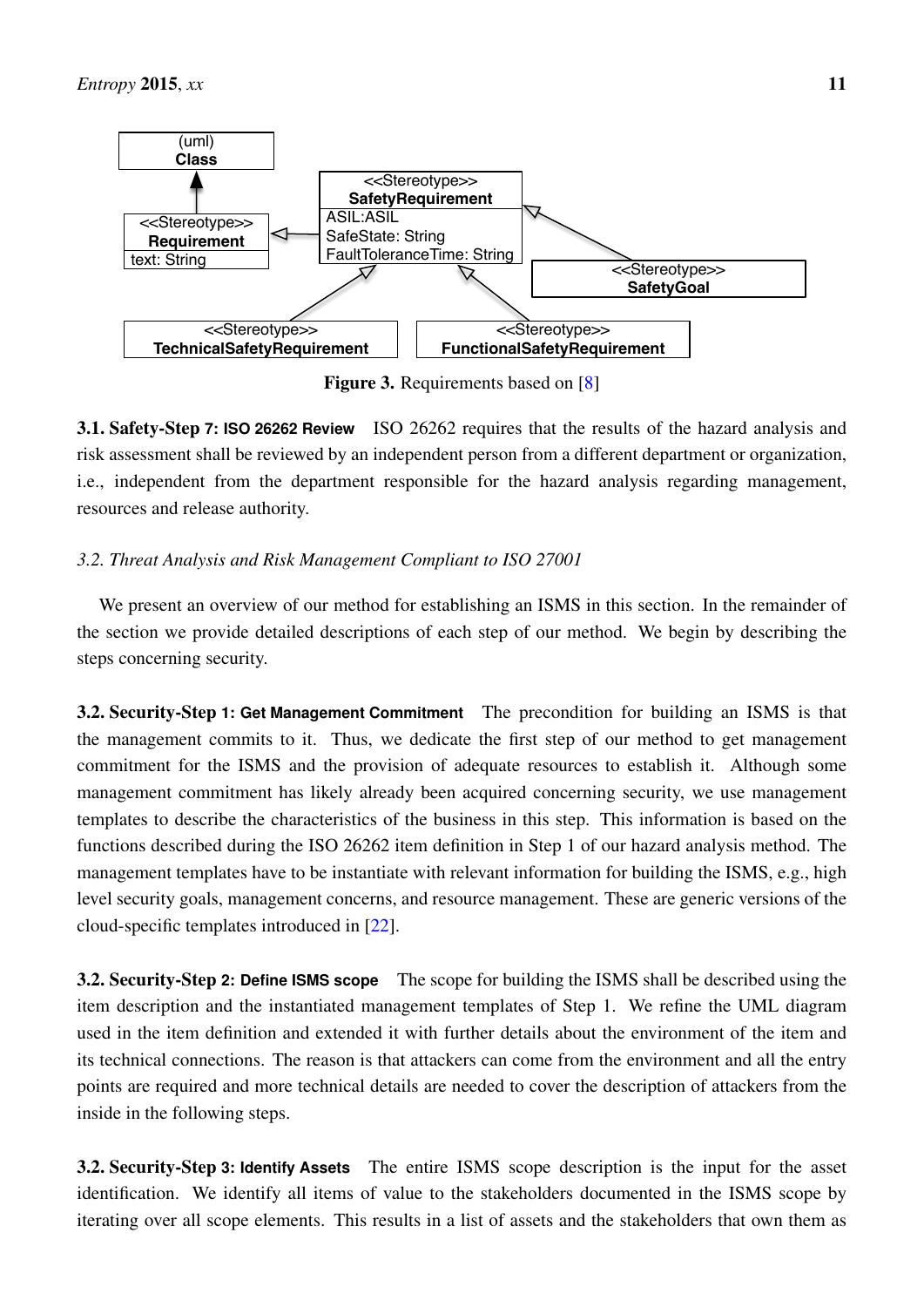an output of this step of the method. We do consider humans as secondary assets. Secondary assets are assets that can be harmed by the harming assets.

3.2. Security-Step **4: Analyze Threats** We do require a more detailed model of the item and its environment for our threat analysis. The reason is that vulnerabilities, which are exploited by threats are often found in technical details. That is why our first step is to refine the models of the item description by using our technical Automotive UML profiles introduced in Sect. [4.](#page-12-0) In addition, we rely on several generic automotive threat descriptions, which help to identify item-specific threats in our refined UML models. This activity includes an investigation of vulnerabilities of automotive components.

3.2. Security-Step **5: Conduct Risk Assessment** The assets, threats, and vulnerabilities serve as input for our risk assessment. We conduct an asset-based method that uses the previously elicited knowledge to derive likelihood and consequences scales, as well as acceptable risk levels. This information is used to determine, which automotive threats cause unacceptable risks.

3.2. Security-Step **6: Reason about Controls** Controls in the ISO 27001 standard reduce risks to assets. The reasoning about controls considers the risks to each assets and supports the decision if a control is needed or not. For each asset, we propose to compile a list that states why a control in the normative ANNEX A of the ISO 27001 should or should not be applied to that asset. These controls are accompanied by automotive-specific controls, which refine the ISO 27001 controls. In this work, we do a manual matching of threats to controls, but we are looking into the possibility to provide automated suggestions of controls using recommender systems in the future. If the decision is made that a control has to be introduced, we go back to the previous step of our method in order to adjust the risk assessment for that particular asset. This information is in turn used to check if the control already results in an acceptable risk level or if it has to be modified or another control should be introduced. The resulting information is used to compile the so-called *Statement of Applicability*, which is a mandatory document for reasoning about the ISO 27001 controls. Note that the introduction of countermeasures can cause further risks, these have to be considered in the risk analysis, as well. Furthermore, residual risks have to be explicitly documented and confirmed by risk owners (responsible stakeholders for the risk). The ISO 27001 does not include further risk treatment options such as the transference of risks to an insurance company, but if our method is not applied as part of an ISO 27001 certification this can be included at this point. However, due to the risk that security issues can cause hazards we recommend not to consider this option.

3.2. Security-Step **7: Design ISMS specification** The final step of our method concerns the ISO 27001 specification, an implementable description of the ISMS. We consider the ISO 27001 documentation demands and use the information elicited and documented in the previous steps of our method. This information is mapped to the required document types. These documents are also the basis for a certification of an ISO 27001 compliant ISMS.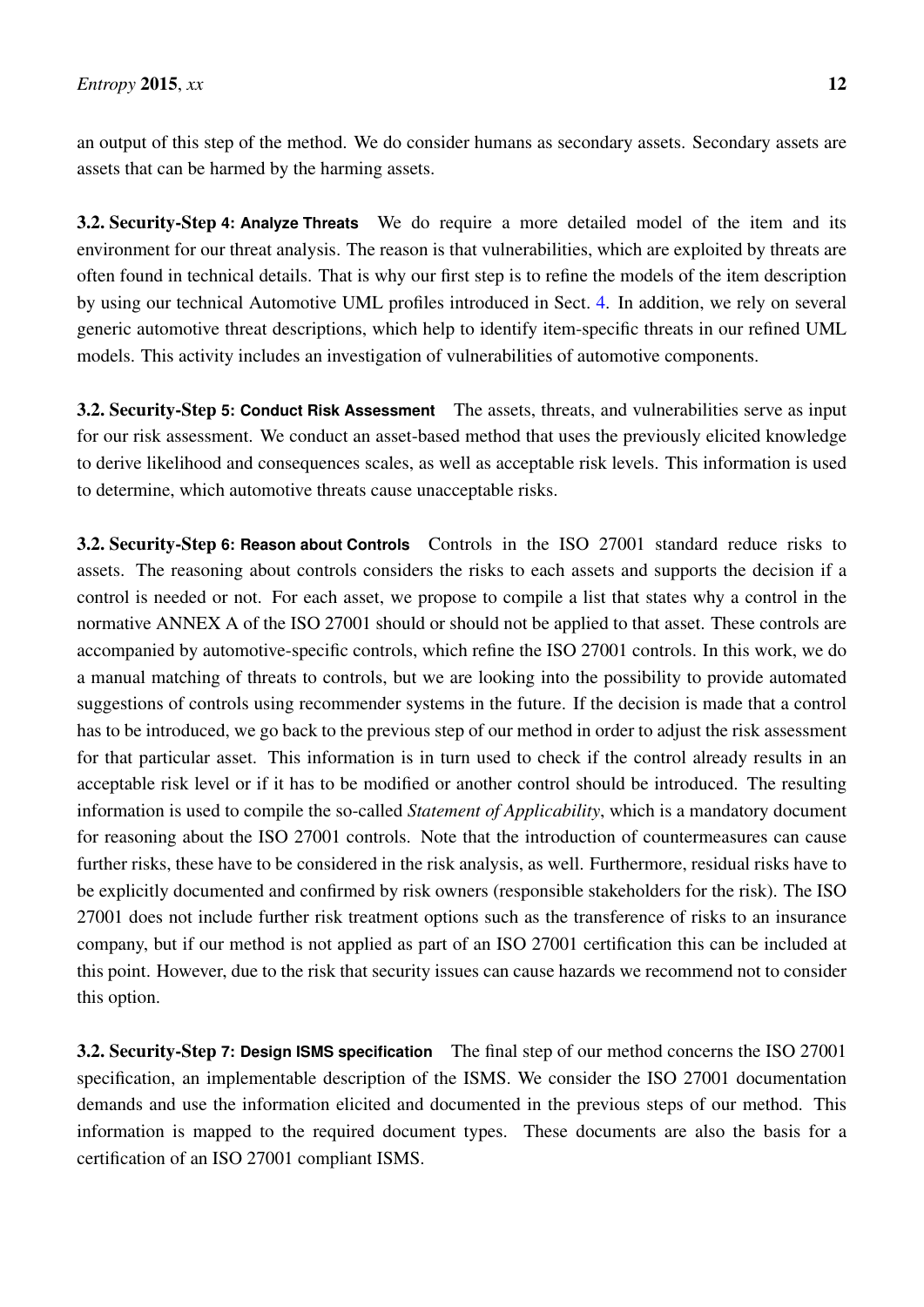#### <span id="page-12-0"></span>4. Foundations for Automotive Threat Analysis

Threats exploit vulnerabilities of systems and we need more technical details for our threat analysis than we have elicited in our item definition. Hence, we introduce the following UML profiles, which we use to refine our item definition.

#### *4.1. Conceptual Automotive Architecture*

For an accurate mapping of the ISO 27001 to automotive, a conceptual architecture is needed. To achieve this, we divided relevant components into four main classes of systems. Hence our proposed architecture is able to model the underlying relations between different systems in a modern car, on an abstract level. Diagram [4](#page-12-1) conveys these relationships between the different systems. Particularly, these are the bus systems, control units and gateways. The diagram uses a UML2 notation with stereotypes.

<span id="page-12-1"></span>

Figure 4. Basic relationships between the different systems in automotive.

Control units or Electronic Control Units (ECUs) represent the major part of electronic systems in cars. They always include a Central Processing Unit (CPU) to process information and possess sensors for gathering informations of their environment. Additionally, they control actuators to influence the vehicle's condition, like triggering brakes. Whereas GW describes an embedded system, which operates as gateway. They are primarily used to translate bus systems and take particular importance, if the involved bus systems differ. To translate from one to another bus type, gateways apply translation matrices. These tables describe how to translate informations embedded in protocols. Besides, advanced GWs possess a firewall which controls the routing of messages between different domains.

Although ECU and GW are differing, they belong to one type of system, which we call an automotive embedded system. This membership is shown in Diagram [4](#page-12-1) by the inheritance between the class *AutomotiveEmbeddedSystem* an their subclasses *ECU* and *GW*. The major difference of automotive embedded systems conceming other embedded systems are characteristic features like Automotive Safety Integrity Level (ASIL) or AUTomotive Open System ARchitecture (AUTOSAR) based operation systems.

Further ECUs and GWs are interconnected by means of various bus systems. To properly map these connections we propose the class *BusSytem* which illustrates interconnections between ECUs and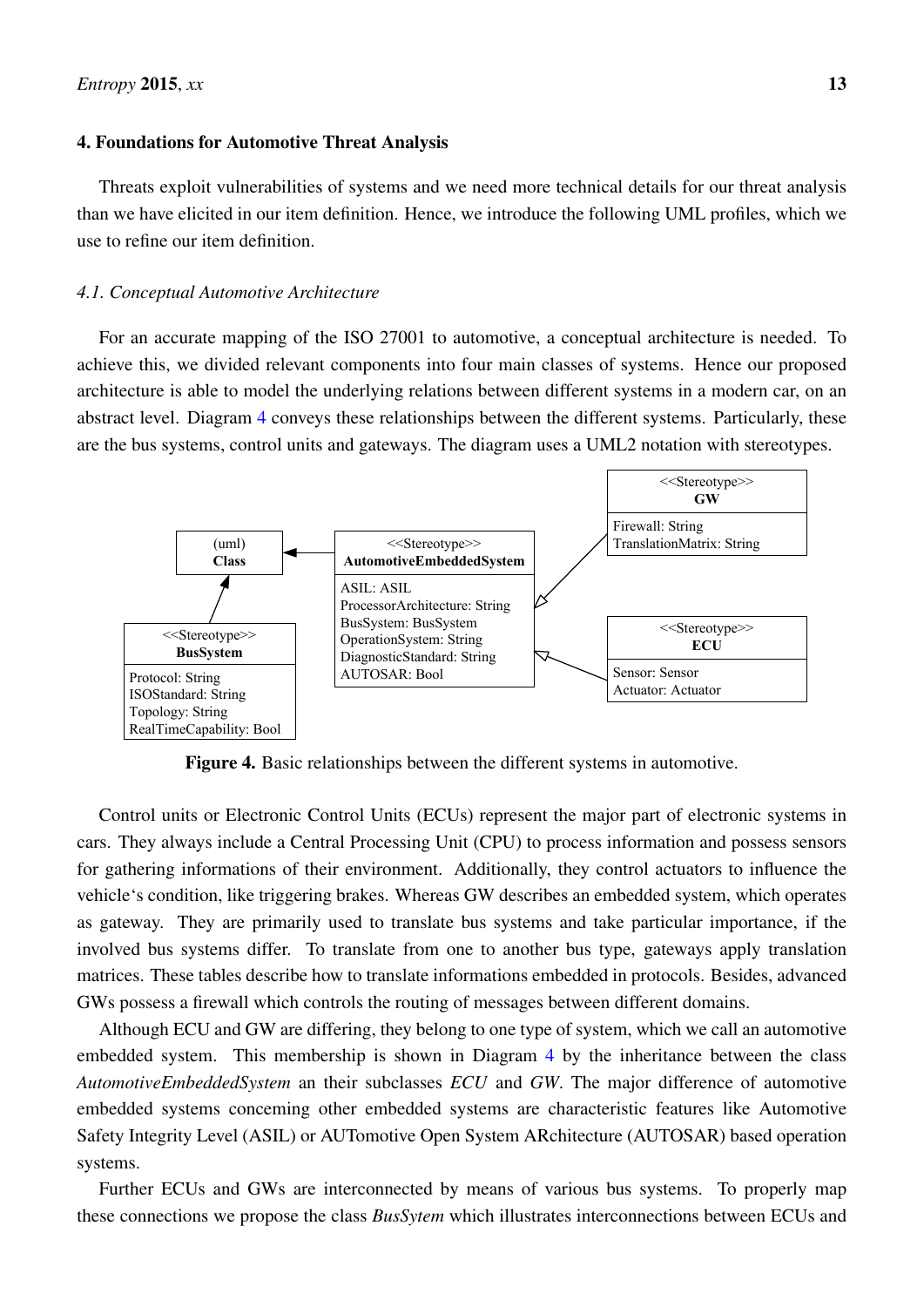between ECU and GWs. For managing of special data, like diagnostic informations, they also use protocols. Diagnostic data offer initial approaches for mechanics to diagnose and fix problems. Typical protocols for diagnostic sessions are Unified Diagnostic Services (UDS), On-board diagnostics (OBD) and Keyword Protocol 2000 (KWP). Moreover, bus systems are often standardized by ISO, for example Controller Area Network (CAN) is defined in ISO 11898 and Flexray in ISO 17458. In addition, bus systems use some topology, commonly star topology and bus topology. In particular, the most used bus system CAN uses bus topology and has some main disadvantage in case of security, mainly of its topology and broadcast nature. In the same way, real time capability is also important. Especially safety relevant functions communicate exclusively over bus systems, which offer real time capability. CAN is one choice in such a context. To instantiate different bus systems in a vehicle, we create Figure [5.](#page-13-0) The hierarchical structure shows primary applied bus systems such as CAN, Media Oriented Systems Transport (MOST), Flexray and Local Interconnect Network (LIN).

<span id="page-13-0"></span>

Figure 5. Connections in the Automotive Domain

Moreover, we can further structure the CAN bus in Body-CAN, Powertrain-CAN and Diagnostic-CAN. In the same way, the term *Wirless* is derived from *Connection* in Figure [5.](#page-13-0) These types of connections describes links between the vehicle itself and its environment. Exemplary, Bluetooth is used to pair smartphones with radio or navigation systems, whereby smartphones normally are in the vehicle. *802.1x* connections are utilized to connect to the outside world. Particularly relevant in this context is Car2X (802.11p), where self-organizing and distributed networks are used to communicate. The concept of Car2X includes links to other vehicles or to infrastructure, like base stations on the road side. The main objective of Car2X is increasing vehicle safety. In summary, we can provide an exemplary conceptual automotive architecture in Figure [6,](#page-14-0) to which our methodology will be applied.

Although this architecture is not implemented in a car and was created by reviewing/abstracting several real-world conceptual automotive architectures, we deem it intuitive for practitioners to make the necessary adjustment to fit their architecture. Hence, the architecture directly re-uses the types ECUs and GWs of Figure [4.](#page-12-1) Additionally, we marked some ECUs with a wireless symbol in order to illustrate optional wireless interfaces. The reason for this is, we deem that wireless interfaces are the most important scope for security currently and in the future.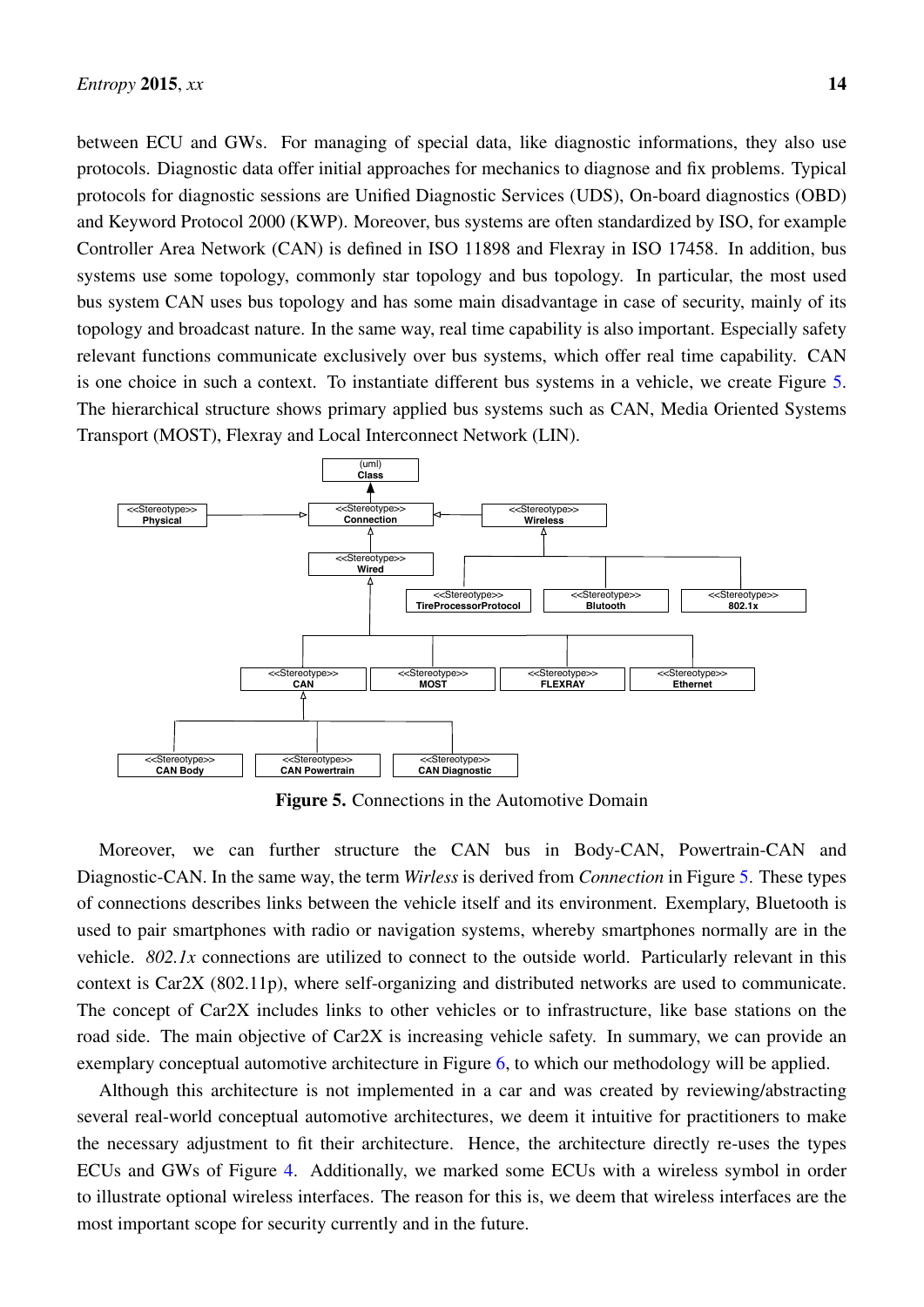<span id="page-14-0"></span>

Figure 6. Exemplary Conceptual Automotive Architecture

## *4.2. Automotive Attacker Model*

For advanced risk management, we need a suited attacker model. The model serves to identify the significance of gathered threats. In particular, attacker models support a matching between possible attacks and the class of attacker, who is able to perform these. Although attacker models are useful to generate generic attack patterns (e.g. OWASP [\[23\]](#page-38-14)) useful in practice, we treat vehicles as cyber-physical systems bringing together safety critical embedded system functionality and information system attack vectors. Thus, our intention is to create a domain-specific taxonomy supporting the reasoning about attacks on automotive systems. Therefore, we define an attacker model, which allows reasoning about achievable goals of attackers in vehicular networks. Our attacker model (see Table [1\)](#page-15-0) identifies five different classes of attackers defined by their knowledge and skills with levels from L0 to L3 (low to high).

These levels are a qualitative measurement and can be treated as an *«enumeration»* class similar to Figure [2.](#page-7-0) Level 0 (L0) denotes no capability or no knowledge about the target. Level 1 (L1) denotes few capabilities or few knowledge. The next level (L2) denotes intermediate capabilities or knowledge. Lastly, L3 describes advanced capabilities or full knowledge about the target.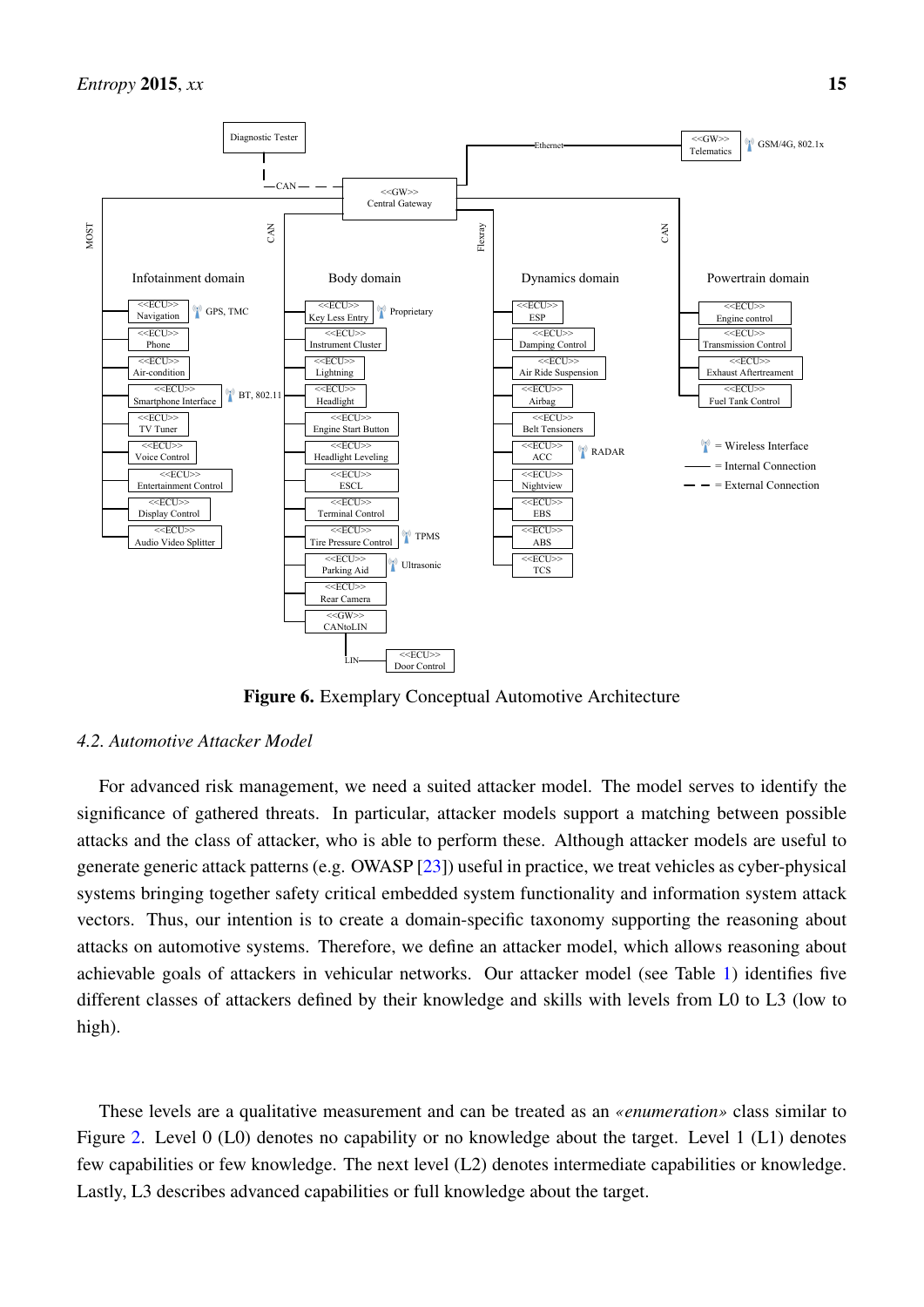<span id="page-15-0"></span>

| <b>Attacker</b> | <b>System</b><br>knowledge | <b>Physical</b><br>attack | Non-physical<br>attack | <b>Complexity</b><br>of attack | <b>Scaled</b><br>attack |
|-----------------|----------------------------|---------------------------|------------------------|--------------------------------|-------------------------|
| Owner           | L0                         | L1                        | L1                     | L <sub>0</sub>                 | L <sub>0</sub>          |
| Beginner        | L1                         | L1                        | L1                     | L1                             | L <sub>0</sub>          |
| Tuner or thief  | L2                         | L2                        | L1                     | L2                             | L1                      |
| Insider         | L <sub>3</sub>             | L <sub>3</sub>            | L <sub>3</sub>         | L2                             | L2                      |
| Organized group | L <sub>3</sub>             | L <sub>3</sub>            | L <sub>3</sub>         | L <sub>3</sub>                 | L3                      |

Table 1. Attacker classification using skill and knowledge ranking.

Knowledge about the target is represented by *System knowledge* and attack skills represented in Table [1](#page-15-0) by *Physical attack*, *Non-physical attack*, *Complexity of attack* and *Scaled attack*. System knowledge describes any information about the target. This may be informations about a simple ECU, a complex vehicular network or complete E/E architecture. Furthermore, attack skills consist of access level to the target and abilities which an attacker could possess. For example, the access level *Physical attack* describes any attack which uses a wire-bound interfaces such as OBD-Port or Universal Serial Bus (USB) interface on an infotainment system. In contrast a *Non-physical attack* is performed on wireless interfaces like 802.1x, Bluetooth, etc. For the abilities part, the category *Complexity of attack* characterizes the attack complexity by the length of the respective attack vectors. In particular, a simple attack complexity means performing direct attacks, where no preconditions are required. For instance, sending a CAN message to trigger some action. Conversely, a complex attack includes multi-stage attack vectors, where an adversary must overcome a number of ECUs or security measures. Lastly, a *Scaled attack* enables attacking more than one vehicle, even if minor modifications of the attack are required for each vehicle.

Similarly to knowledge levels and skills, we propose five adversary types where *Owner* means the holder of the attacked vehicle. We do not believe he has bad intentions but he can unintentionally trigger an attack by connecting malicious hardware. Additionally, an attack can be triggered by him, in case of misuse. Thus, we deem the owner is incapable of performing a scalable attack. In the same way, a *Beginner* is a person having no bad intentions and is only interested in knowing his car. Nevertheless, he can also be a relevant adversary. He differs from the previous attacker type in level of knowledge and attack complexity. Contrary to the class *Owner*, he is able to perform attacks, where defined entry points are used (e.g. the OBD-Port).

The third attacker type is the *Tuner or thief*. This attacker class has bad intentions and wants to gain a benefit from its attack. On the one hand, a tuner tries to change the vehicle's states by adding hardware or modifying software components which are used to gain profit by selling them. On the other hand, a thief tries to break in to remove vehicle components or stealing the whole car. To achieve their goals, thief and tuner have a moderate knowledge about vehicle systems and are able to start complex attacks on wire-bound or wireless interfaces. As an example, a common attack is cracking rear lights, gaining access to the CAN and sending a message to open the doors. Additionally, they are able to perform simple attacks, which scale on a vehicle fleet.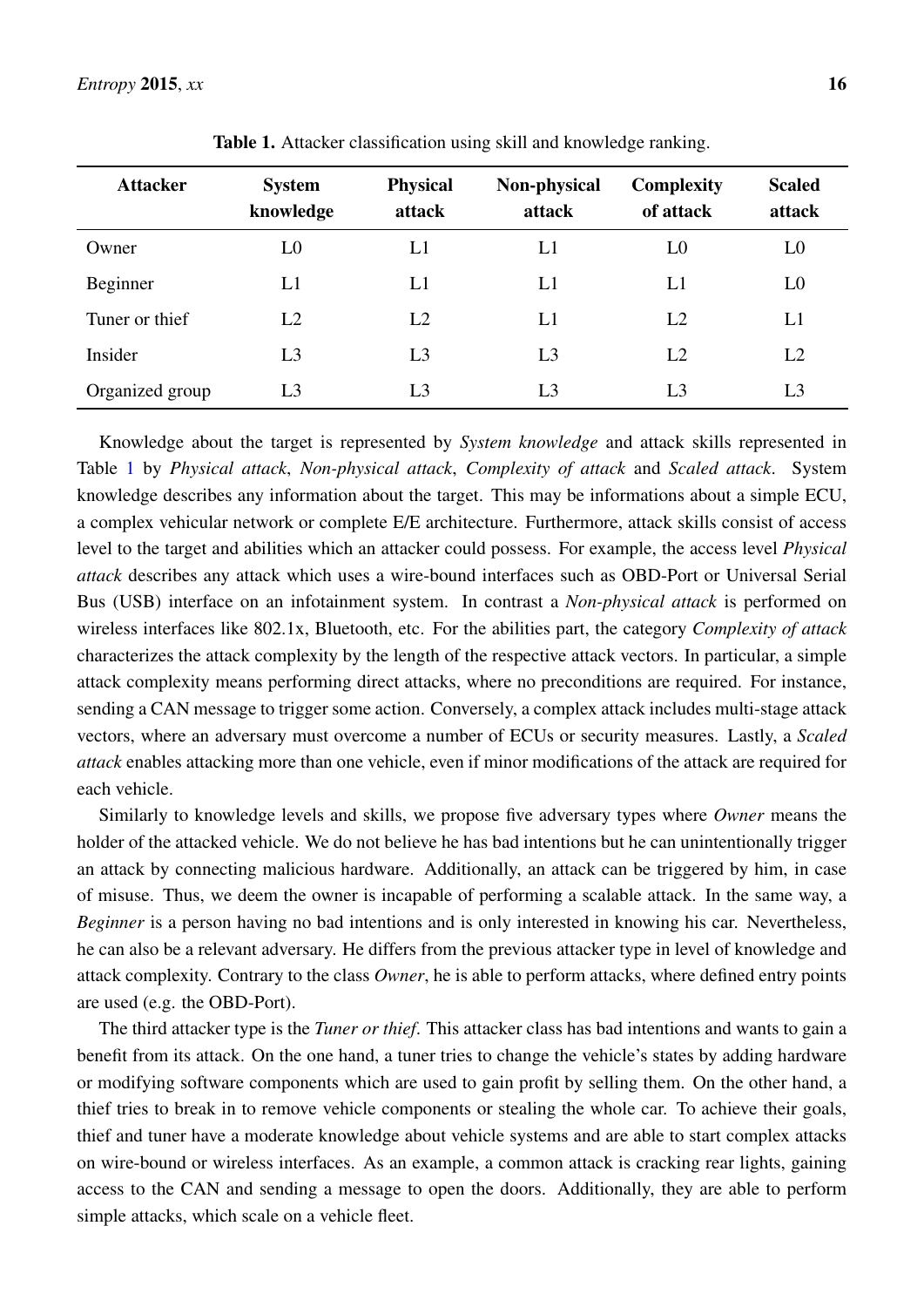Likewise, the class of *Insider* is able to perform scalable attacks, whereas he can start advanced attacks on physical or non-physical interfaces. Further, he can implement complex attacks having long attack vectors. Therefore, he can perform multi-stage attacks where several ECUs or GWs are involved. Consequently, he has a deep knowledge of vehicle systems, which is the reason as to why the class of *Insider* has expert knowledge and skill (i.e. Level 3 in Table [1\)](#page-15-0).

The class of *Organized group* represents a black hat team. They have nearly unlimited resources and possess information channels where secret details of vehicle systems can be obtained. Hence, they are able to perform complex attacks on every interfaces, which can scale on different vehicle fleets. An organized group can be represented by hacker collectives or governmental agencies.

# <span id="page-16-1"></span>*4.3. Automotive Controls*

Without doubt, the vehicular attack surface is special and hence we want to propose adapted countermeasures which can be applied. In particular we deem to propose lightweight measures which can be applied on low performance devices. These devices are common to the automotive domain and not always able to handle cryptographic algorithms like AES or RSA. Additionally, bus systems like CAN have to fulfil real-time capability. This feature can be violated if intensive computation of bus data is needed.

## 4.3.1. Plausibility checks

Plausibility checks are one measure which can help in some situations. They are applicable if attack success is linked to a vehicle condition and thus to a physical value, like vehicle speed. For instance, execution of diagnostic functions are such a case. Here, a vehicle speed of  $\vec{v} = 0$  is assumed to successfully trigger a function. In other terms, this means that functions should not be able to trigger if  $\vec{v} \neq 0$ . For these situations, we deem the listed concept can be applied. Table [2](#page-16-0) presents requirements for values which are used to implement plausibility checks.

|  |  |  |  |  | <b>Table 2.</b> Requirements for values used in plausibility check based countermeasures |
|--|--|--|--|--|------------------------------------------------------------------------------------------|
|--|--|--|--|--|------------------------------------------------------------------------------------------|

<span id="page-16-0"></span>

| <b>ASIL</b> | <b>Requirements</b>                                                                                                                                          |
|-------------|--------------------------------------------------------------------------------------------------------------------------------------------------------------|
| QM          | Value from local bus and value should be created or measured in the same domain as<br>the plausibility check is done.                                        |
| A           | Value from local bus and value has to be checked for integrity.                                                                                              |
| B           | Value from local bus and value has to be checked for integrity and authenticity.                                                                             |
| C           | Value from local bus and value has to be checked for integrity and authenticity.<br>Furthermore, a second value from another bus has to be used.             |
| D           | Value from local bus and value has to be checked for integrity and authenticity.<br>Furthermore, a second value from a local physical source has to be used. |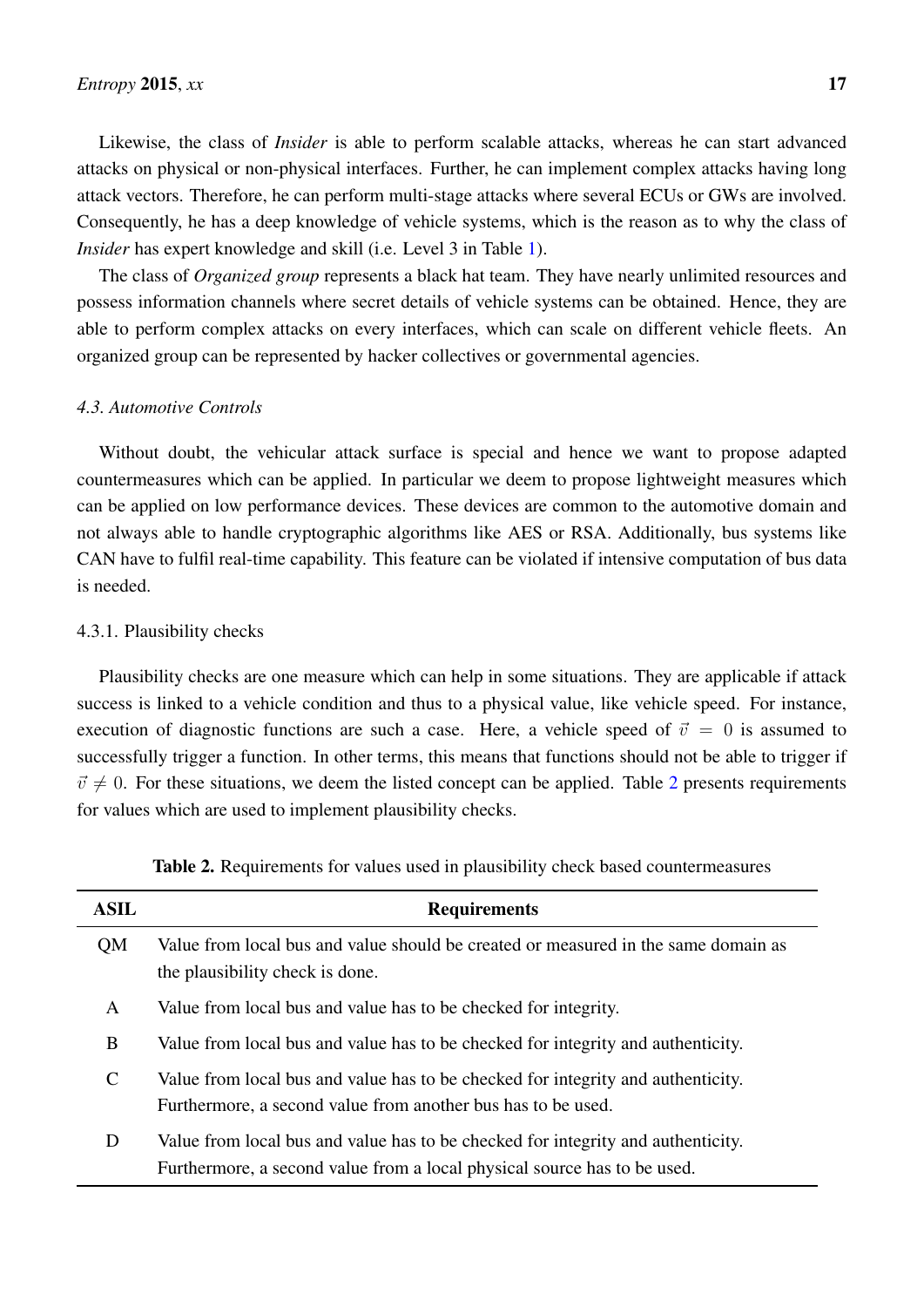Obviously, the recommended concept is adapted to ASIL. We believe this is necessary to address safety requirements. In case of QM we guess, a value read out from local bus is sufficient to apply plausibility checks. We only propose that the value should be taken from same vehicle domain. This means, the used value should be created or measured in the same domain as the plausibility check. Thus, translation faults between bus systems can be excluded.

If ASIL A has to be observed, we deem it necessary to demand an integrity check for the taken value. Consequently, the attack surface of malicious value modification is reduced, since the attacker needs the calculation rule for computing a checksum. In contrast, replay attacks are not preventable using checksums. Hence, we deem to claim integrity and authenticity checks if ASIL B has to be implemented. Accordingly, cryptographic algorithms have to be applied for obtaining trusted authenticity. Fortunately, only the checksum is needed for computation in our case. As a result, the impact of complex computations are reduced and make the concept suitable to the automotive domain. As an example for obtaining integrity and authenticity, Keyed-Hash Message Authentication Codes (HMACs) are a possible choice.

Switching to the next higher ASIL, we propose the use of integrity and authenticity checks and also a second value. The second value should also be checked for integrity and authenticity. Furthermore, it should be taken from a different bus as the first value. This concept reduces likelihood of bypassing plausibility checks if attackers are able to compute valid HMACs for the first value. Indeed, the second HMAC has to be created by a second key.

Lastly, we propose integrity and authenticity checks in combination with a second local value for ASIL D. This approach offers a second bus independent value which prevents bypassing plausibility checks. Significant is this approach, if attackers are able to emulate bus systems and their security features. A second value will then prevent a successful attack by delivering further information. Since attackers are able to emulate bus systems, we deem it necessary to evaluate a none-bus value. Fortunately, we can derive such comparable values. In case of the value speed, we can derive replacement values from sources like GPS, camshaft speed, rpm with gearbox setting, wheel speed, etc.

## 4.3.2. Cryptographic counters

Similarly to the measures before, cryptographic counters are able to improve attack resistance. For instance, they can prevent replay attacks representing one important attack class in vehicular networks. The importance of this class, is justified with CAN's broadcast nature and its lack of authenticity checks. As a result, bus members are not able to detect forged messages or the presence of an invader. Thus messages can be eavesdropped and replayed at any time. If message-counters are embedded in the CAN frame, sender and receiver can compare the number of received or sent messages to detect discrepancies. This information will give the ability to identify illegal send messages which can than be ignored. In case of attackers, who are able to eavesdrop messages and modify embedded counters, we deem to use cryptographic counters to prevent malicious modification. Indeed, selected algorithms should allow integrity and authenticity checks. For example, applying HMAC on counter value can achieve this aim.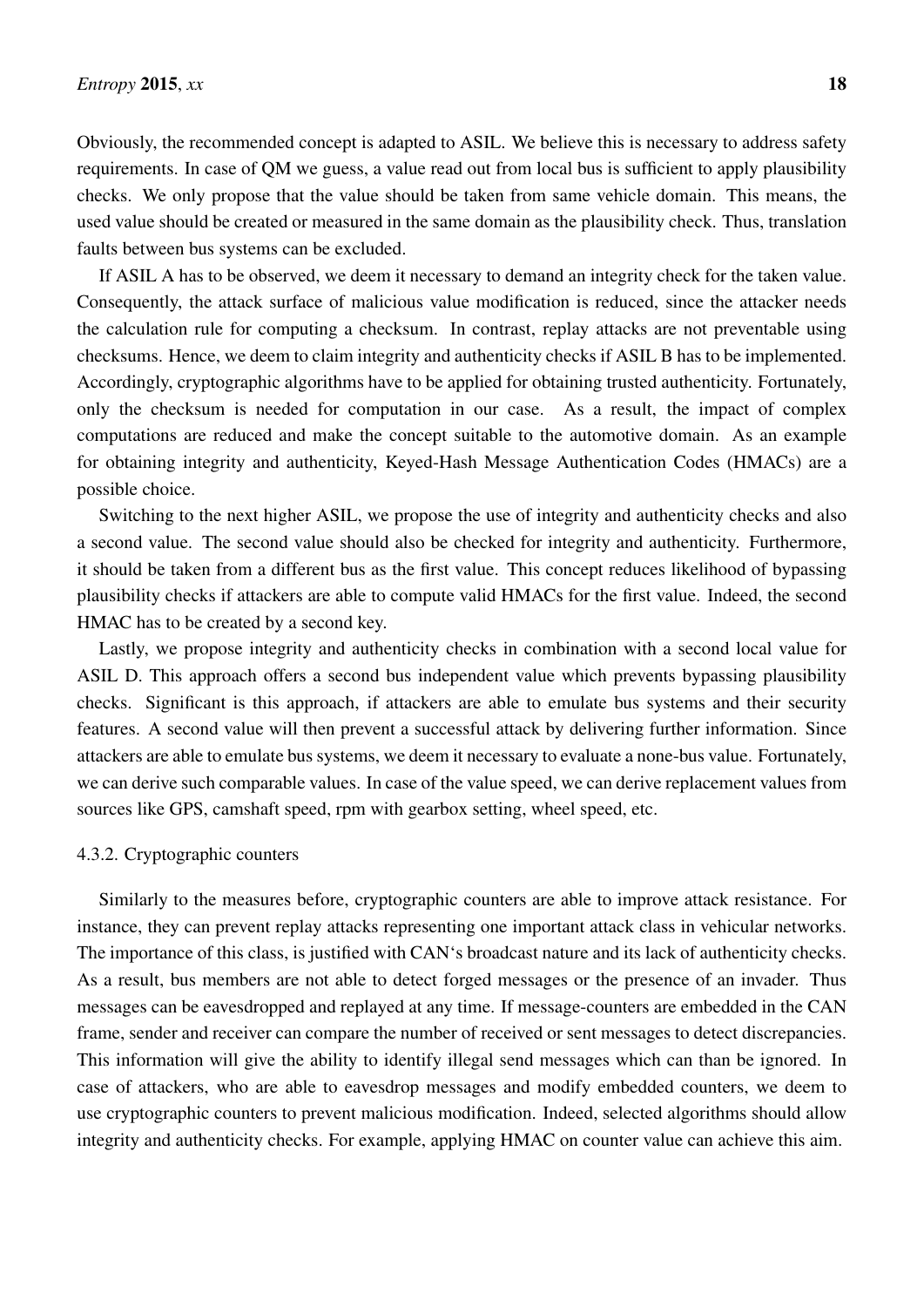<span id="page-18-0"></span>

Figure 7. ESCL Context Diagram based on [\[8\]](#page-37-7)

# 4.3.3. Firewall based on CAN matrix

As a last measure, we propose firewalls between different networks and/or bus systems. To simplify setting up this measure, we propose to use available CAN matrices. A CAN matrix provides informations about sending or receiving of messages by any ECU or gateway. Consequently, filtering of messages by CAN identifier is feasible. Even though this concept will not avoid replay attacks when attacker gains access to the associated subnet. However, rejecting of none associated messages is possible. In particular, this is relevant in case of multi-stage attacks. Here, different subnets are involved and attackers have to send messages from one to another network or bus system (gateway in-between). Hence, interrupting this attack path can protect from consequences. Furthermore, we deem a combination of matrix based filtering and cryptographic counters as a powerful countermeasure against relevant attacks like replay and malicious message injection.

#### 5. Application of our Methodology

We illustrate the application of our method in the following. Firstly, we show how the ISO 26262 compliant hazard analysis works. Secondly, we present how the artefacts and analysis results from the safety analysis are re-used in a ISO 27001 compliant threat analysis.

## *5.1. Hazard Analysis Compliant to ISO 26262*

We illustrate our method on an example of an electronic steering column lock (ESCL) system, which was presented at the "VDA Automotive SYS Conference 2012", June 18/20, 2012, in Berlin, Germany.

5.1. Safety-Step **1: Provide an Item Definition** The main function of the ESCL is to provide lock and unlock commands to the lock actuator automatically to enhance theft protection for vehicles with a power button instead of a standard key. The context diagram in Figure [7](#page-18-0) shows the item, i.e., the ESCL and the elements in the environment, namely the the driver, the lock actuator, and the vehicle. The item controls the lock and the unlock commands, and the lock actuator observes these phenomena. The driver presses the power button to crank or stop the engine. The vehicle moves at a certain speed and therefore controls the phenomenon Speed.

Table [3](#page-19-0) shows the functional requirements of the ESCL. For both requirements R01 and R02, it shows which domains of the item's environment are constrained (see column  $\ll$ *constrains* $\gg$ ) and which domain the requirements are referred to (see column  $\ll$ *refersTo* $\gg$ ): The lock actuator is constrained.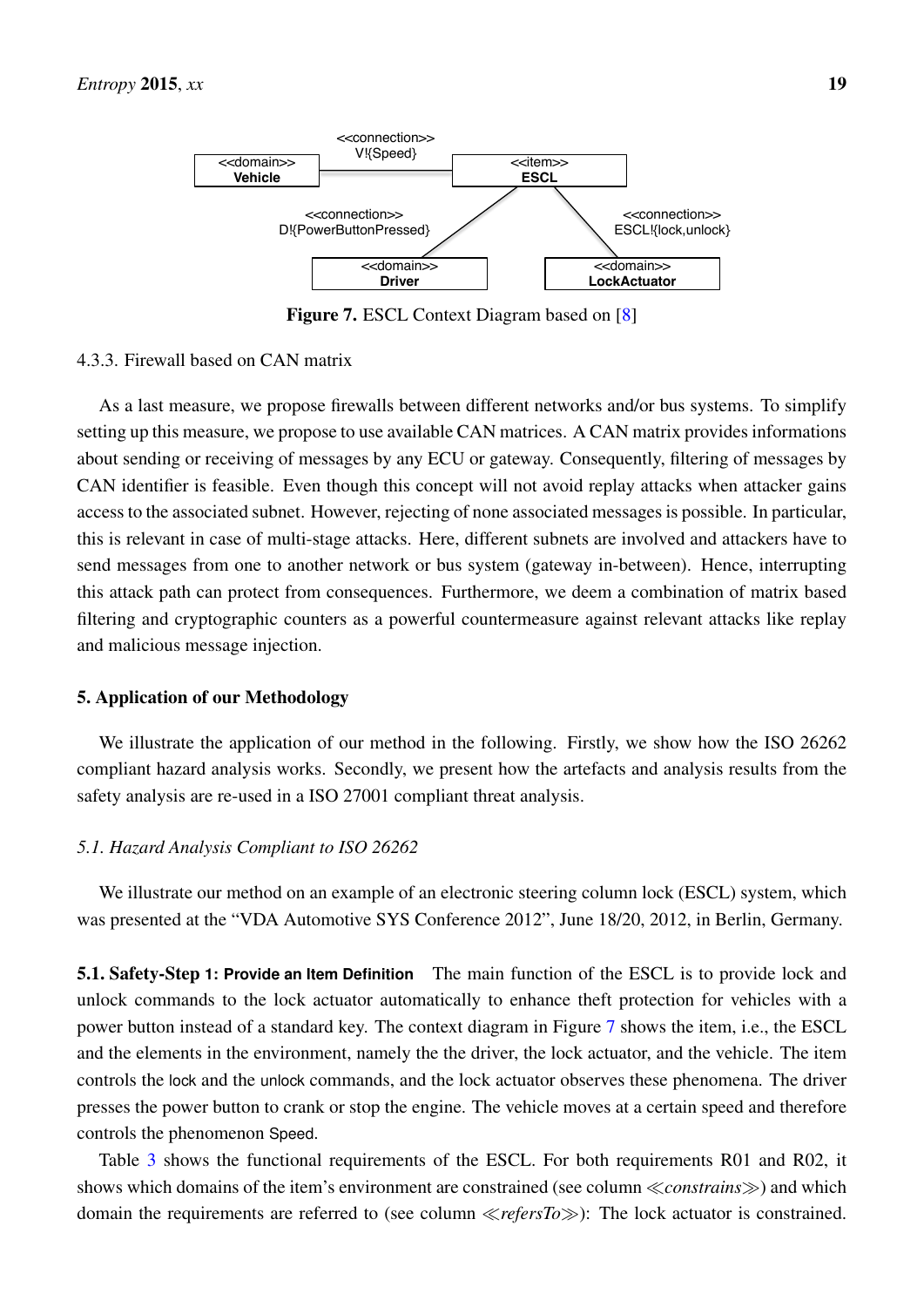<span id="page-19-0"></span>

| N <sub>0</sub> | Text                                                                  | $\ll$ constrains $\gg$ | $\ll$ refersTo $\gg$ |
|----------------|-----------------------------------------------------------------------|------------------------|----------------------|
| R01            | The steering column shall be locked, when the driver   LockActuator   |                        | Driver, Vehicle      |
|                | wants to immobilise the vehicle.                                      |                        |                      |
| $R_{02}$       | The steering column shall be unlocked, when the driver   LockActuator |                        | Driver, Vehicle      |
|                | wants to drive.                                                       |                        |                      |

Table 3. ESCL Requirements based on [\[8\]](#page-37-7)

<span id="page-19-1"></span>

Figure 8. ESCL faults based on [\[8\]](#page-37-7)

The driver and the vehicle are referred to since they together provide necessary information to deduce if the driver wants to drive or not.

5.1. Safety-Step **2: Instantiate Fault-Type Guide-Words** To start with the hazard analysis, we look at the lock actuators constrained by the requirements  $R<sub>01</sub>$  and  $R<sub>02</sub>$ , and investigate both functional requirements according to the guide-words.

Figure [8](#page-19-1) shows some of the fault types assessed for R01. For the guide-word 'no', the fault is that the ESCL does not lock in situations where it is expected. For the guide-word 'unintended', the fault is that the ESCL locks in situations where it is not allowed. For the guide-word 'early', the fault is the same as described in fault unintended\_lock. For the guide-word 'late', the fault is either no problem, or in case of a long delay the same as described in fault no lock. The faults related to all other guide-words are either mapped to 'no', 'unintended', or are not relevant since the locking is a binary decision and cannot be 'less' or 'more'.

Additionally, we have to describe the effect on system level. For example, for unintended locking, the effect on the system level is that the ESCL locks the steering column. The effect on the vehicle level is that the vehicle is not steerable. For  $R02$ , the procedure is the same.

5.1. Safety-Step **3: Situation Classification** The situations are classified according to the item's functionality. In Figure [9,](#page-20-0) the situation classification using our profile is depicted.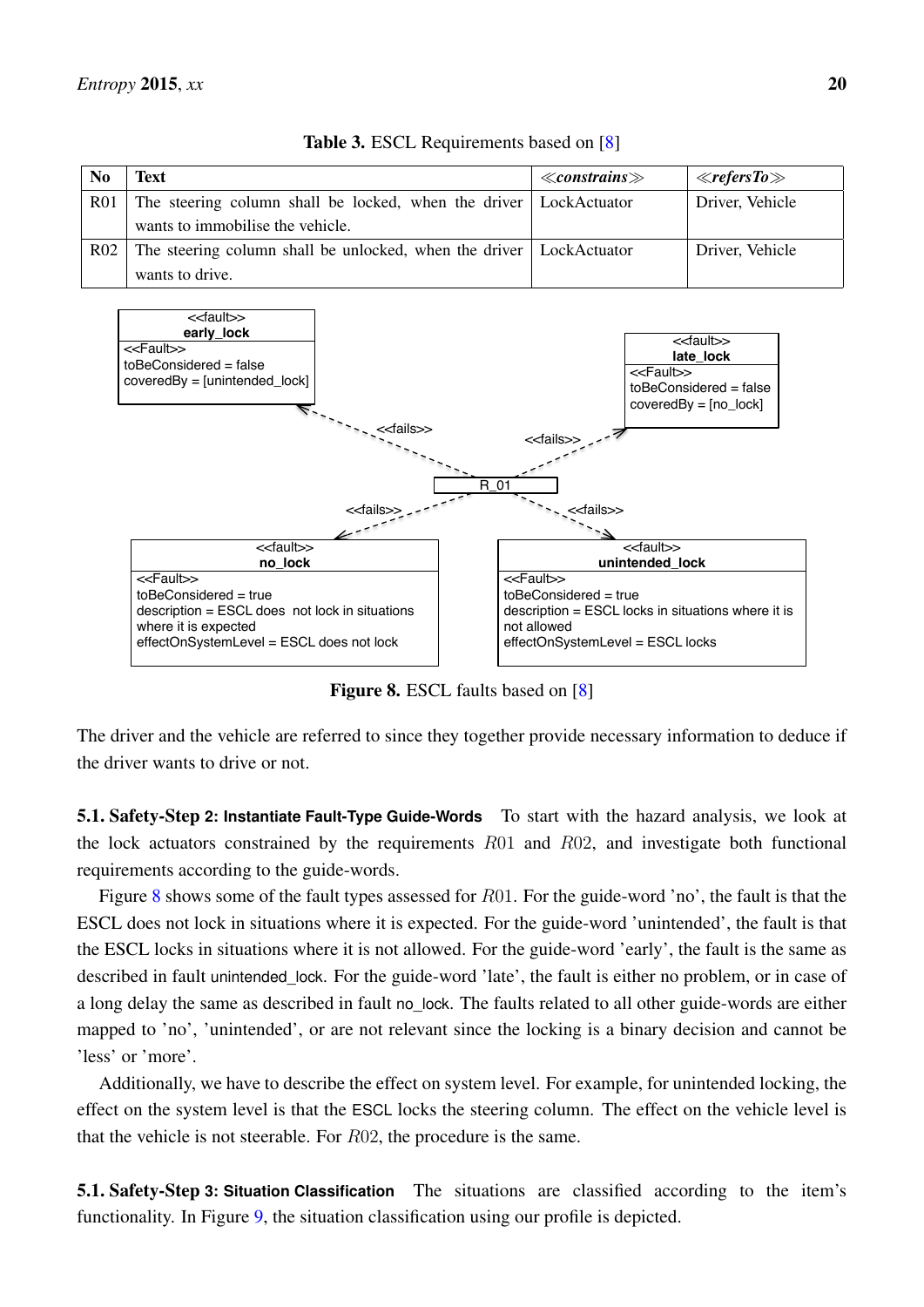<span id="page-20-0"></span>

| < <drivingsituation>&gt;</drivingsituation> | < <manouversituation>&gt;</manouversituation> | < <standstillsituation>&gt;</standstillsituation> |
|---------------------------------------------|-----------------------------------------------|---------------------------------------------------|
| <b>DrivingAtSpeed</b>                       | <b>Maneuver</b>                               | <b>Parked</b>                                     |
| < <drivingsituation>&gt;</drivingsituation> | < <manouversituation>&gt;</manouversituation> | < <standstillsituation>&gt;</standstillsituation> |
| $relevant = true$                           | $relevant = false$                            | relevant $=$ true                                 |
|                                             | $include all = [DivingAtSpeed]$               |                                                   |

Figure 9. ESCL Situations based on [\[8\]](#page-37-7)

The situation 'driving at speed' is classified as being relevant, because a hazard may occur if the vehicle is moving and the steering column is locked. The situation 'maneuver' (including, e.g., parking, driving backwards) is marked as being not relevant, because for the ESCL system the maneuvering hazards are the same as for 'driving at speed'. The situation 'standstill' is classified as being relevant, because a hazard may occur if the vehicle is 'parked', and the steering column is not locked. The effort necessary for the situation classification is reduced, because it is not necessary to rate these detailed situations. The situations 'being towed' and 'rolling' are classified as being relevant because they consider the system state where the engine is off.

**5.1. Safety-Step 4: Hazard Identification** In the next step, the hazards are identified. For this reason, all considered faults are combined with all situations where the fault leads to a problem. These are the ones having the attribute toBeConsidered=true. It is possible to have more than one fault that causes the hazard, and the hazard can be in place in different situations. Some combinations are not needed in the hazard analysis, e.g., the situation standstill does not need to be combined with the fault of unintended locking, because locking is intended in this situation.

Figure [10](#page-21-0) shows the hazard that can occur when the vehicle is moving at speed. It may be caused by unintended steering column locking. To describe the hazard, first the effect on vehicle level is described. For the previously described fault, the effect on vehicle level is that the steering is locked and the vehicle is not steerable. The hazard is the "loss of steering control (locked steering) when driving at speed". The hazard refers to the risk assessment performed in the next step.

Note that we do not introduce additional hazards during the security analysis. We complete the hazard elicitation in this step completes. The security perspective with its attacker perspective just add further causes for hazards. For example, the locking of the steering column wheel while driving at speed can be caused by an attacker.

## 5.1. Safety-Step **5: Hazard Classification by Severity, Exposure, and Controllability** The

above-mentioned hazard is rated according to its severity, exposure, and controllability as depicted in Figure [10.](#page-21-0) The highest severity level S3 is chosen, because a locked steering column lock at speed can lead to death or life-threatening injuries when the vehicle hits, e.g., obstacles near the road, pedestrians, oncoming traffic, or obstacles on the track. The exposure level is E4, because steering is necessary in the mentioned situations and in all situations with high speed, which are more than 10  $\%$  of the driving time. The highest controllability level C3 is chosen since no lateral control by steering is possible. The driver can only intervene by braking, but in case of high speed the driver cannot avoid the consequences of the hazard. Hence, ASIL D is automatically deduced from this classification.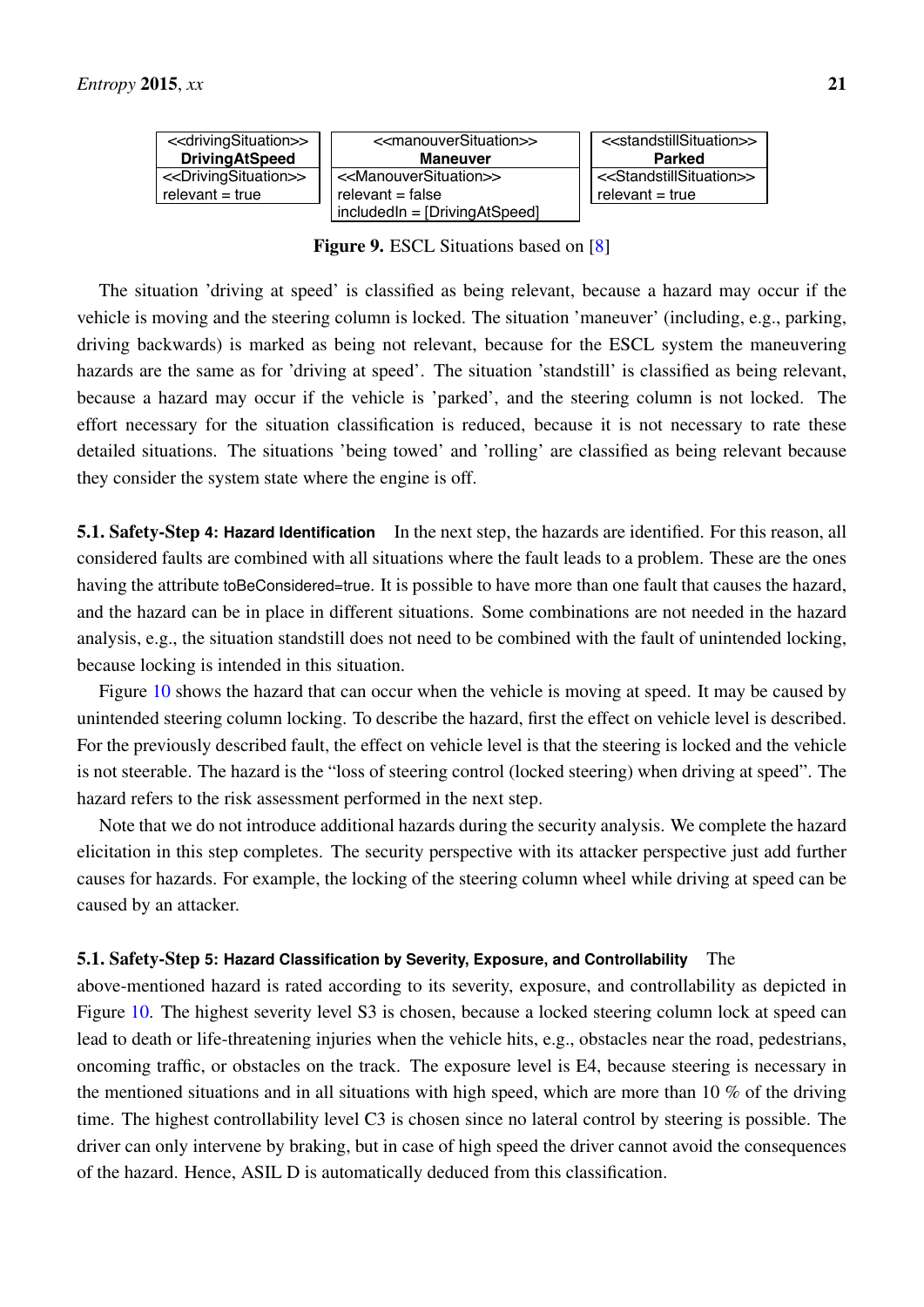<span id="page-21-0"></span>



<span id="page-21-1"></span>

Figure 11. ESCL Safety Goal based on [\[8\]](#page-37-7)

5.1. Safety-Step **6: Define and Verify Safety Goals** The described hazard can be addressed by a safety goal as depicted in Figure [11.](#page-21-1) The same safety goal can also address other hazards (not shown here). To prevent the hazard, the safety goal is that "locking of the steering column when the vehicle is moving shall be prevented". This safety goal refers to the vehicle since it indicates if the vehicle is moving and constrains the steering column lock by preventing the lock. Since we cannot accept steering column locking even for a certain time, the fault tolerance time is not applicable. For other safety goals, e.g., prevention of braking intervention, the fault may be acceptable for a short time period. We model the relations between faults, hazards, and safety goals, depicted in Figure [12.](#page-22-0) The information in this model can be converted into a table (see Tab. [4\)](#page-22-1) for documentation purposes. The safety goals (e.g., PreventLocking) and faults (e.g., unintended lock) referenced by or referencing multiple other elements will appear in more than one table row. Since the hazard Theft (see Figure [12\)](#page-22-0) has no ASIL A, B, C or D assigned, it is not addressed by a safety goal but by the requirement EnsureLocking.

5.1. Safety-Step **7: ISO 26262 Review** To support the reviews, the validation conditions listed are executed on the complete case study. These validation conditions check the consistency and correctness of the model. That is, we check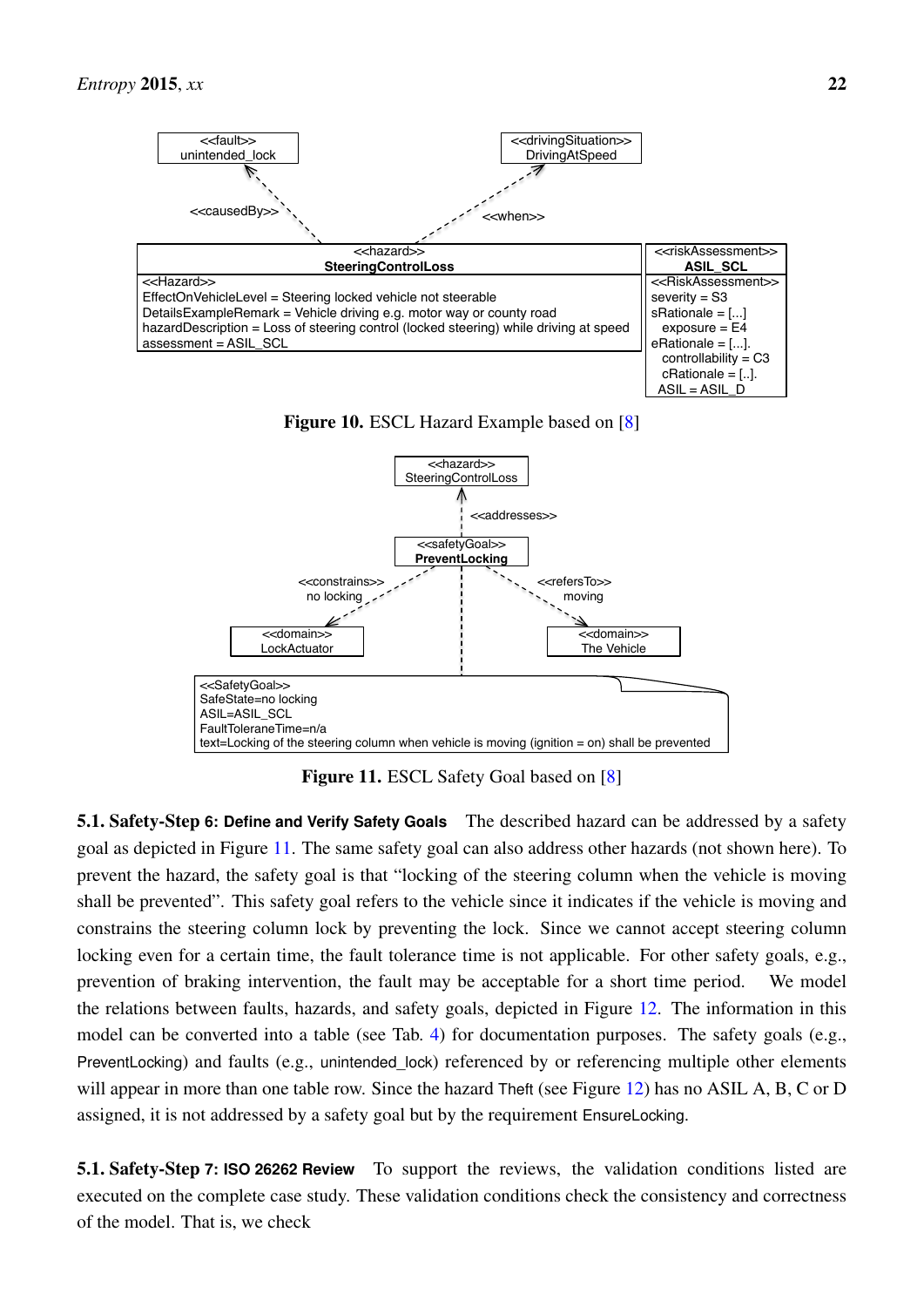<span id="page-22-0"></span>

Figure 12. Safety Goal - Hazard - Fault Relataions based on [\[8\]](#page-37-7)

<span id="page-22-1"></span>

| Fault           | <b>Situation</b> | <b>Hazard</b>       | <b>Risk</b>        | <b>Safety</b><br>Goal |
|-----------------|------------------|---------------------|--------------------|-----------------------|
|                 |                  |                     | <b>Assessment</b>  | Requirement           |
| unintended_lock | Driving          | SteeringControlLoss | <b>ASIL_SCL</b>    | PreventLocking        |
| unintended lock | Manouver         | LowSpeed            | <b>ASIL_LS</b>     | PreventLocking        |
|                 |                  | SteeringControlLoss |                    |                       |
| no lock         | Parked           | Theft               | NO HA <sub>2</sub> | EnsureLocking         |

|  |  | Table 4. Safety Goal - Hazard - Fault Relataions based on [8] |  |
|--|--|---------------------------------------------------------------|--|
|--|--|---------------------------------------------------------------|--|

- whether each relevant functional requirement in the item definition is considered,
- whether the hazard and risk assessment is aligned with the supplier's assessment, and
- whether the hazard and risk assessment is consistent with ISO 26262 description.

# *5.2. Threat Analysis Compliant to ISO 27001*

We report on how a ISO 27001 compliant threat analysis looks like in the following and provide examples for the second part of our method.

5.2. Security-Step **1: Get Management Commitment** The ISO 27001 standard dedicates its entire Section 5 to the importance of management commitment for implementing an ISMS. ISO 27001 Section 5.1 contains demands for management commitment proofs and provisioning of sufficient resources.

The management commitment for implementing an ISMS according to the ISO 27001 standard is important, because without the commitment of sufficient staff and resources the ISMS implementation a satisfactory security level cannot be guaranteed. In addition, the publicly available examples of ISMS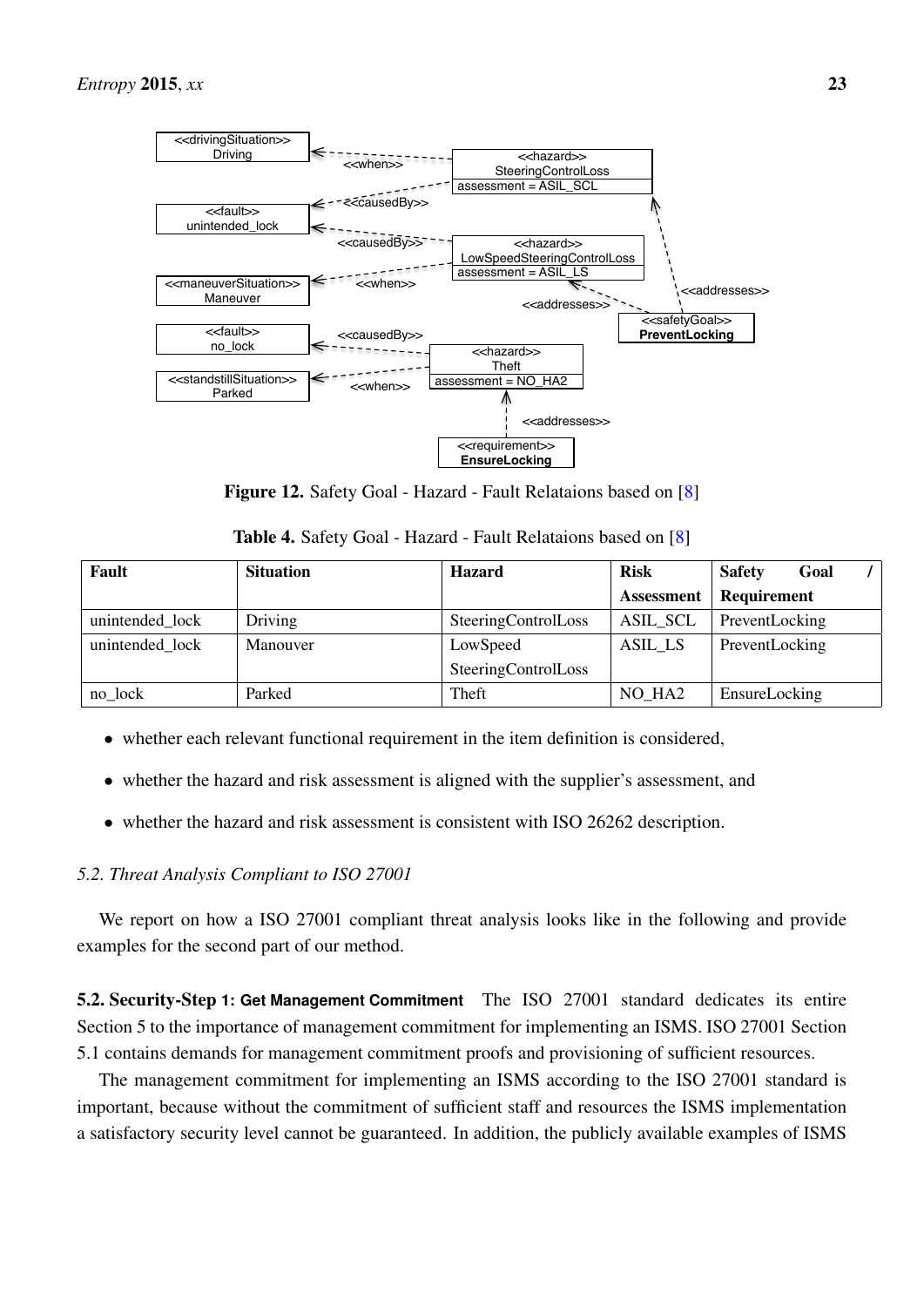documentations, e.g., the so-called *ISMS toolkit*<sup>3</sup> defines this also as the first step of establishing an ISO 27001 compliant ISMS. Note that the management commitment is based upon our item definition (Step 1 of the Hazard Analysis process).

<span id="page-23-0"></span>

| <b>Management Commitment</b>          |                                                                                               |
|---------------------------------------|-----------------------------------------------------------------------------------------------|
| security goal                         | State the referenced security goal from the policy pattern.                                   |
| Establish responsibilities            | State which person is responsible for the overall ISMS establishment.                         |
| Communicate importance of<br>security | Define the actions taken to communicate the importance of security.                           |
|                                       |                                                                                               |
| Criteria for Risk Acceptance          | Define worst case scenarios.                                                                  |
| <b>Conduct ISMS Audits</b>            | Define audit responsibilities.                                                                |
| ISMS management reviews               | Define ISMS management audit responsibilities.                                                |
| <b>Resource Management</b>            |                                                                                               |
| Provided resources for the            | List the provided resources for establishing, implementing, operating, monitoring, reviewing, |
| <b>ISMS</b>                           | maintaining and improving an ISMS and reason why the listed resources are sufficient.         |
| business<br>Security<br>supports      | List the resources that allow security support without interfering business needs.            |
| needs                                 |                                                                                               |
| Competent personal                    | List the provided resources for establishing, implementing, operating, monitoring, reviewing, |
|                                       | maintaining and improving an ISMS.                                                            |
| Provide Training                      | List the training programs initiated to ensure acceptable security levels.                    |
| <b>Effectiveness Evaluation</b>       | List the measures taken to check the effectiveness of the measures.                           |
| Records<br>of<br>education.           | Define responsibilities for documentation of education, training, skills, experience and      |
| training,<br>skills,<br>experience    | qualification of staff with regard to security.                                               |
| and qualification                     |                                                                                               |

|  |  | Table 5. Template for Management Approval of the ISMS based on [9] |  |  |
|--|--|--------------------------------------------------------------------|--|--|
|  |  |                                                                    |  |  |

We provide a template for management approval of the ISMS, presented in Tab. [5.](#page-23-0) The template structure is inspired by Sect. 5.1 of the ISO 27001 standard. The first column in the template lists the management commitment and the second the natural person who is responsible for this concern or the tasks or resources required to address the concern.

The template consists of two parts: *Management Commitment* states the responsible persons for the overall establishment of the ISMS and vital concerns towards its success, e.g., criteria for risk acceptance. *Resource Management* states the required resources for establishing an ISMS. We use our running example with the template to show an integrity and an availability goal in Tab. [6.](#page-24-0)

5.2. Security-Step **2: Define ISMS scope** The item definition of the ISO 26262 Hazard Analysis already has a scope, that includes all safety relevant domains. To reason about the security of the safety-relevant functionality, we need to expand the scope towards the points of attack used by attackers to access the item.

Since some attack vectors are not interesting to our exemplary analysis, we conduct the analysis under the following assumptions:

A 1 The firmware of all ECUs on all buses (including CAN) is secure from tampering by attackers.

<sup>3</sup> [http://www.iso27001security.com/html/iso27k\\_toolkit.html](http://www.iso27001security.com/html/iso27k_toolkit.html)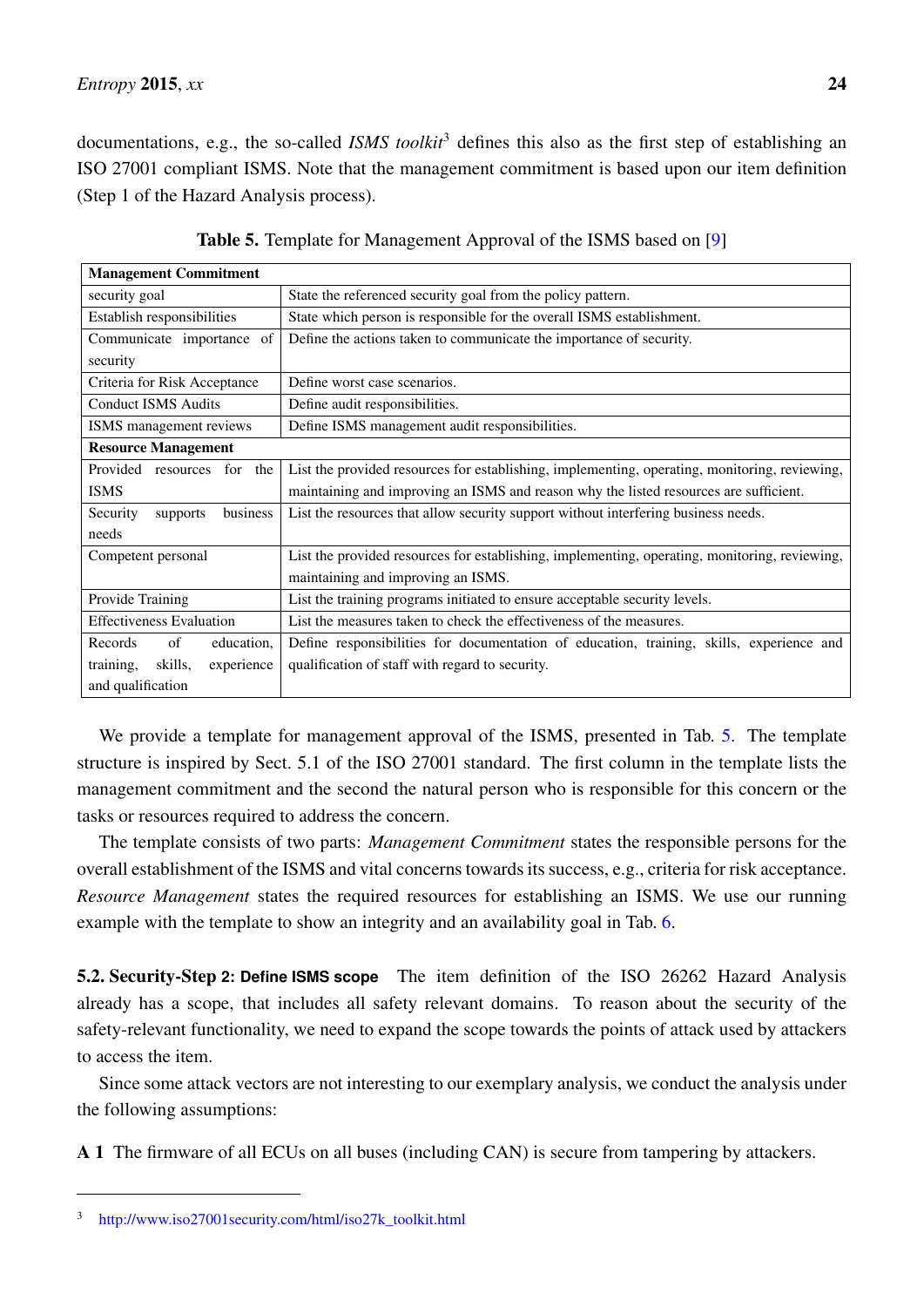<span id="page-24-0"></span>

| <b>Management Commitment</b>       |                                                                                                 |
|------------------------------------|-------------------------------------------------------------------------------------------------|
| ISMS security goal                 | The integrity of data transferred to and from the ESCL shall be preserved                       |
|                                    | The availability of the transaction data shall be preserved.                                    |
| Establish responsibilities         | The responsible person for the fulfillment of all security goals is Mr. Jones from the OEM.     |
| Communicate importance of          | The employees of the OEM, its subcontractors and maintenance staff receive an education         |
| security                           | about the consequences to the vehicle caused by a loss of integrity.                            |
| Criteria for Risk Acceptance       | The OEM wants to avoid insolvency.                                                              |
| <b>Conduct ISMS Audits</b>         | Mr. Jones is responsible for building the ISMS, hence he should not be responsible for hiring   |
|                                    | or conducting the audits. Mr. Smith is responsible for conducting internal and external audits. |
| ISMS management reviews            | Neither Mr. Smith nor Mr. Jones should be responsible for the management reviews, because       |
|                                    | they are part of it. Instead this tasks is assigned to Mr. Shell.                               |
| <b>Resource Management</b>         |                                                                                                 |
| Provided Resources for the         | The ISMS requires external parties to conduct the checking of the data integrity of transaction |
| <b>ISMS</b>                        | information using e.g. Hmac a keyed-hashing for message authentication $[24]$ . The resources   |
|                                    | for these integrity checks have to be provided.                                                 |
| Security<br>business<br>supports   | The integrity checking of the files should not make the transactions impossible or decrease the |
| needs                              | transaction time significantly.                                                                 |
| Competent personal                 | List all resources necessary for conducting integrity checks. These are financial resources for |
|                                    | hiring security experts to conduct integrity checks.                                            |
| Provide Training                   | The training program in this case is for internal auditing and the external party that conducts |
|                                    | the integrity checks. The bank institute requires skilled parties to conduct these audits.      |
| <b>Effectiveness Evaluation</b>    | Have an audit that checks all taken measures. In this case, audit training programs and         |
|                                    | personal. A specific audit for that case has to be taken.                                       |
| Records<br>of<br>education,        | Mr. Jones is responsible for fulfilling documentation demands, e.g., which external party was   |
| training,<br>experience<br>skills, | hired and the reasons for hiring this particular party.                                         |
| and qualification                  |                                                                                                 |

Table 6. Instantiated Template for Management Approval of the ISMS based on [\[9\]](#page-38-0)

- A 2 Updates to the firmware of ECUs have security guarantees enforced by the update mechanisms concerning their integrity (e.g. they are signed).
- A 3 The shop and repair garages do not carry out any attacks on the cars while in maintenance. This includes security guarantees towards the tampering of software / hardware used in this maintenance.
- A 4 Attackers do not have access to any maintenance or diagnosis tool / software typically only available to shop and repair garages.
- A 5 All signals from other buses (including other bus types) must pass through a dedicated gateway (as shown in Figure [6\)](#page-14-0).

Under the assumptions above, we extend the scope of the item to include any communication with ECUs directly on the same bus. If there are gateways on the bus, these are always added. In case any signals relevant for the item are handled via the gateways, these signals are connected to the respective gateways. The extension of the scope using this method is sensible, since an attacker may only directly attach to the bus or must go via a gateway, which may act as a firewall creating a separate zone of devices. Thus, the scope is similar to that of a demilitarized zone (DMZ) of network systems.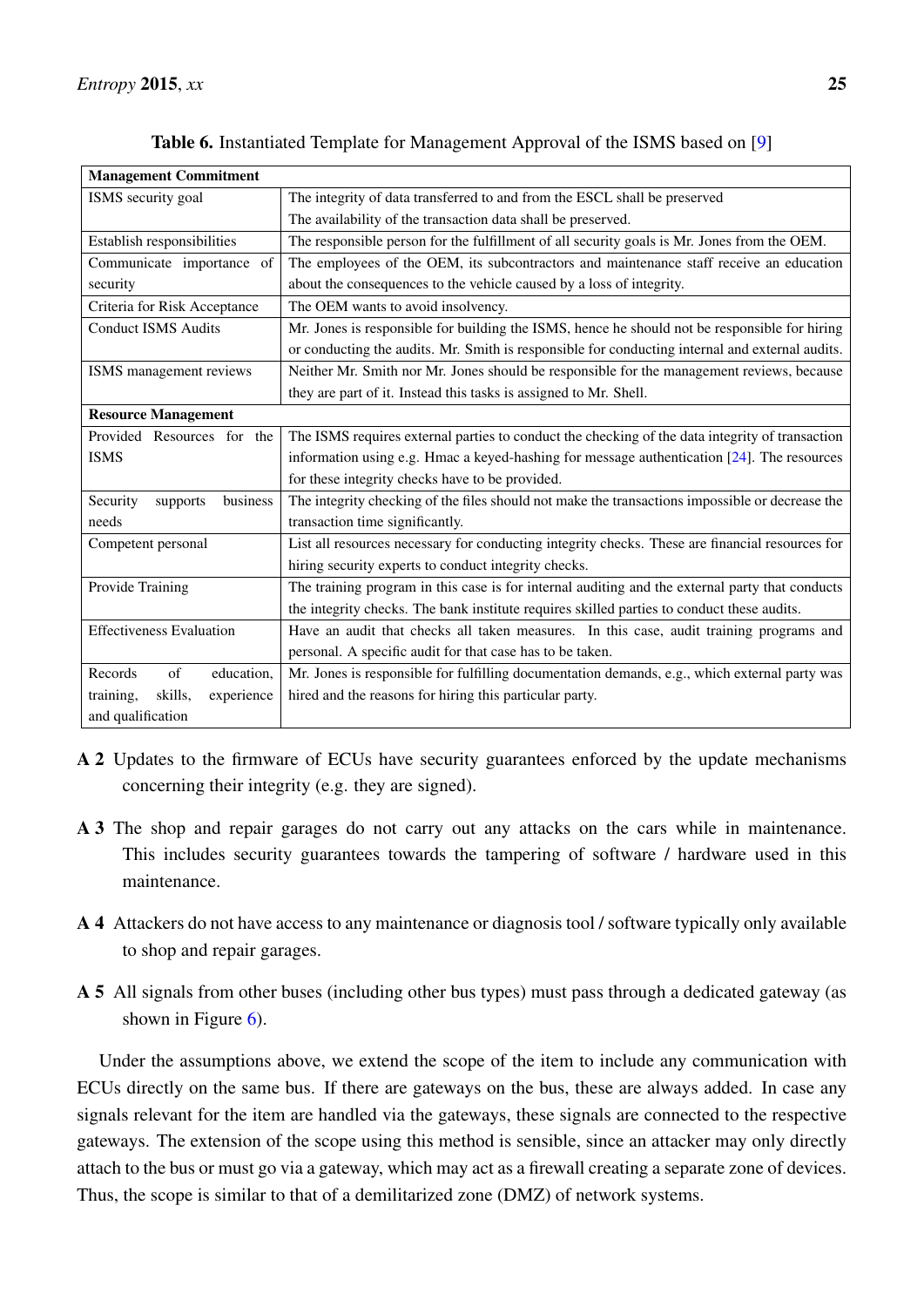In Figure [13,](#page-25-0) the exemplary item definition of Figure [7](#page-18-0) is extended to include any communication with ECUs. This includes the Terminal Control ECU and the Central Gateway, which relays the information of the vehicle speed from the can bus of the powertrain domain. In addition, the CANtoLIN Gateway is added as an attacker may send messages via this gateway. By having this scope, we now have a comprehensive overview of all safety relevant messages and their origins on the bus. However, we do neither know their origin on other buses nor if they have been tampered with.

<span id="page-25-0"></span>

Figure 13. Scope Definition

5.2. Security-Step **3: Identify Assets** ISO27001 does not consider asset identification as mandatory [\[25,](#page-38-16) p. 4]. However, the risk identification in Section 6.1.2 in the standard could be supported by identifying assets and their vulnerabilities and threats. Some controls in Appendix A even refer to assets such as control *A8 - Asset management*.

We propose the following technique to identify assets. We iterate over all domains and the phenomena in the scope shown in Figure [13](#page-25-0) and decide for each element if it is an asset or not. Note that we assume the physical devices are outside the reach of an attacker (c.f. assumptions listed in Step 2) and that we focus in this work on information assets in the sense of ISO 27005 [\[26,](#page-38-17) p. 11]. The reasoning behind this constraint is that we focus on information security issues, in which malicious treatment of information leads to harm of physical devices or even humans. In this sense, the protection of human is achieved by the protection of the information. The threats caused by physical attacks on the car and its inhabitants have to be treated during the establishment of the ISO 26262 process (e.g., the hazard *theft* in Tab. [4\)](#page-22-1). We show the results in Tab. [6.](#page-24-0)

The ISO 27001 standard [\[6,](#page-37-5) p. 4] demands a rating of all threats with regard to the losses in availability, confidentiality, and integrity they cause. In the automotive domain the main concern of information assets is integrity and availability. Confidentiality is not important for the protection against an attacker, because knowing the content of the messages does not harm any asset or subsequent physical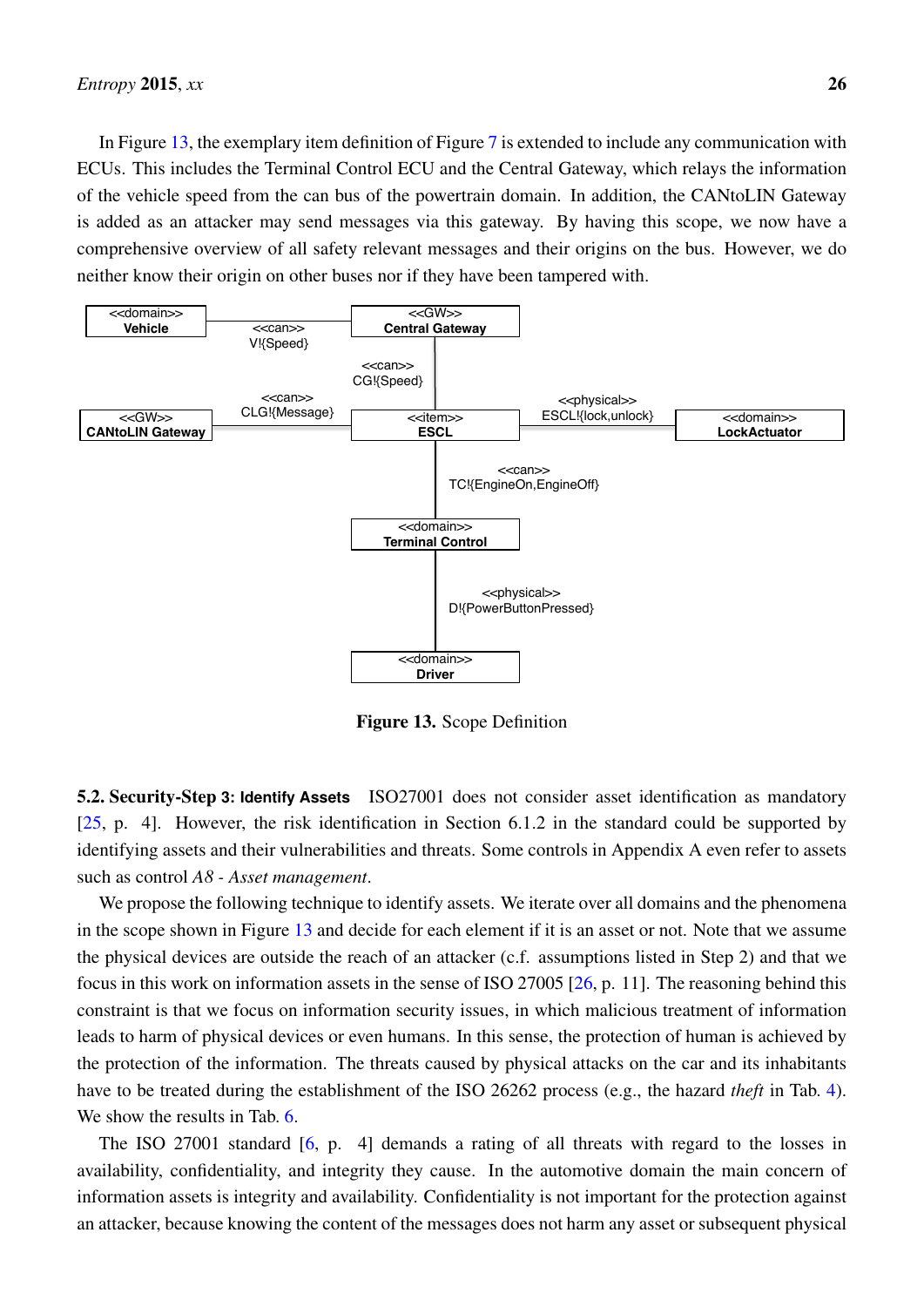devices of humans. The primary concern in this scenario is subsequent harm to physical devices of humans by malicious behaviour of a cyber attacker. However, integrity is of utmost importance, because changes in messages may result in unwanted behaviour of the vehicle and subsequent harm to passengers, and road users. Note that integrity is also part of a safety analysis, but only the accidental change of a message that results in unreadable content. In security, we address the sending of syntactically correct content with unwanted content, which is not addressed during a hazard analysis. In addition, the absence of messages also cause similar results. Hence, we have to also consider availability issues during the threat analysis. Nevertheless, safety mechanisms may already deal with availability problems, since this is part of the hazard analysis.

We show the results in Tab. [7,](#page-26-0) which states the relevant scope element, the answer if this is an asset and a reasoning in case the scope element is not an asset.

<span id="page-26-0"></span>

| <b>Scope Element</b>                              | Is an Asset?   | <b>Reasoning when not an Asset</b>           |
|---------------------------------------------------|----------------|----------------------------------------------|
| Vehicle                                           | N <sub>0</sub> | see Assumption A5                            |
| Gateway                                           | N <sub>o</sub> | see Assumption A5                            |
| <b>ESCL</b>                                       | N <sub>o</sub> | see Assumptions A1-A3                        |
| <b>Terminal Control</b>                           | N <sub>o</sub> | see Assumptions A1-A3                        |
| Driver                                            | N <sub>0</sub> | The human is not information in the sense of |
|                                                   |                | ISO 27001 / ISO 27005                        |
| LockActuator                                      | N <sub>o</sub> | see Assumptions A1-A3                        |
| $\ll can \gg V!$ Speed }                          | Yes            |                                              |
| $\ll can \gg GW$ ! {Speed}                        | Yes            |                                              |
| ≪physical≫ESCL!{lock,unlock}                      | Yes            |                                              |
| $\ll can \gg TC!$ {EngineOn,EngineOff}            | Yes            |                                              |
| $\ll physical \gg physical!$ {PowerButtonPressed} | Yes            |                                              |

Table 7. Asset Overview Table

5.2. Security-Step **4: Analyse Threats** To apply threat assessment, we reuse information provided by hazard identification and the proposed attacker model in Table [1.](#page-15-0) Consequently, we show security threats which cause hazards depicted in Figure [12.](#page-22-0) Indeed, we make some assumptions to the proposed architecture in Figure [6.](#page-14-0) First, we are supposing that key fob is in the car and detected by Key Less Entry ECU. Second, the Engine Start Button ECU is not directly wired to ESCL. Third, relevant information like, key fob is detected, engine start button pressed and ESCL locked/unlocked are embedded in messages. Furthermore, every message is distributed over the entire architecture by the Central Gateway. It means in effect, every message can be seen by each ECU in Figure [6](#page-14-0) and on the OBD-Port. In addition, the ESCL gets unlocked when key fob is detected and the engine start button is pressed. Locking of ESCL requires a turn off message from the Engine Start Button ECU only. The absence of key fob does not imply turning off the engine i.e. key fob has no influence on ESCL locking. Additionally, the default state of ESCL is locked until the unlock message is received.

For further explanations, we use a subset of ECUs from Figure [6](#page-14-0) as attack surface and one attacker type. Thus, the first attack vector is presented in Figure [14](#page-27-0) by a physical access to the OBD-Port and *Owner* as attacker type.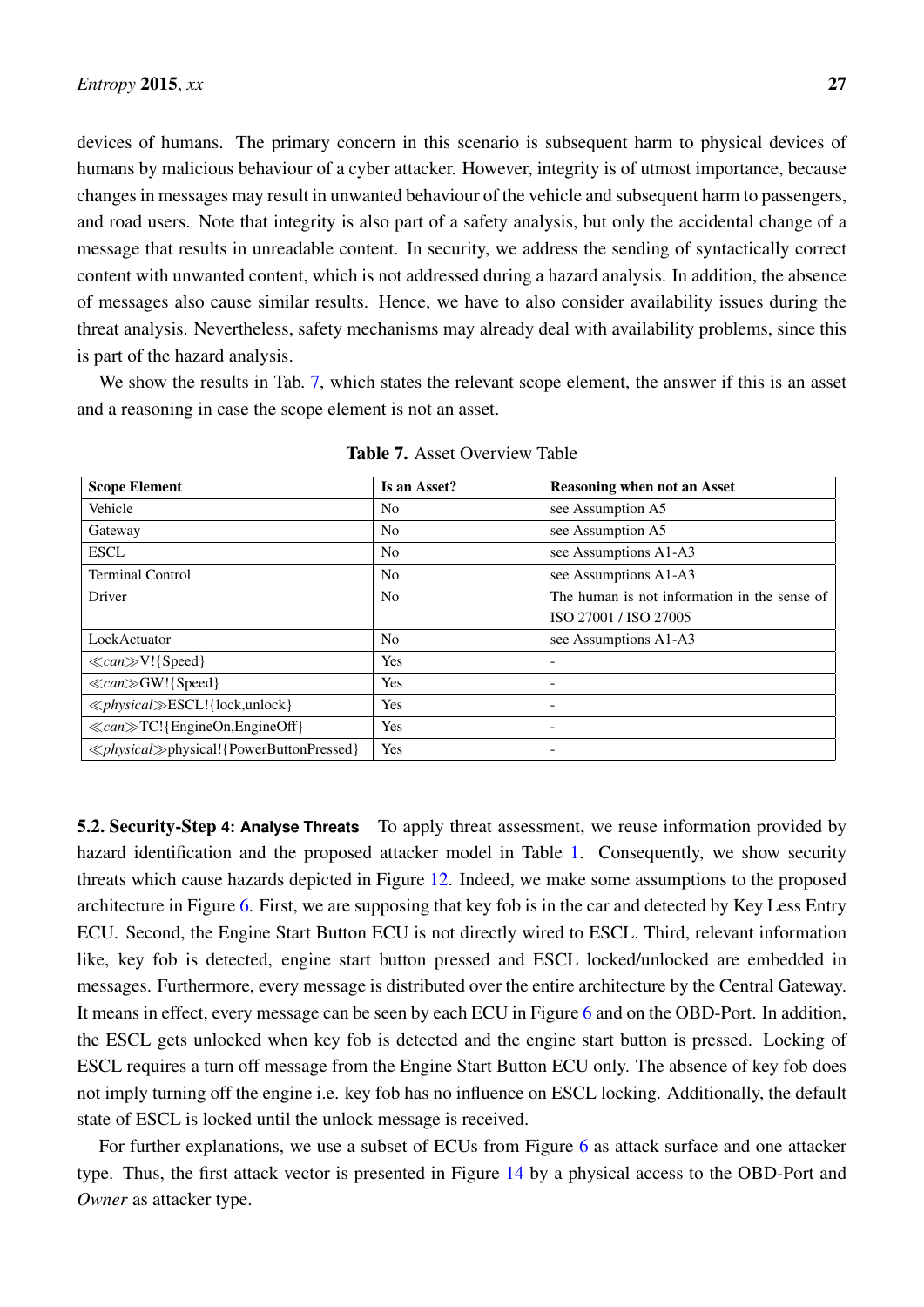<span id="page-27-0"></span>

Figure 14. Sub-architecture and attacker type *Owner* with physical access

As stated before, we do not believe that owners have bad intentions but they can unintentionally trigger an attack. For this purpose, we assume a connected OBD-Device. Such devices are not hypothetical. In particular, insurances offer black boxes connected to the OBD-Port analysing drivers driving style. Furthermore, several OBD-Devices for smartphone applications are freely available. Unfortunately, no costumer can check if such a device is malicious. Therefore, it is not far-fetched, to assume (maliciously) manipulated devices. A sample part of possible consequences are listed in Table [8.](#page-27-1)

|  |  | <b>Table 8.</b> Threats regarding to Figure 14 |  |  |
|--|--|------------------------------------------------|--|--|
|--|--|------------------------------------------------|--|--|

<span id="page-27-1"></span>

| <b>Threat ID</b> | <b>Threat description</b>                                                                | <b>Associated hazard</b> |
|------------------|------------------------------------------------------------------------------------------|--------------------------|
|                  | OBD device is sending CAN message <i>Engine Off</i> which will be relayed by gateway to  | Steering control loss    |
|                  | ESCL ECU. Thereon ESCL will be locked independently of vehicle's condition.              |                          |
|                  | OBD device is sending diagnose message <i>Lock ESCL</i> which will be relayed by gateway | Steering control loss    |
|                  | to ESCL ECU. Thereon ESCL will be locked independently of vehicle's condition.           |                          |
|                  | Diagnose message is mainly intended for testing ESCL's actuator in a workshop but        |                          |
|                  | can also be triggered while car is moving.                                               |                          |

Each threat in Table [8](#page-27-1) owns a unique ID for mapping it to the risk assessment. Furthermore, a description for each threat is given, enabling experts to understand the relevant threat and its vulnerabilities. Lastly, the third column shows the associated hazard which can be triggered by the relevant threat. For instance, Threat 1 describes a physical attack surface where the owner has connected an OBD-Device to his vehicle. We assume the OBD-Device as malicious, sending *Engine Off* message over CAN to Central Gateway. Afterwards, the gateway will relay the message to ESCL ECU and ESCL. Similarly to the previous threat, a message from OBD-Device is sent to cause Threat 2. In contrast to Threat 1, a diagnostic message is used which can previously identified. In particular, such messages can be found in freely available sources like producer's manual or by extracting informations from diagnostic testers.

Similarly to the first sub-architecture in Figure [14,](#page-27-0) we present a second attack surface in Figure [15.](#page-28-0) Here, a second domain is added, compared to the first example. Furthermore, the attack surface shows one wire-bound and two wireless weak points where no physical access is needed.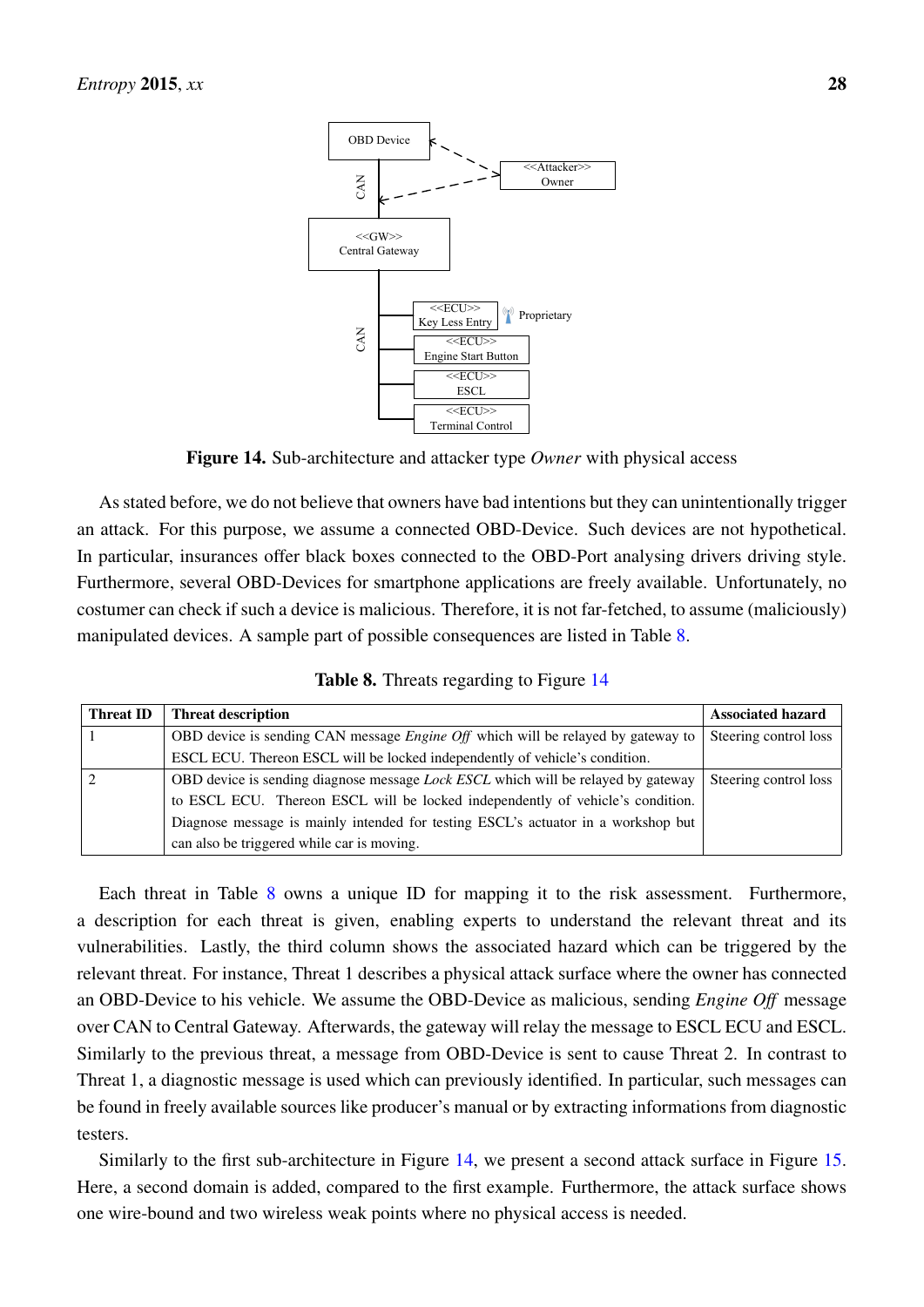<span id="page-28-0"></span>

Figure 15. Sub-architecture and attacker type *Insider* with non-physical access

In this attack surface Navigation, Smartphone Interface and Entertainment Control are starting points for attackers. Hence this requires more sophisticated persons. Therefore, we believe attacker class *Insider* is able to exploit the shown vulnerabilities to trigger threats. Although the CD-ROM symbol on Entertainment Control suggests physical access as attack precondition, it is not needed. This can be explained by attackers which sell malicious CD-ROMs over online platforms to vehicle owners. For exploiting vulnerabilities on the Navigation and Entertainment Control ECU, we assume that attackers are able to set up appropriate wireless transmitters. Therefore, we believe the listed threats in Table [9](#page-28-1) are feasible.

<span id="page-28-1"></span>

| Threat ID      | <b>Threat description</b>                                                                    | <b>Associated hazard</b> |
|----------------|----------------------------------------------------------------------------------------------|--------------------------|
| 3              | Attacker sets up Traffic Message Channel (TMC) transmitter, sending malicious TMC            | Steering control loss    |
|                | messages which cause buffer overflow in the Navigation ECU. This empowers the                |                          |
|                | attacker to send messages like <i>Engine Off</i> or <i>Lock ESCL</i> , locking ESCL.         |                          |
| $\overline{4}$ | Attacker is able to brute force encryption of 802.11 or Bluetooth connection due to the      | Steering control loss    |
|                | fact of insufficient password length. Afterwards, he is able to take over the Smart Phone    |                          |
|                | ECU which allows sending messages like <i>Engine Off</i> or <i>Lock ESCL</i> , locking ESCL. |                          |
|                | Attacker creates a malicious audio file which cause a buffer overflow in the Entertainment   | Steering control loss    |
|                | Control ECU. Afterwards, he is able to send a <i>ESCL Reset</i> message. Consequently,       |                          |
|                | ESCL will reset and default state <i>Locked</i> will be taken which lead to locked ESCL.     |                          |

|  |  | <b>Table 9.</b> Threats regarding to Figure 15 |  |  |
|--|--|------------------------------------------------|--|--|
|--|--|------------------------------------------------|--|--|

Table [9](#page-28-1) lists three possible threats for the posed attack surface in Figure [15.](#page-28-0) First, with Threat ID 3 a TMC based attack is described. Therefore, the attacker sets up a TMC transmitter sending modified messages which cause buffer overflow in the Navigation ECU. Afterwards he gains control of the Navigation ECU which enables him to send *Engine Off* or *Lock ESCL* messages to lock ESCL. Threat 4, is caused by the same messages but on different wireless interfaces. In particular, Bluetooth and WLAN are used to enter vehicle's network. Since most of these interfaces are protected by password, we assume he is able to brute force the password. That is not unreasonable in case of performed attacks on this interfaces. The last entry with Threat ID 5, describes an attack consisting of a malicious CD-ROM and an *ESCL Reset* message. For this, the attacker creates a modified Windows Media Audio (WMA) file which causes an buffer overflow in the Entertainment Control ECU. After this, he can send the *ESCL Reset* message to the Central Gateway which forwards the message to the ESCL ECU. As a result, ESCL will look.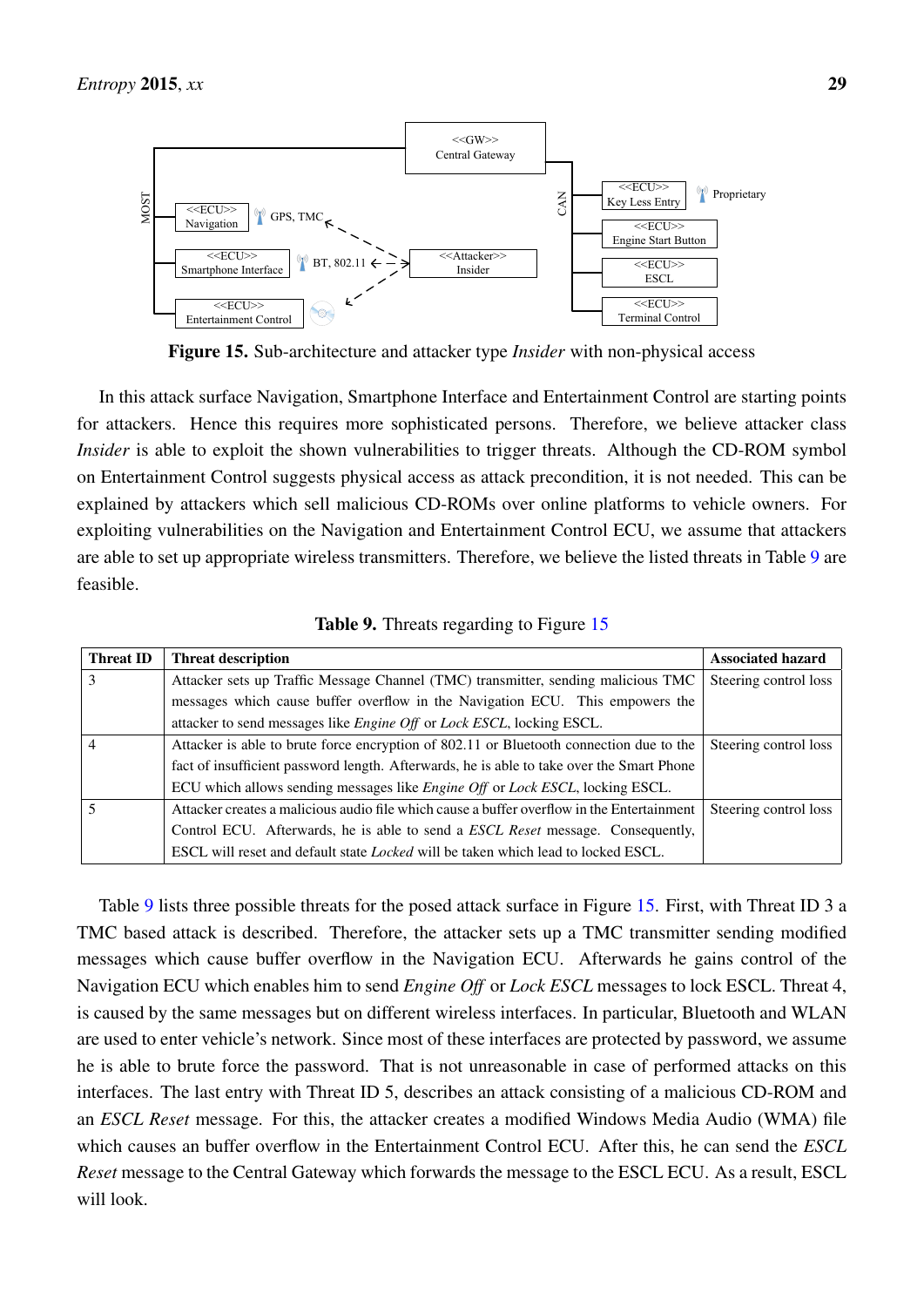5.2. Security-Step **5: Conduct Risk Assessment** The ISO 27001 standard states that managing risk by implementing security controls as a main goal of the process the standard creates. The standard mentions this already on page 1 and risk assessment is a part of risk management. In particular, ISO 27001 Section 6.1.2 concerns information security risk assessment. Section 6.1.2 a) shall establish risk acceptance criteria and criteria for performing risk assessment. Section 6.1.2 b) ensures that risk assessment produces comparable results. Risk identification is demanded in Section 6.1.2 c), risk analysis in Section 6.1.2 d), and risk evaluation in Section 6.1.2 e).

We propose the following risk assessment technique. We define scales of likelihoods, consequences, and risk evaluation criteria, which rely on the values assessed during our hazard analysis. Risk assessment can be conducted either quantitatively or qualitatively. Quantitative risk assessment demands that the likelihood and consequences scales contain numeric values. These have to express in which time frame a risk is likely and what the consequences are, e.g., the number of affected persons. The system in our example has not fully being build and deployed in a large scale yet. Meaning that the functionality is only partially available at this point and only implemented in small testbeds. This is the reason why we express the likelihood and consequences tables using qualitative scales that do not contain numbers. These are a starting point for risk assessment, and should the numeric values become available, a quantitative risk assessment should be done. We illustrate our likelihood scale in Tab. [10](#page-29-0) and the consequences in Tab. [12.](#page-30-0)

<span id="page-29-0"></span>

| Likelihood value | Description                                                                                                                            |
|------------------|----------------------------------------------------------------------------------------------------------------------------------------|
| Certain          | Owner or beginner can trigger an attack; the attack can occur in more than one third of all driving<br>situations                      |
| Likely           | Beginner can execute the attack; the attack can occur at least at five manoeuvres of all driving situations                            |
| Possible         | A tuner or thief can execute the attack; the attack can occur at least at five manoeuvres of all driving<br>situations                 |
| Unlikely         | An insider can execute the attack; the attack can occur at least at two manoeuvres of all driving<br>situations                        |
| Rare             | A organized group can execute the attack; Never experienced at most driving situations throughout the<br>total lifetime of the Vehicle |

Table 10. Qualitative Likelihood Scale for Vehicles

The exposure values defined in ISO 26262 provide a baseline for establishing the likelihood values for the ISO 27001 risk assessment. The reason is that the likelihood of an attack happening during the lifetime of the car is related to the total life time of the car. Therefore, we propose a mapping from the Table [11](#page-29-1) to support this task.

Table 11. Mapping our Qualitative Likelihood Scale for Vehicles to ASIL Exposure Values

<span id="page-29-1"></span>

| <b>ASIL Exposure</b>                                          | Likelihood Value |
|---------------------------------------------------------------|------------------|
| E4 (high probability, e.g., highway)                          | Certain          |
| E3 (medium probability, e.g., heavy traffic with stop and go) | Likely           |
| E2 (low probability, e.g., snow and ice on road)              | Possible         |
| E1 (very low probability, e.g., vehicle being towed)          | Unlikely         |
| E0 (incredible, e.g., earthquake)                             | Rare             |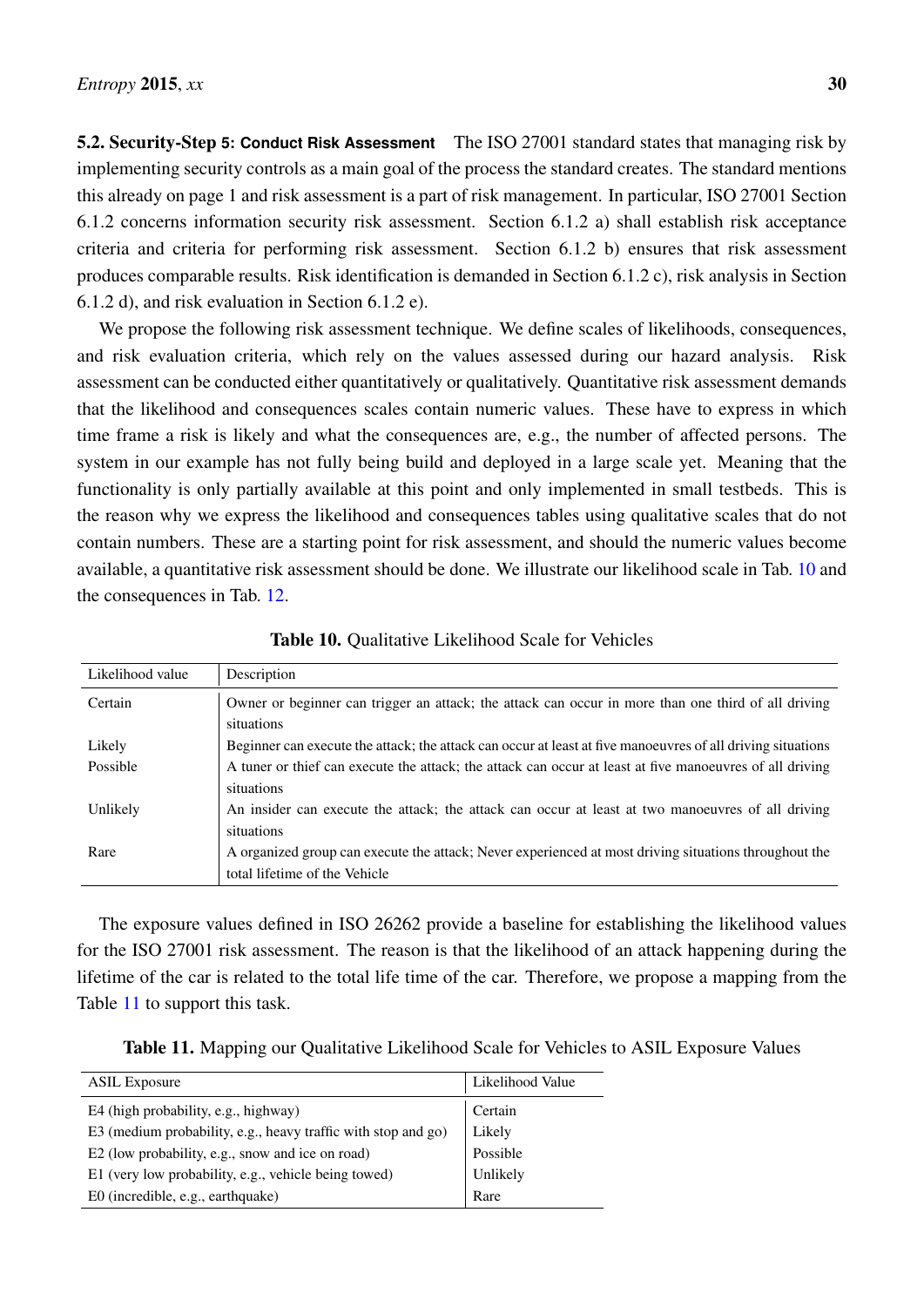<span id="page-30-0"></span>

| Consequence   | Generic interpretation                                                                                 |
|---------------|--------------------------------------------------------------------------------------------------------|
| Catastrophic  | Driver cannot prevent the accident; Has a significant potential harm to drivers, passengers and people |
|               | in the environment                                                                                     |
| Major         | Driver can prevent the accident in a few cases; Has a potential for harm for drivers, passengers and   |
|               | people in the environment                                                                              |
| Moderate      | Driver can prevent the accident in some cases; Can cause limited harm for drivers, passengers and      |
|               | people in the environment                                                                              |
| Minor         | Tolerable if easy to recover from harm caused; Driver can prevent the accident with little effort      |
| Insignificant | Generally tolerable and can only cause minimal harm                                                    |

Table 12. Qualitative Consequence Scale for Vehicles

The severity values defined in ISO 26262 provide a baseline for establishing the consequences values for the ISO 27001 risk assessment. The values provides the damages to humans that can occur. In addition, we have to consider the values of controllability that state how much of the hazard can be controlled. Therefore, we propose a mapping from the Table [13](#page-30-1) to support this task. Note that in case of the combination of severity and controllability does not exist in the table, the worst risk value has to be used.

<span id="page-30-1"></span>Table 13. Mapping Qualitative Consequences Scale for Vehicles to ASIL Severity and Controllability values

| <b>ASIL Controllability</b>                                    | <b>ASIL</b> severity                                       | Consequences Value |
|----------------------------------------------------------------|------------------------------------------------------------|--------------------|
| C3 (difficult to control or uncontrollable, e.g., stay         | injuries,<br>S <sub>3</sub><br>(life-threatening)<br>fatal | Catastrophic       |
| in lane in case of failure of ABS when braking on              | injuries)                                                  |                    |
| low friction road surface while executing a turn)              |                                                            |                    |
| C <sub>2</sub> (normally controllable, e.g., maintain intended | S <sub>2</sub> (severe and life-threatening injuries,      | Major              |
| driving path in case of failure of ABS during                  | survival probable)                                         |                    |
| emergency braking                                              |                                                            |                    |
| C1 (simply controllable, e.g., brake to slow                   | S1 (light and moderate injuries)                           | Moderate           |
| down/stop the vehicle in case of blocked steering              |                                                            |                    |
| column when starting the vehicle)                              |                                                            |                    |
| C1 (simply controllable, e.g., brake to slow                   | S1 (light and moderate injuries)                           | Minor              |
| down/stop the vehicle in case of blocked steering              |                                                            |                    |
| column when starting the vehicle)                              |                                                            |                    |
| C0 (controllable in general, e.g., maintain intended           | S0 (no injuries)                                           | Insignificant      |
| driving path in case of unexpected radio volume                |                                                            |                    |
| increase)                                                      |                                                            |                    |

We use these scales for all assets elicited in the scope, and we use the risk evaluation criteria specified by the matrix in Tab. [14.](#page-31-0) The matrix shows the acceptable combinations of likelihoods and consequences in light shading, and unacceptable combinations in dark shading.

We assume Threat 1 can be triggered by owner or beginner, Threat 2 by beginner, Threat 3 and 4 by tuner or thief and lastly Threat 5 by insider. Since all threats cause same hazard, namely *Steering control loss*, we use the same consequence rating for them, i.e. *Major*. We decided to use the scale *Major* due to the fact that breaking an ESCL lock is possible for strong people. Hence, an accident could then be prevented. Besides, reducing speed by use of brakes could also prevent accident. We apply the threats from Tab. [8](#page-27-1) and Tab. [9](#page-28-1) to the risk evaluation, shown in Table [16](#page-32-0) in the following.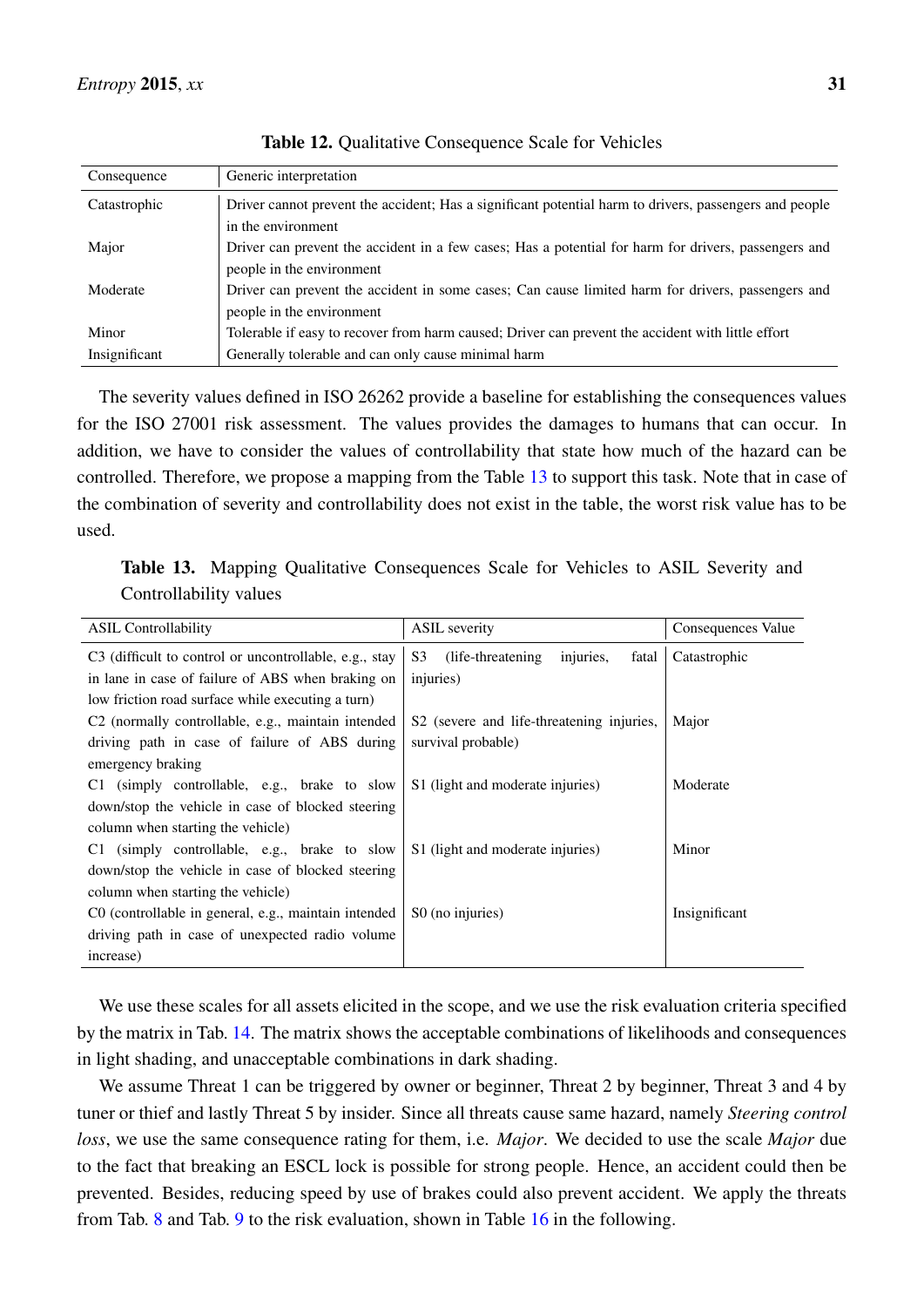<span id="page-31-0"></span>

|            |          | Consequence   |       |          |       |              |  |
|------------|----------|---------------|-------|----------|-------|--------------|--|
|            |          | Insignificant | Minor | Moderate | Major | Catastrophic |  |
|            | Rare     |               |       |          |       |              |  |
| Likelihood | Unlikely |               |       |          |       |              |  |
|            | Possible |               |       |          |       |              |  |
|            | Likely   |               |       |          |       |              |  |
|            | Certain  |               |       |          |       |              |  |

Table 14. Risk Evaluation Matrix

Table 15. Likelihood and Consequences Values for Automotive Threats

| Threat   | <b>ASIL</b>                           | Consequence | Likelihood | Reasoning                         |
|----------|---------------------------------------|-------------|------------|-----------------------------------|
|          | (Severity, Exposure, Controllability) |             |            | (attacker type / prevention)      |
| Threat 1 | Steering control loss                 | Major       | Certain    | Owner or beginner / Breaking ESCL |
|          | ASIL D $(S3, E4, C3)$                 |             |            | lock or decelerate vehicle        |
| Threat 2 | Steering control loss                 | Major       | Certain    | Beginner / Braking ESCL lock or   |
|          | ASIL D $(S3, E4, C3)$                 |             |            | decelerate vehicle                |
| Threat 3 | Steering control loss                 | Major       | Possible   | Tuner or Thief / Breaking ESCL    |
|          | ASIL D $(S3, E4, C3)$                 |             |            | lock or decelerate vehicle        |
| Threat 4 | Steering control loss                 | Major       | Possible   | Tuner or Thief / Breaking ESCL    |
|          | ASIL D $(S3, E4, C3)$                 |             |            | lock or decelerate vehicle        |
| Threat 5 | Steering control loss                 | Major       | Unlikely   | Insider / Breaking ESCL lock or   |
|          | ASIL D $(S3, E4, C3)$                 |             |            | decelerate vehicle                |

5.2. Security-Step **6: Reason about Controls** Section 6.1.3 in the ISO 27001 standard concerns information security risk treatment. ISO 27001 demands in Section 6.1.3 a) that controls from all possible sources can be selected, but the standard demands in Section 6.1.3 b) that these controls have to be mapped to controls in ANNEX A. We provide refinements of the ANNEX A of ISO 27001 controls in the form of the automotive controls presented in section [4.3.](#page-16-1) We illustrate the refinement by mapping the ISO 27001 controls to our automotive controls.

We exemplary focus on Threats 1, 2 and 5 from Step 4. The remaining threats are treated in a similar manner. To counter Threat 1 with its replay nature, an application of cryptographic counters is feasible. Accordingly, ECUs Key Less Entry, Engine Start Button and lastly Terminal Control have to verify the counter value, if message *Engine off* will be seen on CAN. Furthermore, they have to increase the counter value if they send corresponding messages. Additionally, the counter value has to be protected against malicious manipulation. Therefore, ECUs compute HMAC of the counter value and embed this information in CAN frame. Hence, each ECU can see the counter value and corresponding HMAC for message *Engine off*. As a result, the attacker can still send message *Engine off*, but the message will be rejected by the corresponding ECUs. The reason for this is, that the attacker can send the message and perhaps manipulate counter value, but he will not able to create the correct HMAC. Therefore, a discrepancy can been seen by the ECUs and malicious message will be rejected.

To counter Threat 2 which is caused by replaying diagnostic message, an application of plausibility checks is feasible. Therefore, we use the value speed shown in Figure [13](#page-25-0) as input for plausibility check. In case of the ASIL D corresponding hazard, we are forced to use integrity and authenticity checks for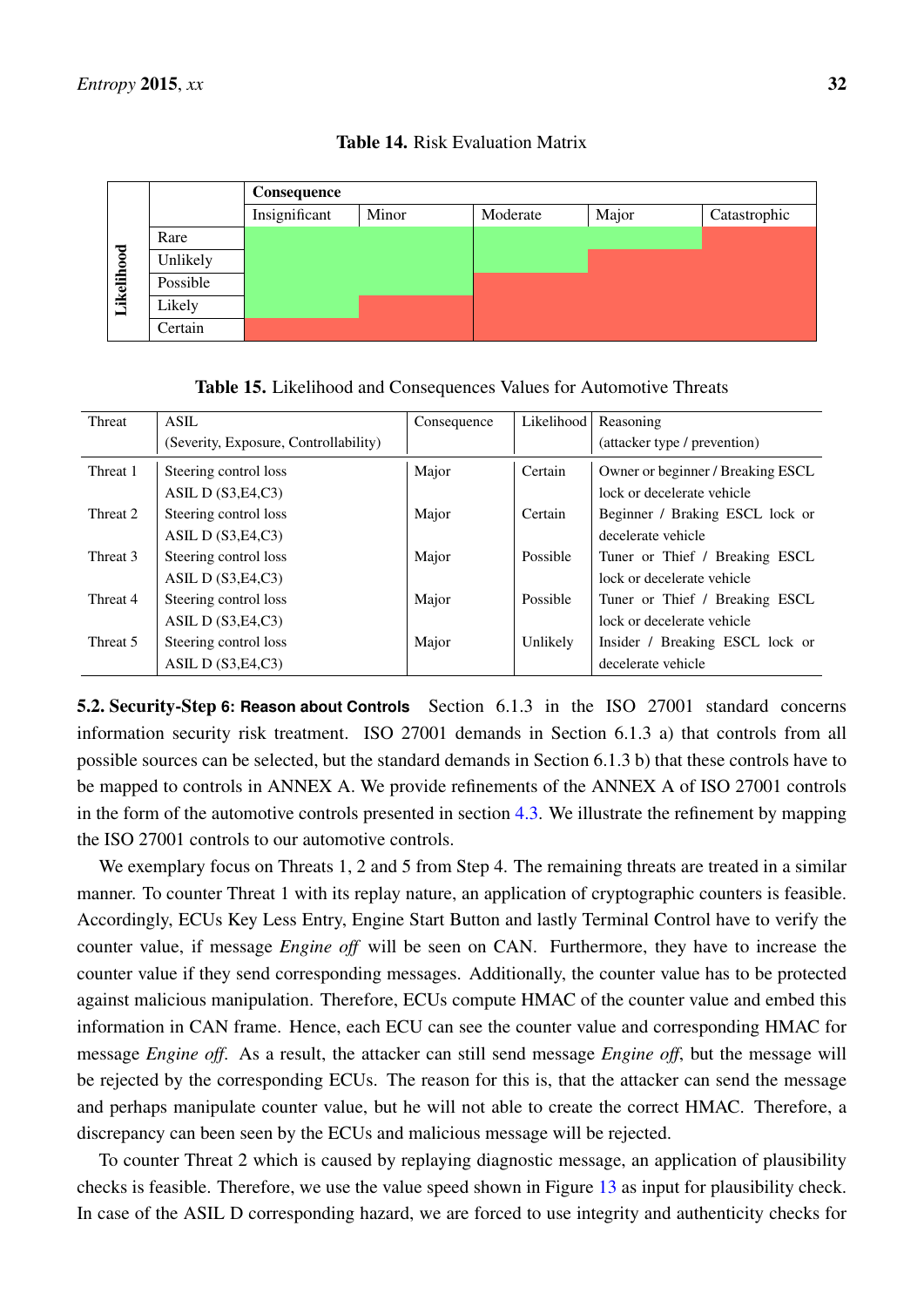<span id="page-32-0"></span>

|            |          | Consequence   |       |          |              |              |  |
|------------|----------|---------------|-------|----------|--------------|--------------|--|
|            |          | Insignificant | Minor | Moderate | Major        | Catastrophic |  |
|            | Rare     |               |       |          |              |              |  |
| Likelihood | Unlikely |               |       |          | $T$ -ID 5    |              |  |
|            | Possible |               |       |          | $T$ -ID 3, 4 |              |  |
|            | Likely   |               |       |          |              |              |  |
|            | Certain  |               |       |          | $T$ -ID 1, 2 |              |  |

Table 16. Application of Risk Evaluation Matrix and threat IDs (T-ID) out of Step 4

value speed and also a local physical value. Unfortunately, there exist no such value in our architecture. Hence, we propose to change the architecture in a way where Engine Start Button is directly connected to ESCL ECU. In fact, this change is small in case of the closeness of ESCL and Engine Start Button ECUsand there is a high likelihood of available connectors on both sides. Thus, only the ESCL and Engine Start Button ECUs are minimally affected and other systems are not impacted at all. Afterwards, we are able to fulfil the first part of the requirements in Table [2.](#page-16-0) Lastly, the second part can be fulfilled by applying HMAC on the value speed. In addition, application of CAN based firewall is feasible to increase protection level. Thus, the firewall is implemented on the central gateway blocking the message *Lock ESCL* from sending and receiving on OBD-Port. Hence, it will be practically impossible for the attacker to send or see the message *Lock ESCL* on the OBD interface.

In the same way, Threat 5 can be treated. Here, plausibility checks and firewall is feasible again. Hence, value speed is picked up again to prevent locking ESCL while driving ( $\vec{v} > 0$ ). In particular, if vehicle is moving and message *ESCL Reset* will occur, the message will be rejected by ESCL ECU which is a logical step. Additionally, the CAN based firewall can prevent sending malicious messages like *ESCL Reset* from one to another domain by filtering traffic which will decrease the attack surface.

We provide an overview in Tab. [17](#page-32-1) of the threats, automotive countermeasures, ISO 27001 controls and the hazard caused by an attacker they should prevent. This table can be used as a basis for reasoning about the cost versus the gain of applying the countermeasures. ISO 27001 demands to

<span id="page-32-1"></span>the risk estimation for each asset and the established controls to reduce the risk to acceptable levels.

| Threat   | <b>Automotive Countermeasure</b>                     | ISO 27001 Countermeasure                                        | Prevented hazard      |
|----------|------------------------------------------------------|-----------------------------------------------------------------|-----------------------|
| Threat 1 | Cryptographic counters                               | A.10.1.1 Policy on the use of $\vert$<br>cryptographic controls | Steering control loss |
| Threat 2 |                                                      | A.10.1.2 Key management<br>A.13.1.1 Network controls            |                       |
|          | Plausibility checks,<br>Firewall based on CAN matrix |                                                                 | Steering control loss |
| Threat 5 | Plausibility checks,                                 | A.13.1.1 Network controls                                       | Steering control loss |
|          | Firewall based on CAN matrix                         |                                                                 |                       |

Table 17. Relations between Threats, Automotive Security Controls, ISO 27001 Controls, Attacker caused hazards

5.2. Security-Step **7: Design ISMS specification** The ISO 27001 standard demands a documentation of the ISMS. In particular, Section 4.3.1 demands a documentation of several parts of the ISMS. A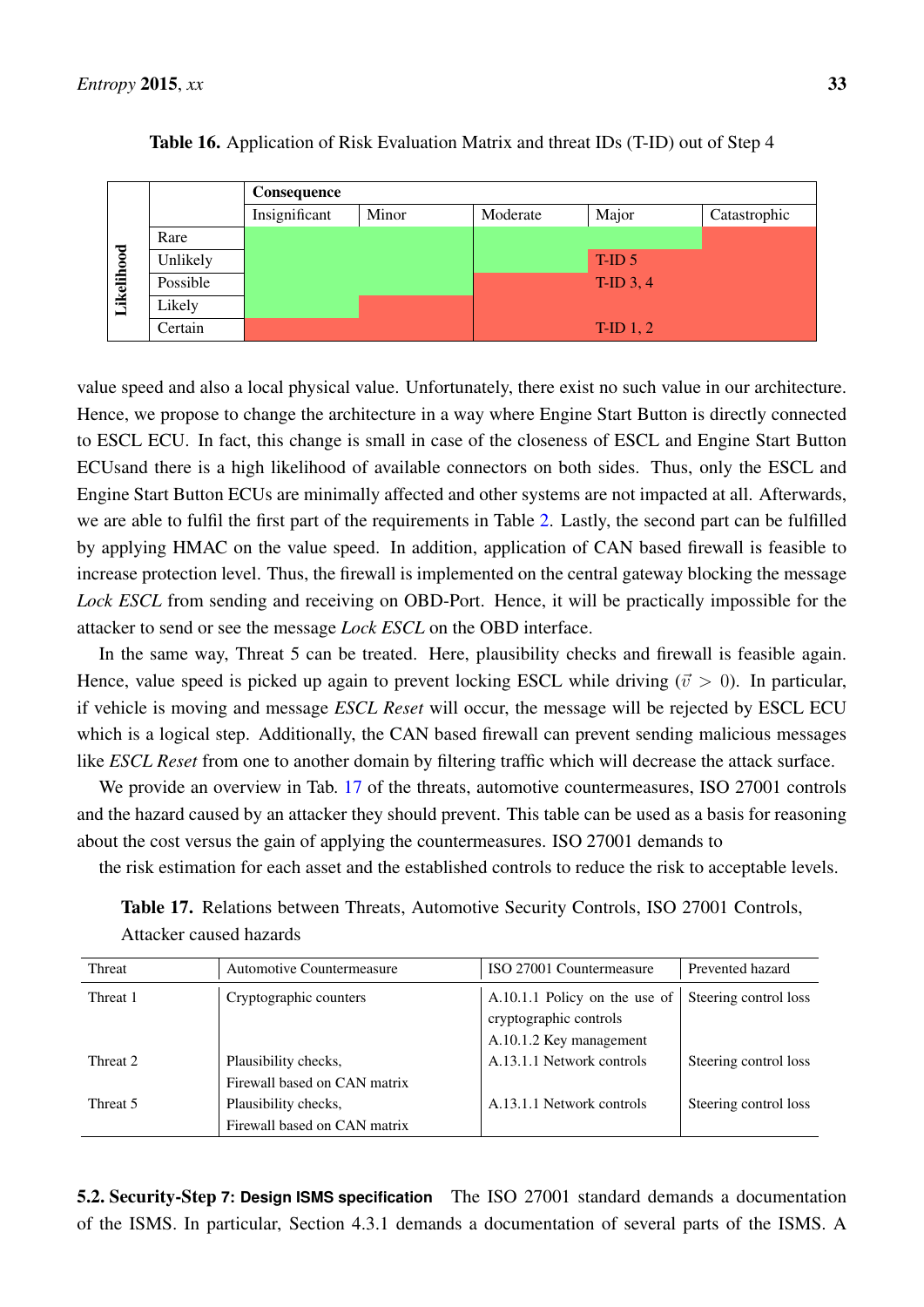list is provided in the column *ISO 27001 Documentation* of Tab. [18.](#page-33-0) Note that the "documents and records may be in any form or type of medium." [\[6,](#page-37-5) p. 8]. Hence, we do not elaborate on their form in detail. Furthermore, we propose a mapping in Tab. [18](#page-33-0) of the generated artifacts from our method to the documentation demands of the ISO 27001 standard. The column *ISO 27001 Documentation* states the artifact that relates to a specific part of the ISMS. The column *Steps* states the steps of our method that describes how to create the artifacts mentioned in the column *Support from our Method*.

We describe our mapping in Tab. [18.](#page-33-0) Here, we use our management commitment template to document the ISMS policies and objectives. The scope and boundaries of the ISMS are documented using our scope description and the assumptions concerning security for that scope. The procedures and controls are documented as part of our chosen security controls. The risk methodology is our described risk approach, and the risk assessment report uses the asset identification, threat analysis, and risk analysis approaches. The risk treatment plan contains the risk estimation for each asset and the established controls to reduce the risk to acceptable levels. Note that we simply provide an overview of the required documentation at this point for the sake of brevity. As is the case with ISO 26262, it must be validated whether threat analysis and risk assessment is aligned with the supplier's assessment. However, security is not compositional and additional measures may need to be taken to assure the security of the all safety-critical systems.

<span id="page-33-0"></span>

| ISO 27001 Documentation           | Support from our Method                                       | Step      |
|-----------------------------------|---------------------------------------------------------------|-----------|
| ISMS policies and objectives      | Management Approval Template                                  | Step 1    |
| Scope and boundaries of the ISMS  | ISMS Scope Definition and Assumptions                         | Step 2    |
| Procedures and controls           | Documentation of Security Controls                            | Step 6    |
| The risk assessment methodology   | Our Risk Methodology                                          | Step 5    |
| Risk assessment report            | Asset Identification, Threat Analysis, and Risk Assessment    | Steps 2-5 |
| Risk treatment plan               | Risk Assessment and Control Selection                         | Steps 5-6 |
| Information security procedures   | Policies                                                      | Step 6    |
| Control and protection of records | Security solution concerning the control A.10.7.4 Security of | Step 6    |
|                                   | system documentation                                          |           |
| <b>Statement of Applicability</b> | Reasoning about Controls                                      | Step 6    |

|  |  | Table 18. Support of our Method for ISO 27001 Documentation Demands |
|--|--|---------------------------------------------------------------------|
|--|--|---------------------------------------------------------------------|

6. Related Work We report on existing hazard analysis, ISO 27001 support techniques, threat analysis

approaches, and automotive safety and security approaches in the following. We did not discover that shows in a structured and stepwise method how ISO 26262 hazard analysis and ISO 27001 security analysis can be combined.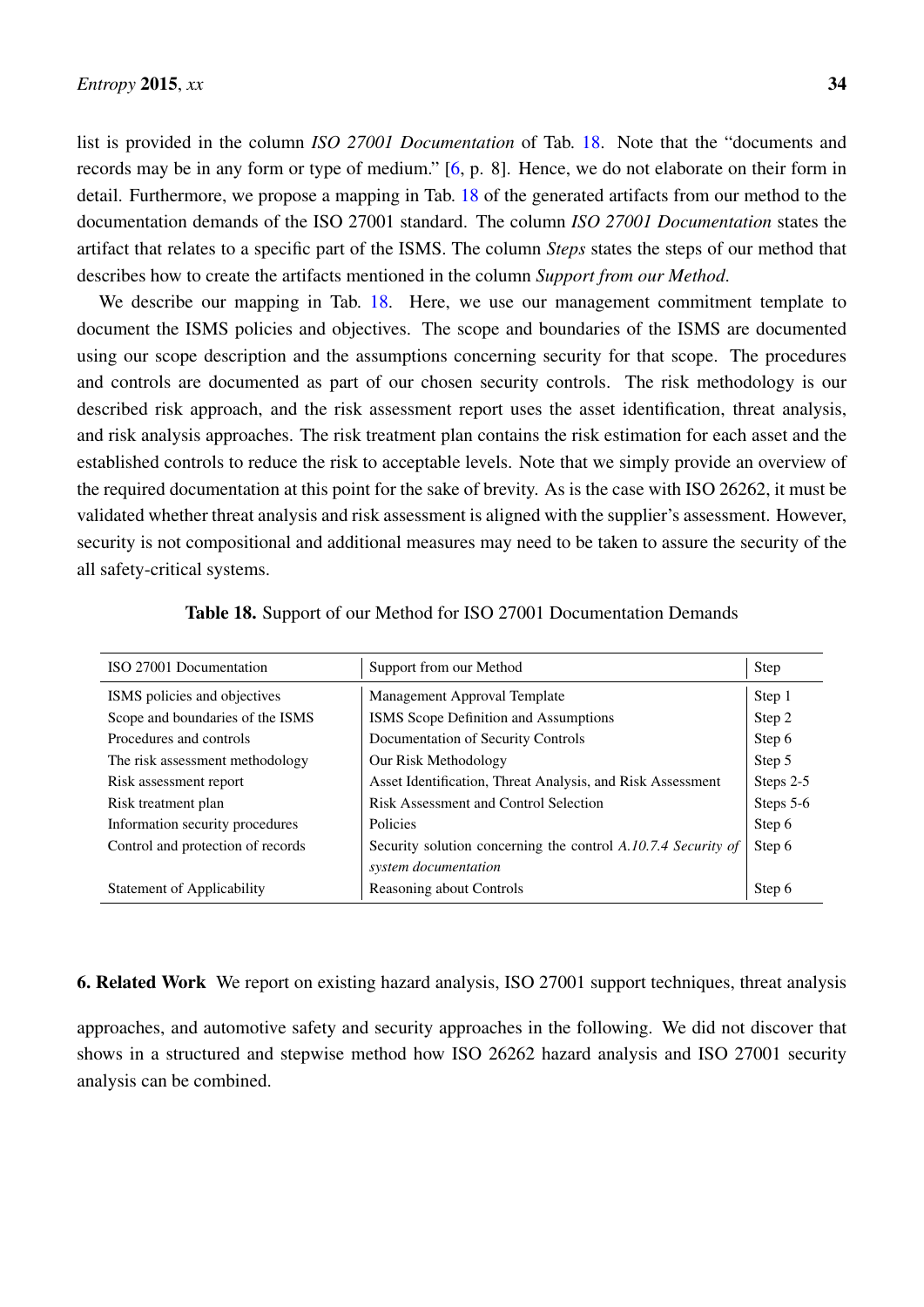#### *6.1. Hazard Analysis*

Two hazard analysis methods are compared by Törner et al. [\[27\]](#page-38-18). The paper shows that the adapted functional failure analysis (FFA) is less time-consuming than the method of the European Space Agency (ESA method). The method presented is this paper is based on the results of [\[27\]](#page-38-18).

The entire safety lifecycle including hazard analysis and risk assessment is presented by Baumgart [\[28\]](#page-38-19). Our method can complement the hazard analysis of Baumgart's safety lifecycle.

The Safety Management System and Safety Culture Working Group provides guidance on hazard identification by different means, e.g., brainstorming, HAZOP, checklists, FMEA [\[29\]](#page-38-20). Their results are considered in the method presented in this paper.

Jesty et al. [\[30\]](#page-39-0) give a guideline for the safety analysis of vehicle-based systems, including system analysis, hazard identification, hazard analysis, identification of safety integrity levels, FMEA, and fault tree analysis. Their work also uses the HAZOP guide-words, but they focus on the safety integrity level as defined in the IEC 61508 and not on the ASIL from ISO 26262. Jesty et al. additionally address FMEA and fault tree analysis for analysing existing systems, but do not consider a model or validation conditions.

In contrast to our work, which focuses on the determination of necessary risk reduction, following papers describe model-based approaches specific for later development phases, when the system is already designed and not the determination of necessary risk reduction:

Papadopoulos and Grante [\[31\]](#page-39-1) propose a process that addresses both cost and safety concerns and maximizes the potential for automation to address the problem of increasing technological complexity. It combines automated safety analysis with optimization techniques.

Li and Zhang [\[32\]](#page-39-2) present a comprehensive software hazard analysis method, which applies a number of hazard analysis techniques, and the proposed method is applied to a software development process of a control system. The described method for hazard analysis is similar but less detailed than ours.

Mehrpouyan [\[33\]](#page-39-3) proposes a model-based hazard analysis procedure (based on SysML models) for the early identification of potential safety issues caused by unexpected environmental factors and subsystem interactions within a complex safety-critical system. The proposed methodology additionally maps hazard and vulnerability modes to specific components in the designed system and analyzes the hazards.

Zhang et al. [\[34\]](#page-39-4) propose a comprehensive hazard analysis method based on functional models. It mainly addresses fault tree analysis and FMEA.

Giese et al. [\[35\]](#page-39-5) present an approach that supports the compositional hazard analysis of UML models described by restricted component and deployment diagrams. It also starts with environment models, but then focuses on the safety analysis of the design.

Hauge and Stølen [\[36\]](#page-39-6) introduce the SaCS method. The method provides guidance on how to select and use patterns for the development of safety control systems. The patterns are categorized into process and product patterns. This work differs from our own, because we focus on specifically on early hazard analysis and provide detailed guidance.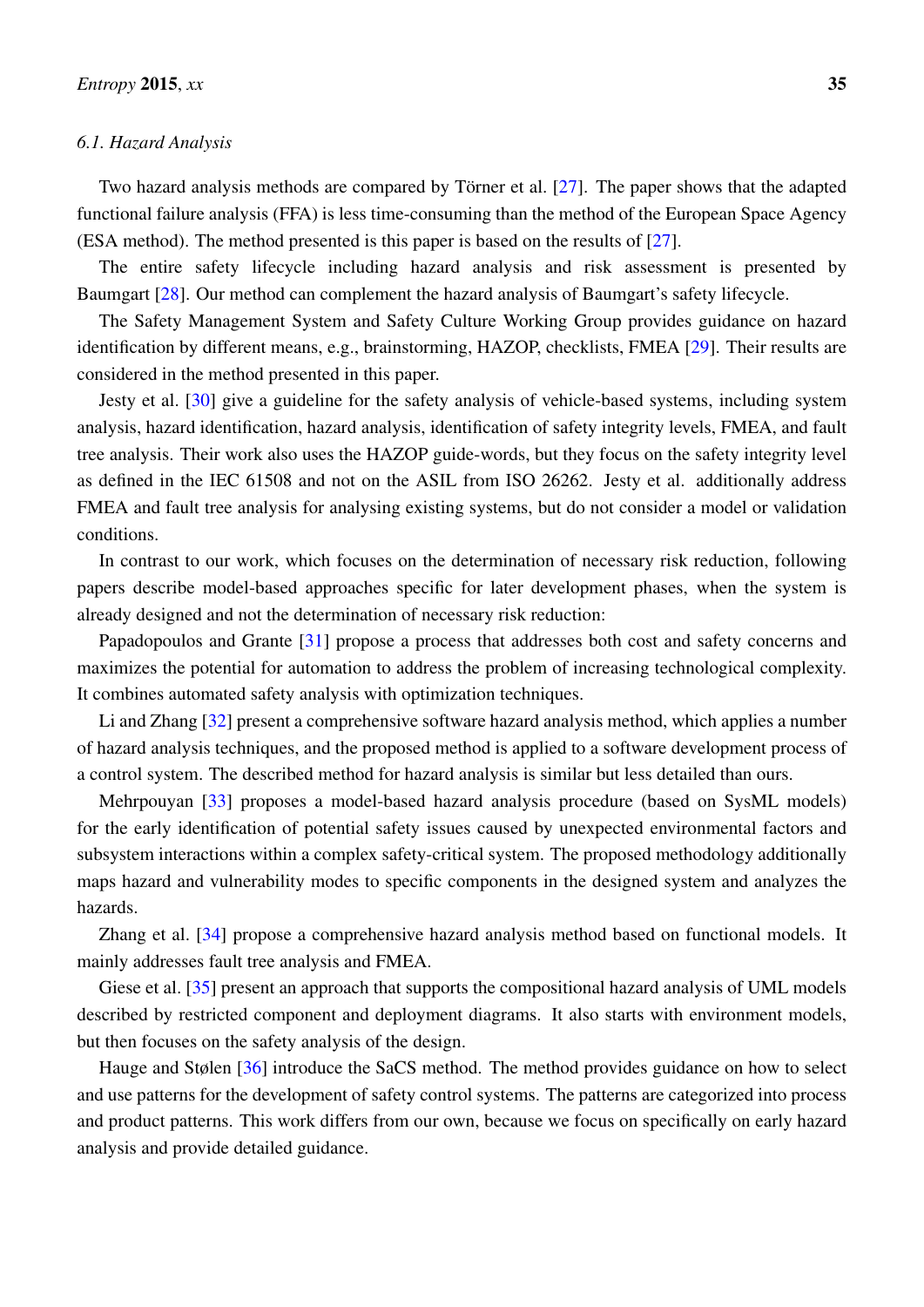## *6.2. ISO 27001*

Calder [\[15\]](#page-38-6) and Kersten et al. [\[37\]](#page-39-7) provide advice for an ISO 27001 realization. In addition, Klipper [\[17\]](#page-38-8) focuses on risk management according to ISO 27005. The author also includes an overview of the ISO 27000 series of standards. However, none of these works consider to use security requirements engineering methods.

Cheremushkin et al. [\[38,](#page-39-8)[39\]](#page-39-9) present a UML-based meta-model for several terms of the ISO 27000, e.g., assets. These meta-models can be instantiated and, thus, support the refinement process. However, the authors do not present a holistic approach to information security. The work mostly constructs models around specific terms in isolation. The CF of Fabian et al. [\[40\]](#page-39-10), on the other hand, presents a holistic framework for information security.

Mondetino et al. investigate possible automation of controls that are listed in the ISO 27001 and ISO 27002 [\[41\]](#page-39-11). Their work can complement our own.

Beckers et al. [\[42\]](#page-39-12) propose a common pattern for the cloud computing domain to support context establishment and asset identification of the ISO 27000 series. That work can also complement the work presented in this paper.

Fenz et al. [\[43\]](#page-40-0) introduce an ontology-based framework for preparing ISO/IEC 27001 audits. They provide a rule-based engine which uses a security-ontology to determine if security requirements of a company are fulfilled.

#### *6.3. Automotive Safety and Security*

Automotive security and its impact to safety relevant functions is a relatively new area. Fortunately, the interest to this field grows continuously over the last years due to the growing number of software functions and their attack surface in vehicles. There exist several publications, presenting weaknesses in vehicles. One comprehensive collection was carried out by Miller and Valasek [\[44\]](#page-40-1). In this publication twenty attacks can be found which exploit different vulnerabilities. In the same way Koscher [\[45\]](#page-40-2) and its research group uncovered twelve attacks against different automotive functions. Furthermore, Checkoway [\[46\]](#page-40-3) et al. obtained access to the CAN by using an update feature of the on board CD player. They also showed that a special build WMA file is sufficient to infiltrate a car's CD player. Additionally, the researchers Studnia [\[47\]](#page-40-4), Aijaz [\[48\]](#page-40-5) and Schröder [\[49\]](#page-40-6) apply attacks using physical and non-physical access to vehicles. In particular Schröder was able to create a ghost car which leads to an emergency braking. He forged position messages on Vehicular Ad Hoc Networks (VANETs) manipulating pre-collision systems. In the same way, we collected and found several vulnerabilities in public and in our research [\[50,](#page-40-7)[51\]](#page-40-8).

One approach, for improving safety in case of security is given by Glas [\[52\]](#page-40-9) and its group. They assume a security engineering process fitting functional safety and security together. To do so, they propose misuse cases for security, trying to identify threats which could cause potential hazards. Afterwards, countermeasures are mapped to these identified threats, reducing likelihood of hazards. Regrettably, they only compare safety and security risk models, but do not provide an approach for handling both together.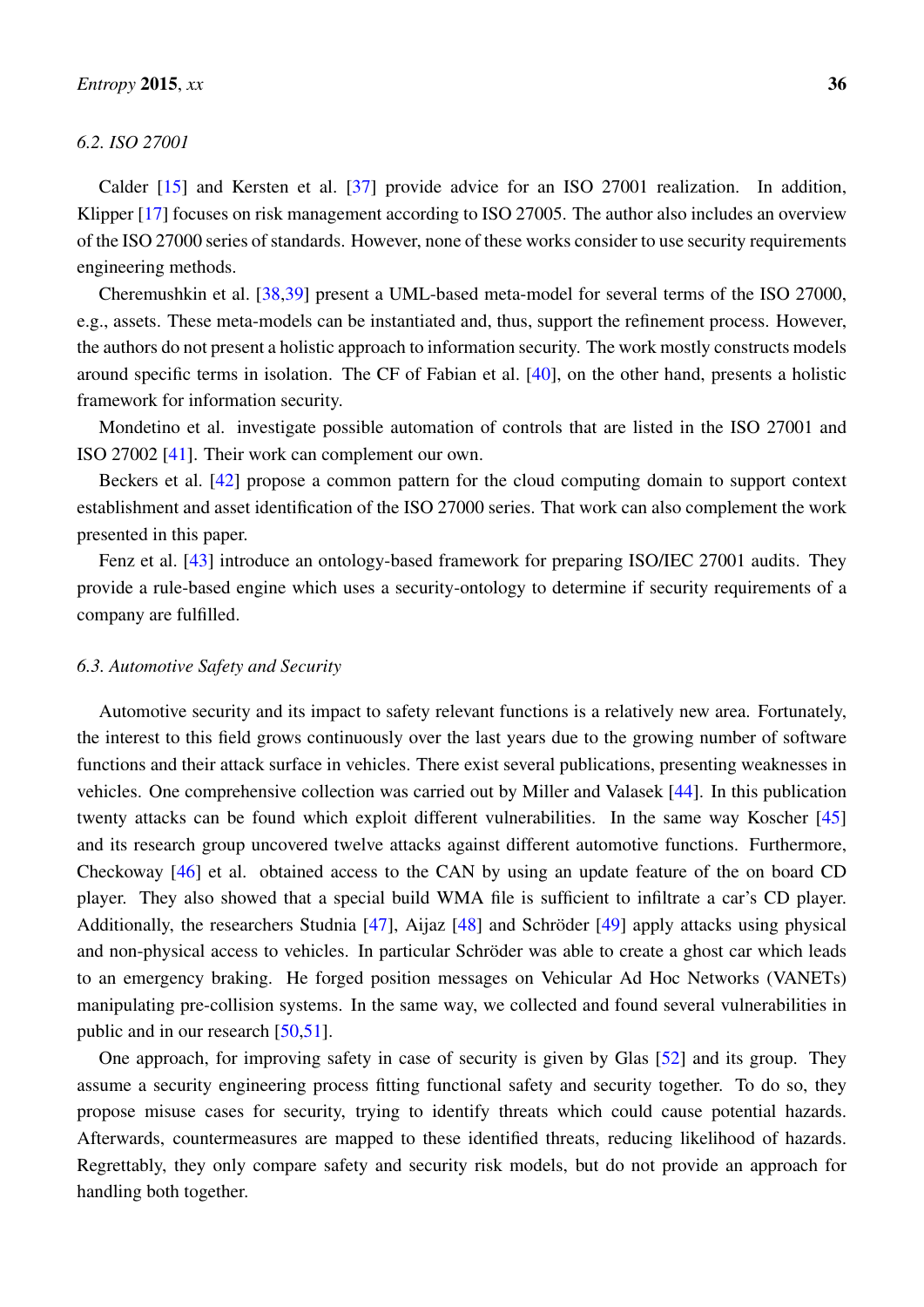Klauda [\[53\]](#page-40-10) et al. try to map security weaknesses to suppliers where they mainly develop and supply core components for modern cars. They provide a proposal for a jointly development process, regarding to safety and security. Therefore, they start with an item definition. Afterwards, they consider for the safety part a hazard and risk analyse with goals and measures. For the security part, they consider a risk analyse with security objectives and measures. Both is done in parallel. Unfortunately, the do not go in details describing each part more precisely.

Lastly, SAE International publishes in January 2016 the J3061 standard [\[54\]](#page-40-11), as a guideline to automotive security. The standard is called "Cybersecurity Guidebook for Cyber-Physical Vehicle Systems" and offers a comprehensive picture for a complete Automotive Security Development Lifecycle (ASDL). The guidebook starts with a glossary of security terms for common understanding. Therefore, it guides through the entire development process (v-model) to integrate safety and security. To address this integration, safety and security are linked together on defined milestones, like specification of SW requirements, architectural design, etc.. Nevertheless to its completeness, no modelling examples are given to support the guidelines. Furthermore, a practical combination of the most used security standard series ISO 2700x is missing. As a result, security beginners or engineers which have worked with ISO 2700x, had to start form an early stage. Nonetheless, the SAE J3061 is the most comprehensive guideline for security in cars, right now. Unfortunately, the standard is not sufficiently distributed in public so far. Therefore, it is not possible to make a statement of its future.

#### 7. Conclusions and Future Work

In this paper, we have proposed a new comprehensive and holistic approach compliant to ISO 26262 for safety and ISO 27001 for security for safety-critical automotive software systems. Based on our previous work on hazard analysis and risk assessment compliant to ISO 26262 [\[8\]](#page-37-7), we create a seamlessly integrated security lifecycle for safety lifecycle artifacts. Instead of using a one size fits all solution (e.g. encrypting all bus communication), we create a process to tailor security measures specifically to safety requirements. This process is compliant to the state-of-the-art security standard ISO 27001 and consists of seven consecutive steps that are based on our previous work [\[9\]](#page-38-0) that supports ISO 27001 establishment, as well. In this work, we focus the automotive domain. Each of the seven steps directly re-uses the safety lifecycle artifacts of the hazard analysis and risk assessment to perform threat analysis and risk assessment for security. All steps can be performed after completely performing safety analysis or intertwined after each step of the safety analysis to allow parallelization and reduce the time required.

The approach uses novel automotive attacker models classifying attacker in the automotive domain for threat assessment and supplementary automotive controls as measures to mitigate / prevent attacks after risk assessment. The attacker models range from the owner of the car accidentally attacking it to organized groups like governments performing large-scale attacks. The automotive controls extend the controls given by ISO 27001 by adding measures to automotive safety including plausibility checks, cryptographic checks and firewalls between buses. The effort to implement such measures is lower than one size fits all solutions and allow the tailoring to safety requirements.

In the future, we plan to evaluate our approach. Using a (large-scale) case study, we aim to demonstrate its efficiency and effectiveness in securing safety-critical automotive software systems. In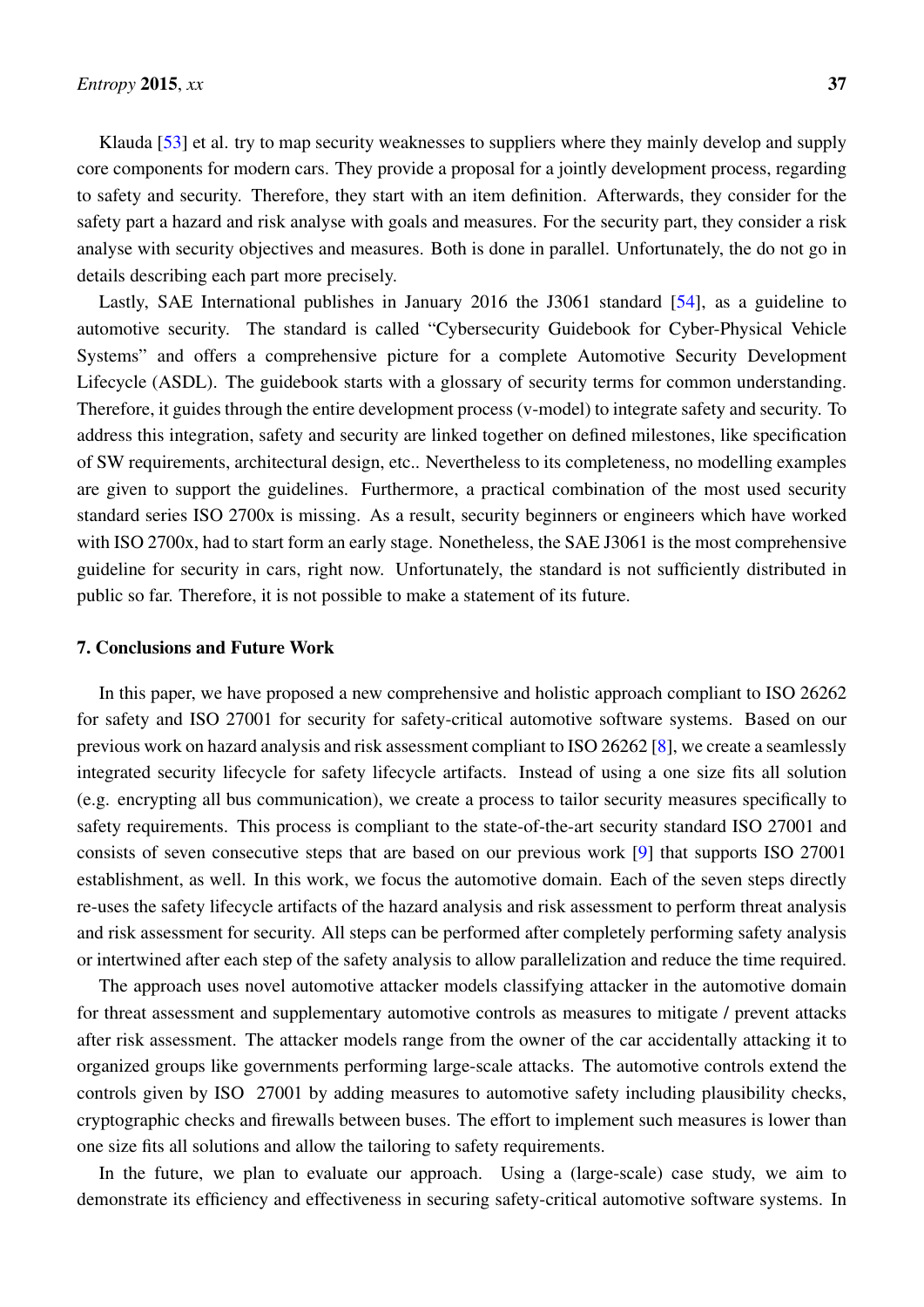addition, we want to get industry feedback on our approach to address any issues w.r.t. its practical applicability. We also plan to extend the approach to the development and production/operation phases of the ISO 26262 standard with the aim to cover the complete safety/security lifecycle. In addition, we will provide a method for resolving conflicts between safety and security requirements, as well provide an analysis approach for possible conflicts between security mechanisms and safety mechanisms. Moreover, we are planning to use patterns of successful established ISMS to reduce the effort for realizing the security process in the future. Furthermore, we want to extend the attacker models to capture hardware / side-channel attacks as well as attacks in the garage. For this extension, the respective automotive controls also need to be added.

# Acknowledgements

We thank the anonymous reviewers for their inspiring comments. This work is part of TUM Living Lab Connected Mobility (TUM LLCM) project and has been funded by the Bayerisches Staatsministerium für Wirtschaft und Medien, Energie und Technologie (StMWi). Furthermore it is part of the SAFE ME ASAP project funded by Bundesministerium für Bildung und Forschung (BMBF). The work has been supported by ITK Engineering AG as part of two innovation projects.

# Author Contributions

All authors contributed equally.

# Conflicts of Interest

The authors declare no conflict of interest.

# References

- <span id="page-37-0"></span>1. Evans, L. *Traffic safety*; Science Serving Society: Bloomfield, Mich, 2004.
- <span id="page-37-1"></span>2. ISO. ISO 26262 – Road Vehicles – Functional Safety, 2011.
- <span id="page-37-2"></span>3. Andy Greenberg. Hackers Remotely Kill a Jeep on the Highway With Me in It. *Wired Security* 2015, *7*.
- <span id="page-37-3"></span>4. Valasek, C.; Miller, C. Adventures in Automotive Networks and Control Units. *Technical White Paper* 2014, *10*.
- <span id="page-37-4"></span>5. Freescale. Automotive Security: From Standards to Implementation. *White Paper* 2014, *1*.
- <span id="page-37-5"></span>6. ISO/IEC. Information technology - Security techniques - Information security management systems - Requirements.
- <span id="page-37-6"></span>7. ISO/IEC. Common Criteria for Information Technology Security Evaluation.
- <span id="page-37-7"></span>8. Beckers, K.; Frese, T.; Hatebur, D.; Heisel, M. A Structured and Model-Based Hazard Analysis and Risk Assessment Method for Automotive Systems. Proceedings of the 24th IEEE International Symposium on Software Reliability Engineering. IEEE Computer Society, 2013, pp. 238–247.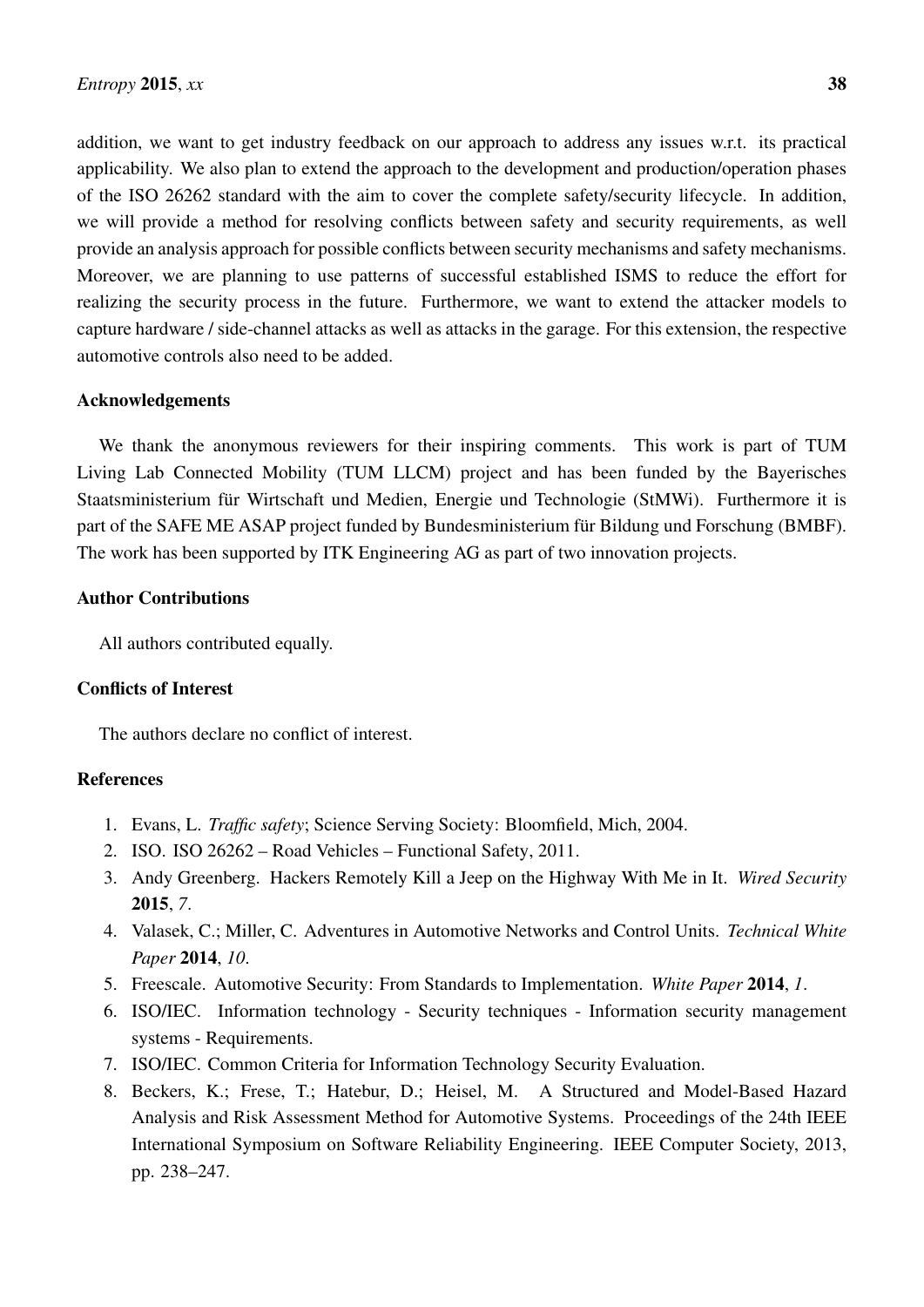- <span id="page-38-0"></span>9. Beckers, K.; Cote, I.; Faßbender, S.; Heisel, M.; Hofbauer, S. A pattern-based method for establishing a cloud-specific information security management system. *Requirements Engineering* 2013, *18*, 1–53.
- <span id="page-38-1"></span>10. Checkoway, S.; McCoy, D.; Kantor, B.; Anderson, D.; Shacham, H.; Savage, S.; Koscher, K.; Czeskis, A.; Roesner, F.; Kohno, T. Comprehensive Experimental Analyses of Automotive Attack Surfaces. Proceedings of the 20th USENIX Conference on Security; USENIX Association: Berkeley, CA, USA, 2011; SEC'11, p. 6.
- <span id="page-38-2"></span>11. Jackson, M. *Problem Frames. Analyzing and structuring software development problems*; Addison-Wesley, 2001.
- <span id="page-38-3"></span>12. UML Revision Task Force. OMG Unified Modeling Language: Superstructure, 2010.
- <span id="page-38-4"></span>13. Hatebur, D.; Heisel, M. A UML Profile for Requirements Analysis of Dependable Software. Proceedings of the International Conference on Computer Safety, Reliability and Security (SAFECOMP) (LNCS 6351); Schoitsch, E., Ed. Springer, 2010, pp. 317–331.
- <span id="page-38-5"></span>14. International Organization for Standardization.; International Electrotechnical Commission. Functional safety of electrical/electronic/programmable electronic safety-relevant systems, 2000.
- <span id="page-38-6"></span>15. Alan Calder. *Implementing Information Security based on ISO 27001/ISO 27002: A Management Guide*; Haren Van Publishing, 2009.
- <span id="page-38-7"></span>16. ISO/IEC. Information technology - Security techniques - Information security management systems - Overview and Vocabulary.
- <span id="page-38-8"></span>17. Sebastian Klipper. *Information Security Risk Management mit ISO/IEC 27005: Risikomanagement mit ISO/IEC 27001, 27005 und 31010*; Vieweg+Teubner, 2010.
- <span id="page-38-9"></span>18. IEC. Hazard and Operability Studies (HAZOP studies).
- <span id="page-38-10"></span>19. DIN EN. Analysetechniken für die Funktionsfähigkeit von Systemen – Verfahren für die Fehlzustandsart- und -auswirkungsanalyse (FMEA).
- <span id="page-38-11"></span>20. U. S. Department of Defense. Electronic Reliability Design Handbook.
- <span id="page-38-12"></span>21. Road vehicles – Controller area network (CAN), 2003.
- <span id="page-38-13"></span>22. Kristian Beckers. *Pattern and Security Requirements Engineering-based Establishment of Security Standards*, 1st ed.; Springer, 2015.
- <span id="page-38-14"></span>23. OWASP. Identify user roles and resource capabilities, 14.12.2015.
- <span id="page-38-15"></span>24. IETF. HMAC: Keyed-Hashing for Message Authentication.
- <span id="page-38-16"></span>25. ISO/IEC. Information technology - Security techniques - Information security management systems - Requirements.
- <span id="page-38-17"></span>26. ISO/IEC. Information technology - Security techniques - Information security risk management.
- <span id="page-38-18"></span>27. Fredrik Törner.; Per Johannessen.; Peter Öhman. Evaluation of Hazard Identification Methods in the Automotive Domain. SAFECOMP 2006; Górski, J., Ed. Springer, 2006, LNCS 4166, pp. 237–260.
- <span id="page-38-19"></span>28. Baumgart, S. Investigations on Hazard Analysis Techniques for Safety Critical Product Lines. IRSCE'12; ACM: New York, NY, USA, 2012.
- <span id="page-38-20"></span>29. Safety Management System.; Safety Culture Working Group. Guidance on hazard identification.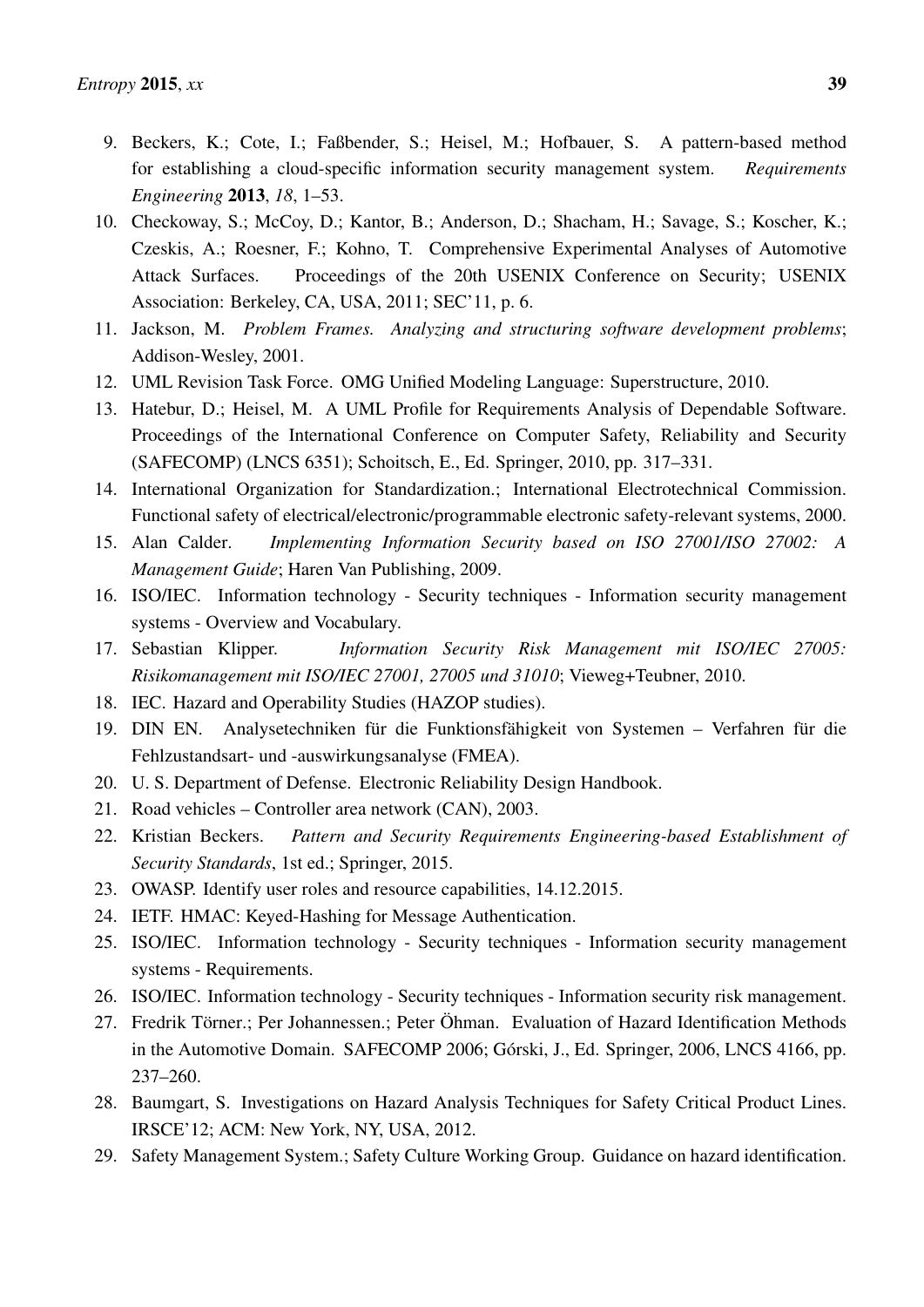- <span id="page-39-0"></span>30. Peter H. Jesty.; Keith M. Hobley.; Richard Evans.; Ian Kendal. Safety analysis of vehicle-based systems. Proceedings of the 8th Safety-critical Systems Symposium; Springer: Berlin / Heidelberg, 2000; LNCS 1943, pp. 90–110.
- <span id="page-39-1"></span>31. Yiannis Papadopoulos.; Christian Grante. Evolving car designs using model-based automated safety analysis and optimisation techniques. *Journal of Systems and Software – Special issue: Computer software & applications* 2005, *76*, 77–89.
- <span id="page-39-2"></span>32. Wenjun Li.; Hongkun Zhang. A software hazard analysis method for automotive control system. IEEE Computer Society, 2011, pp. 744–748.
- <span id="page-39-3"></span>33. Hoda Mehrpouyan. Model-Based Hazard Analysis of Undesirable Environmental and Components Interaction. PhD thesis, Linköpings Universitet, 01.01.2011.
- <span id="page-39-4"></span>34. Hongkun Zhang.; Wenjun Li.; Wei Chen. Model-based hazard analysis method on automotive programmable electronic system. 3rd International Conference on Biomedical Engineering and Informatics (BMEI), 2010, pp. 2658–2661.
- <span id="page-39-5"></span>35. Holger Giese.; Matthias Tichy.; Daniela Schilling. Compositional Hazard Analysis of UML Component and Deployment Models. SAFECOMP; Maritta Heisel.; Peter Liggesmeyer.; Stefan Wittmann., Eds. Springer, 2004, LNCS 3219, pp. 166–179.
- <span id="page-39-6"></span>36. André Alexandersen Hauge.; Ketil Stølen. A Pattern-Based Method for Safe Control Systems Exemplified within Nuclear Power Production. SAFECOMP. Springer, 2012, LNCS 7612, pp. 13–24.
- <span id="page-39-7"></span>37. Heinrich Kersten.; Jürgen Reuter.; Klaus-Werner Schröder. *IT-Sicherheitsmanagement nach ISO 27001 und Grundschutz*; Vieweg+Teubner, 2011.
- <span id="page-39-8"></span>38. Dmitry V. Cheremushkin.; Alexander V. Lyubimov. An application of integral engineering technique to information security standards analysis and refinement. Proceedings of the international conference on Security of information and networks. ACM, 2010, SIN '10, pp. 12–18.
- <span id="page-39-9"></span>39. Alexander Lyubimov.; Dmitry Cheremushkin.; Natalia Andreeva.; Sergey Shustikov. Information security integral engineering technique and its application in ISMS design. Proceedings of the International Conference on Availability, Reliability and Security (ARES). IEEE Computer Society, 2011, pp. 585–590.
- <span id="page-39-10"></span>40. Fabian, B.; Gürses, S.; Heisel, M.; Santen, T.; Schmidt, H. A Comparison of Security Requirements Engineering Methods. *Requirements Engineering – Special Issue on Security Requirements Engineering* 2010, *15*, 7–40.
- <span id="page-39-11"></span>41. Raydel Montesino.; Stefan Fenz. Information security automation: how far can we go? Proceedings of the International Conference on Availability, Reliability and Security (ARES). IEEE Computer Society, 2011, pp. 280–285.
- <span id="page-39-12"></span>42. Beckers, K.; Küster, J.C.; Fabender, S.; Schmidt, H. Pattern-Based Support for Context Establishment and Asset Identification of the ISO 27000 in the Field of Cloud Computing. Proceedings of the International Conference on Availability, Reliability and Security (ARES). IEEE Computer Society, 2011, pp. 327–333.